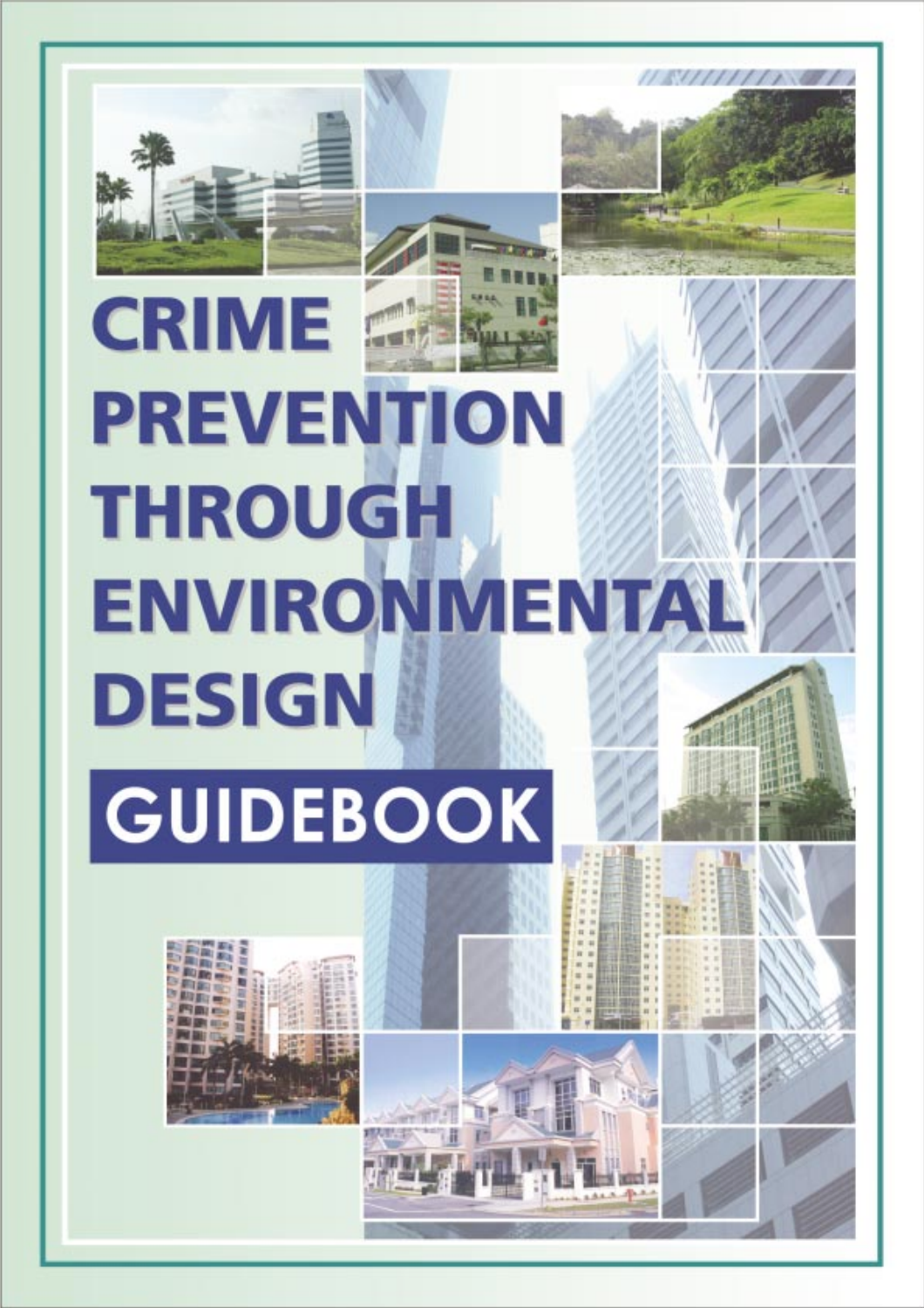# **VISION**

### Making Singapore *Safe & Secure* for all.



## We work in *Partnership* with the *Community* and the *Police* to *prevent crime*.



#### **National Crime Prevention Council**

c/o Public Affairs Department, Police Headquarters, Level 4, New Phoenix Park Tower P, 28 Irrawaddy Road, Singapore 329560 Tel: (65) 6252 4101 Fax: (65) 6251 2913 Website: www.ncpc.gov.sg Email: spf\_ncpc@spf.gov.sg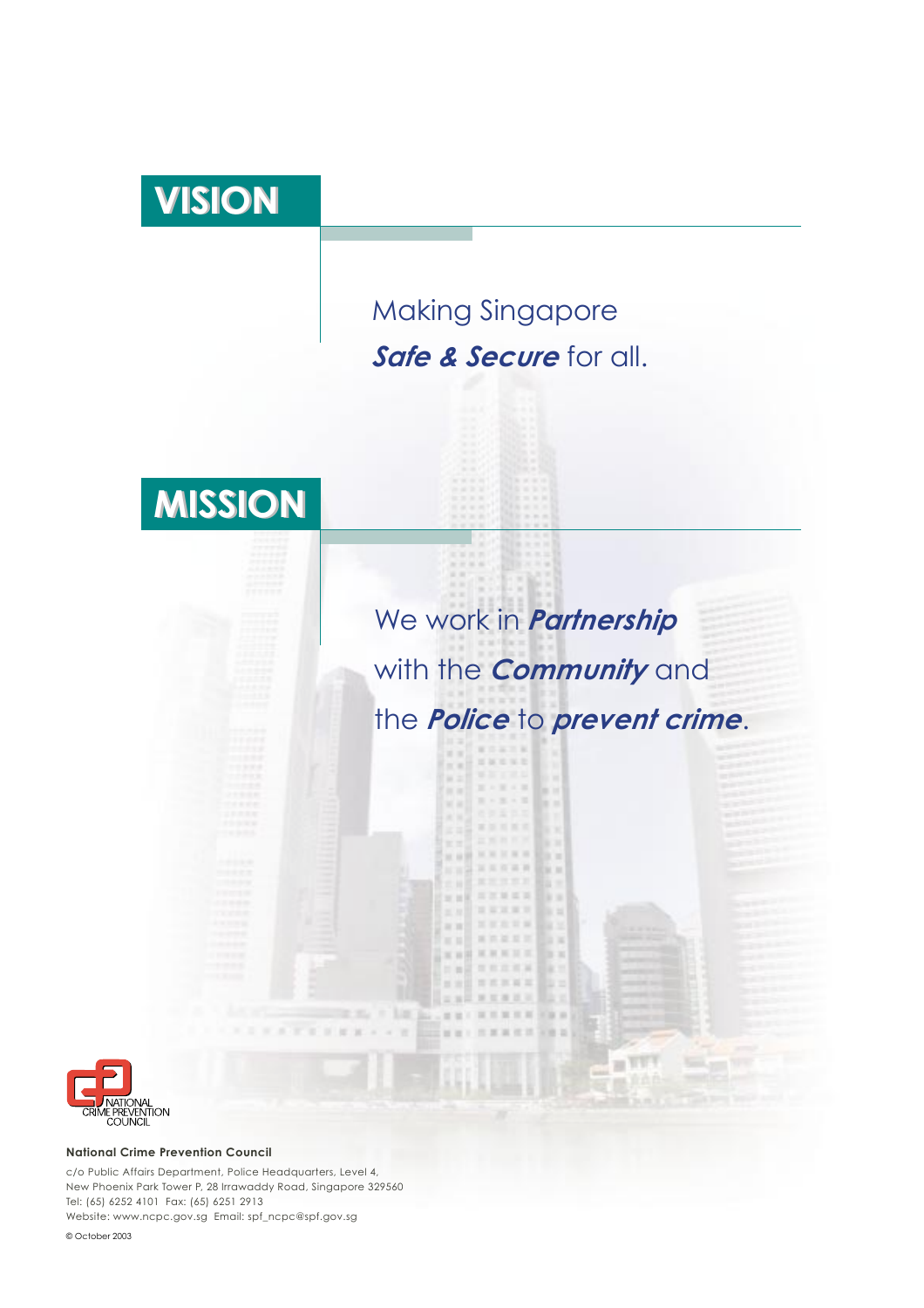# CONTENTS

|   |                                                                                 | rage<br>Ϊi     |
|---|---------------------------------------------------------------------------------|----------------|
|   |                                                                                 |                |
|   |                                                                                 | 1              |
|   |                                                                                 |                |
| ❏ |                                                                                 |                |
|   |                                                                                 | $\overline{4}$ |
|   |                                                                                 | $\overline{4}$ |
|   |                                                                                 | 5              |
|   |                                                                                 | 5              |
| □ |                                                                                 |                |
|   |                                                                                 |                |
|   |                                                                                 |                |
|   |                                                                                 | 7              |
|   |                                                                                 |                |
|   |                                                                                 |                |
|   |                                                                                 |                |
|   |                                                                                 |                |
|   |                                                                                 |                |
|   |                                                                                 |                |
|   |                                                                                 |                |
|   |                                                                                 |                |
|   |                                                                                 |                |
|   |                                                                                 |                |
|   |                                                                                 |                |
|   |                                                                                 |                |
|   | APPENDIX B: EXAMPLES OF CPTED STRATEGIES APPLICABLE TO VARIOUS DEVELOPMENTS  34 |                |
|   |                                                                                 |                |
|   |                                                                                 |                |
|   |                                                                                 |                |
|   |                                                                                 |                |
|   |                                                                                 |                |
|   |                                                                                 |                |
|   | <b>EXAMPLES OF CPTED STRATEGIES APPLICARLE TO PURLIC SPACES</b>                 | 47             |
|   |                                                                                 |                |
|   |                                                                                 |                |
|   |                                                                                 |                |
|   |                                                                                 |                |
|   |                                                                                 |                |
|   |                                                                                 |                |
|   |                                                                                 |                |
|   |                                                                                 |                |
|   |                                                                                 |                |
|   |                                                                                 |                |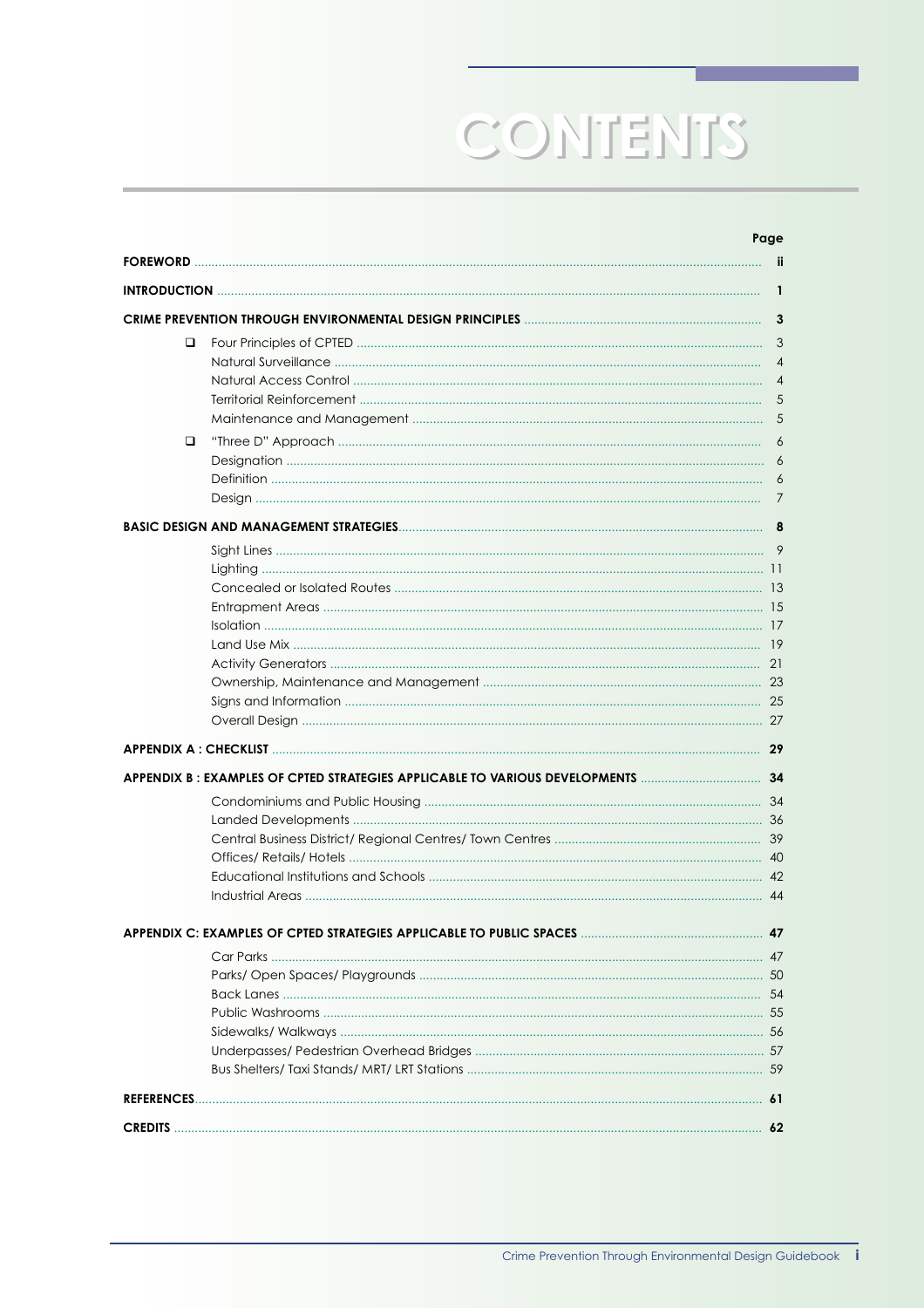# **FOREWORD FOREWORD**

Since its inception in 1981, the National Crime Prevention Council (NCPC) of Singapore had been actively working towards the objectives, such as, to raise the level of public awareness about crime; to encourage self-help in crime prevention; to examine, develop and recommend crime prevention measures to the public and to coordinate efforts of various organisations in crime prevention.

The NCPC engages the public through the organisation of crime prevention activities such as crime prevention campaigns, exhibitions, seminars and workshops. The NCPC also forges close alliances with various professional, social and trade organisations to tackle the problem of crime. In addition, various sub-committees have been formed to address problems of security in specific areas. They are the Hotel Security Committee, Security in Construction Worksites Committee, Children and Youth Committee, Security in Housing Committee, Security in Commercial Premises Committee and Focus Group Committee.

Working in partnership with the stakeholders in the construction and real estate industry to design out crime is the latest effort by the NCPC in its strive towards making Singapore a safe place. This is achieved through the use of Crime Prevention Through Environmental Design (CPTED) principles when designing buildings, facilities and the surrounding. In view of the emerging trend of extreme crimes, such as terrorism, in the region as well as globally, the adoption of CPTED principles can also be adapted and applied to counter these threats. This CPTED Guidebook will serve as a useful reference for planners, building professionals, security agencies and homeowners to incorporate suitable crime prevention and security measures in their planning and design of their building and infrastructure projects.

plante

Mr Tan Kian Hoon *Chairman National Crime Prevention Council*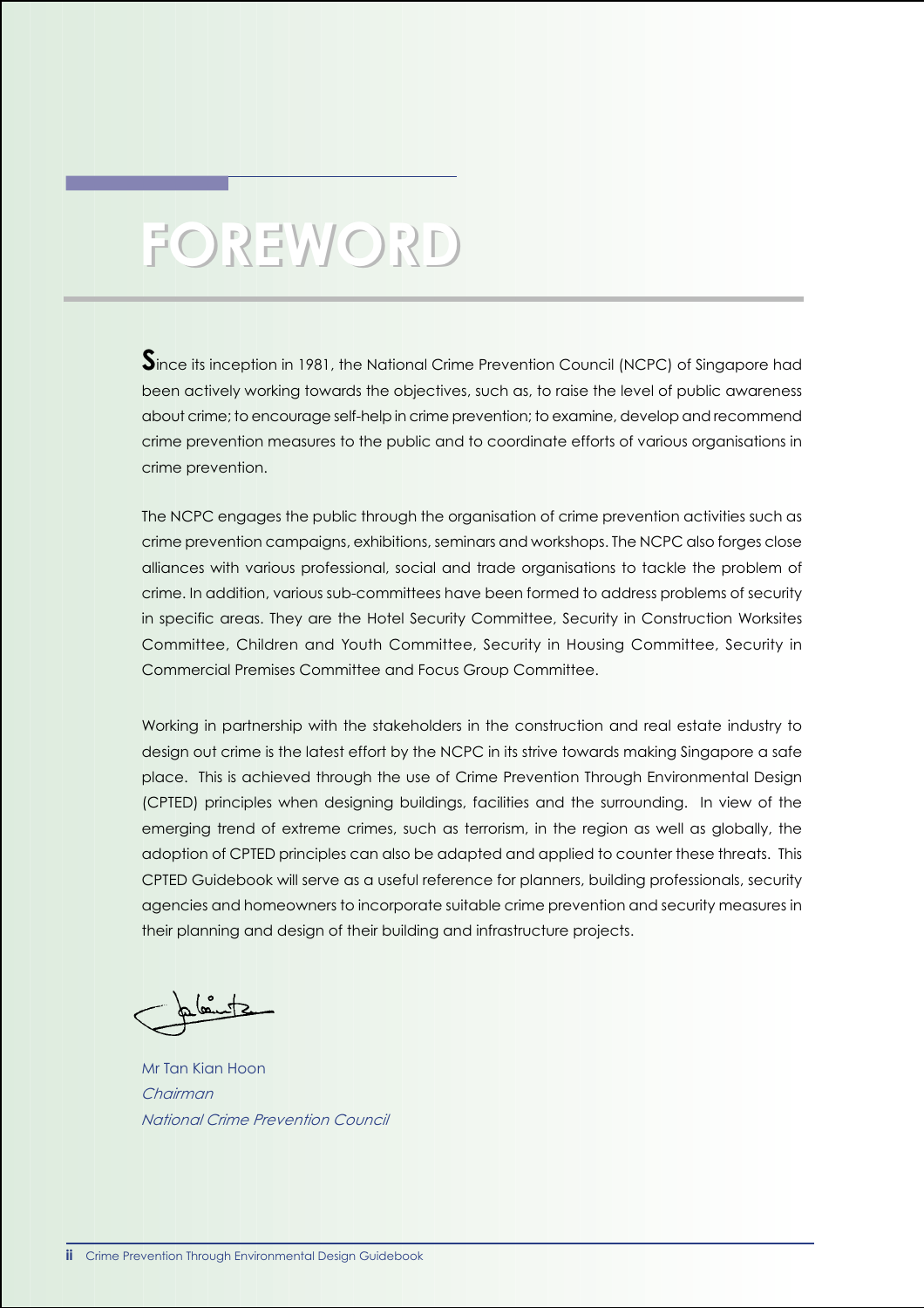### **INTRODUCTION**

 $\mathbf C$ rime is a social problem in our society that affects thousands of people's lives each year. Serious crimes against persons and properties generate considerable fear within the community. Crimes like theft, break-in, rape and murder are serious threats to the safety of the community. The resulting fear of crime in itself can restrict people's freedom of movement and prevent them from fully participating in the community. In particular, some groups of people are more vulnerable to crime and the fear of crime, for example, older people, women, parents, teenagers, etc.

Many different strategies are needed to combat the complex issues of crime and fear of crime. A whole range of responses involving strategies in design, community action and law enforcement would be required to achieve successfully the objective of crime prevention. In this connection, there is widespread acknowledgement that planners, architects and developers can play an important role in enhancing the safety of our communities as they have a major influence in the design of the built environment.

Traditionally, the community has turned to the police and the judicial system to protect them by deterring criminals and punishing offenders. The general public's indifference towards self-protection arises mainly from the lack of knowledge of the means of protection, and perhaps a perception that somebody else - the government or insurance companies - bears most of the cost of theft and vandalism.

On the other hand, Crime Prevention Through Environmental Design (CPTED) asserts that the community, homeowners, planners, developers and architects can play a greater role in protecting the community and themselves from crime by integrating CPTED principles and concepts into the design and management of the physical environment. In this connection, CPTED may be viewed as a subset of the total set of measures required for effective crime prevention and control.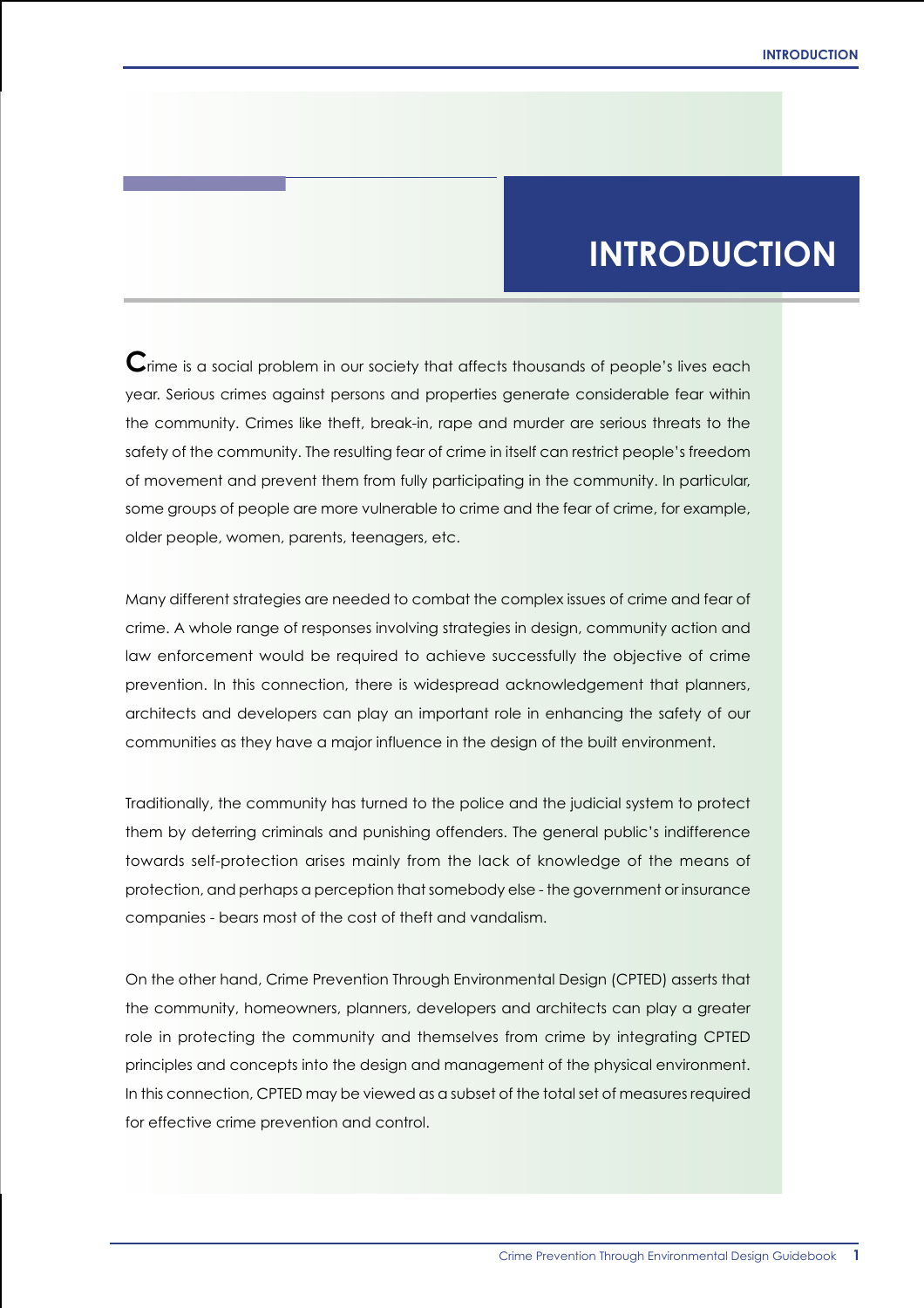The purpose of this guidebook is to raise awareness of homeowners, developers, architects, and town planners on the concepts and principles of CPTED. CPTED seeks to enhance the safety of developments and minimise the opportunities for crime to be committed. This guidebook presents information, illustrations and suggestions on how this can be done through the application of CPTED.

Notwithstanding the relevance and usefulness of CPTED, the recommendations in this guidebook may not be compatible with the requirements, standards and codes of various relevant authorities. In such situations, the demands of the authorities will take precedence over the recommendations in this guidebook.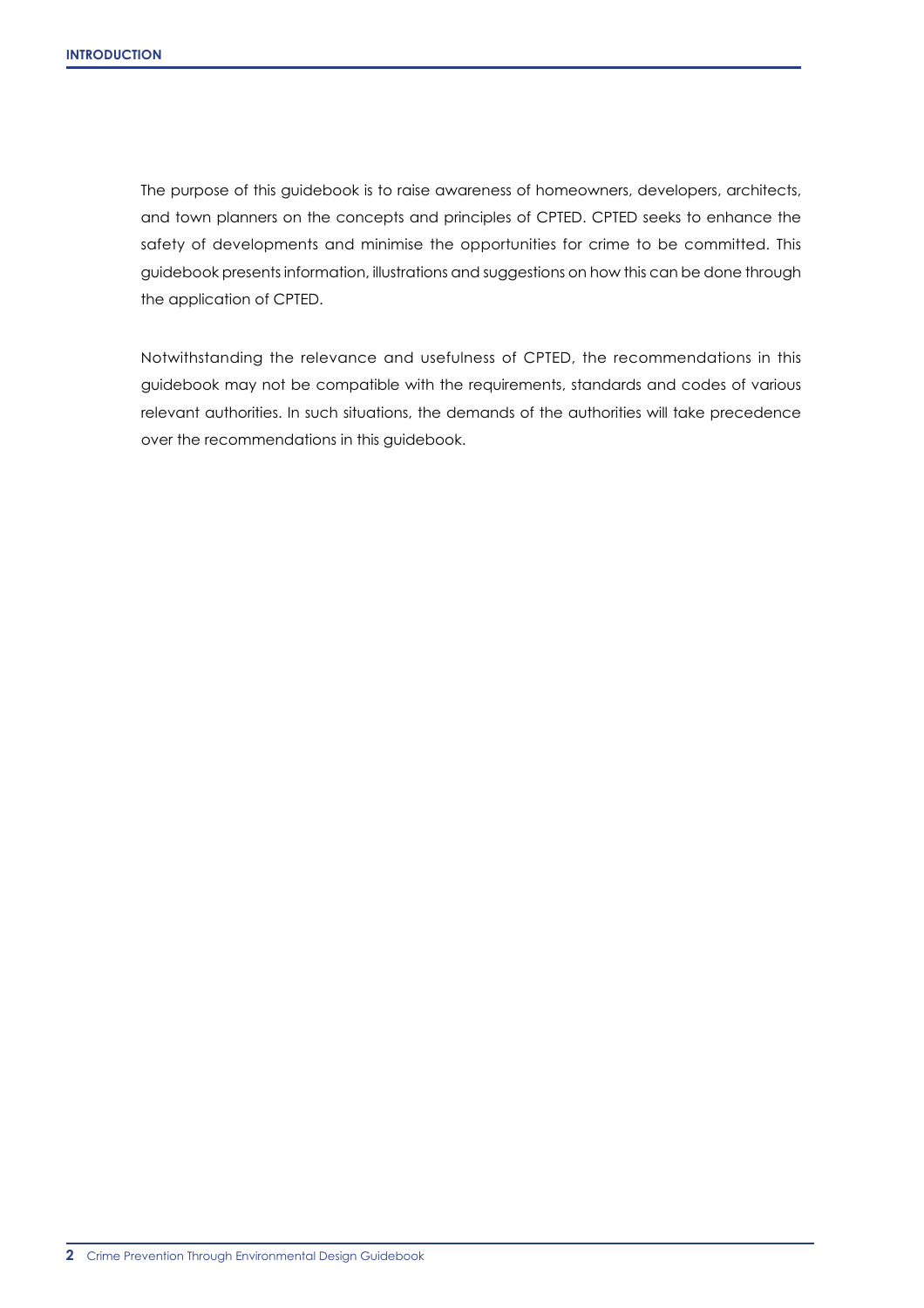### **CRIME PREVENTION THROUGH ENVIRONMENTAL DESIGN PRINCIPLES**

**T**he basis of Crime Prevention Through Environmental Design (CPTED) is that proper design and effective use of the built environment can reduce the incidence and fear of crime. This in turn leads to improvements in the quality of life.

In contrast to the approach of addressing crime concerns by implementing visually affronting security or target hardening measures such as locks, hard barriers, security gates, security patrols, etc., CPTED promotes high quality and visually pleasing solutions as first responses that aim to enhance the legitimate use of space.

CPTED can be applied without interfering with the normal use of the space. It is easy to apply and can be economical to implement, especially if it is done early at the planning and design stages of a project.

#### **THE FOUR PRINCIPLES OF CPTED ARE:**

- **Q** Natural surveillance
- D Natural access control
- Territorial reinforcement
- **Q** Maintenance and management

There are strong overlaps and synergies among the four CPTED principles. These have been identified separately for convenience and clarity of understanding. In practice, it may be useful to see all four principles as different facets of a single technique for dealing with the security of the physical environment. In respect to the first two principles, the term 'natural' refers to deriving surveillance and access control results as a by-product of normal and routine use of the environment.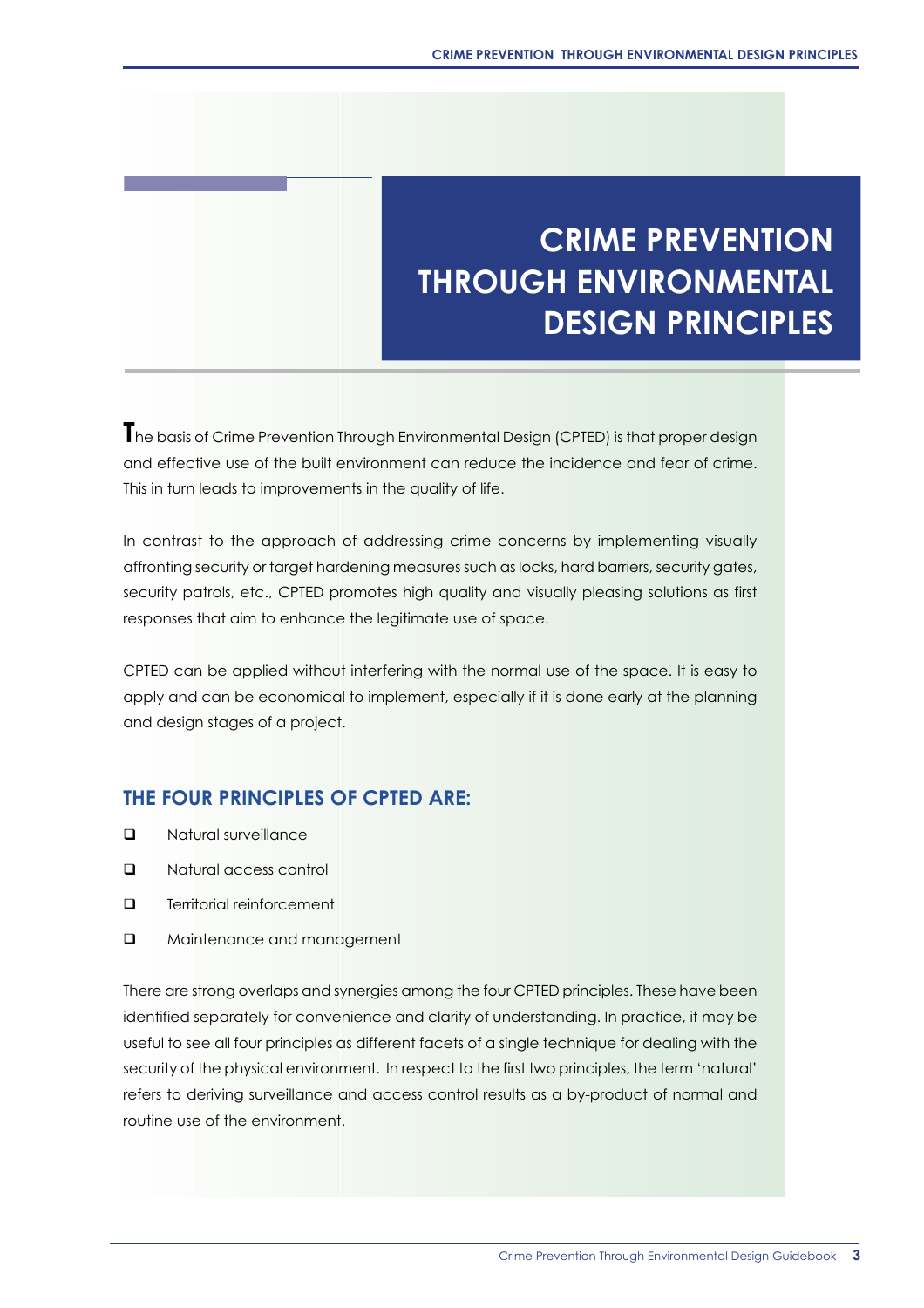#### **NATURAL SURVEILLANCE**

The fundamental premise is that criminals do not wish to be observed. Surveillance or the placing of legitimate 'eyes on the street' increases the perceived risk to offenders. This may also increase the actual risk to offenders if those observing are willing to act when potentially threatening situations develop. So the primary aim of surveillance is not to keep intruders out (although it may have that effect) but rather, to keep intruders under observation.

Natural surveillance can be achieved by a number of techniques. The flow of activities can be channelled to put more people (observers) near a potential crime area. Windows, lighting and the removal of obstructions can be placed to improve sight lines from within buildings.

#### **NATURAL ACCESS CONTROL**

Natural access control relies on doors, fences, shrubs, and other physical elements to keep unauthorised persons out of a particular place if they do not have a legitimate reason for being there. In its most elementary form, access control can be achieved in individual dwellings or commercial establishments by the use of adequate locks, doors and window barriers.

However, when one moves beyond private property to public or semi-public spaces, the application of access control needs more care. Properly located entrances, exits, fencing, landscaping and lighting can subtly direct both foot and vehicular traffic in ways that decreases criminal opportunities. Access control can be as simple as locating a front office to a warehouse.

While access control is more difficult on streets and areas that are entirely open to public use, there are other techniques for controlling access in these circumstances. For example, nonphysical or 'psychological' barriers can be used to achieve the objective of access control. These barriers may appear in the form of signs, paving textures, nature strips or anything that announces the integrity and uniqueness of an area. The idea behind a psychological barrier is that if a target seems strange, or difficult, it may also be unattractive to potential criminals.

Because any strategy that fosters access control is also likely to impede movement, careful consideration should be given to access control strategies. Such strategies may limit the opportunity for crimes, but should not hinder the mobility of potential victims.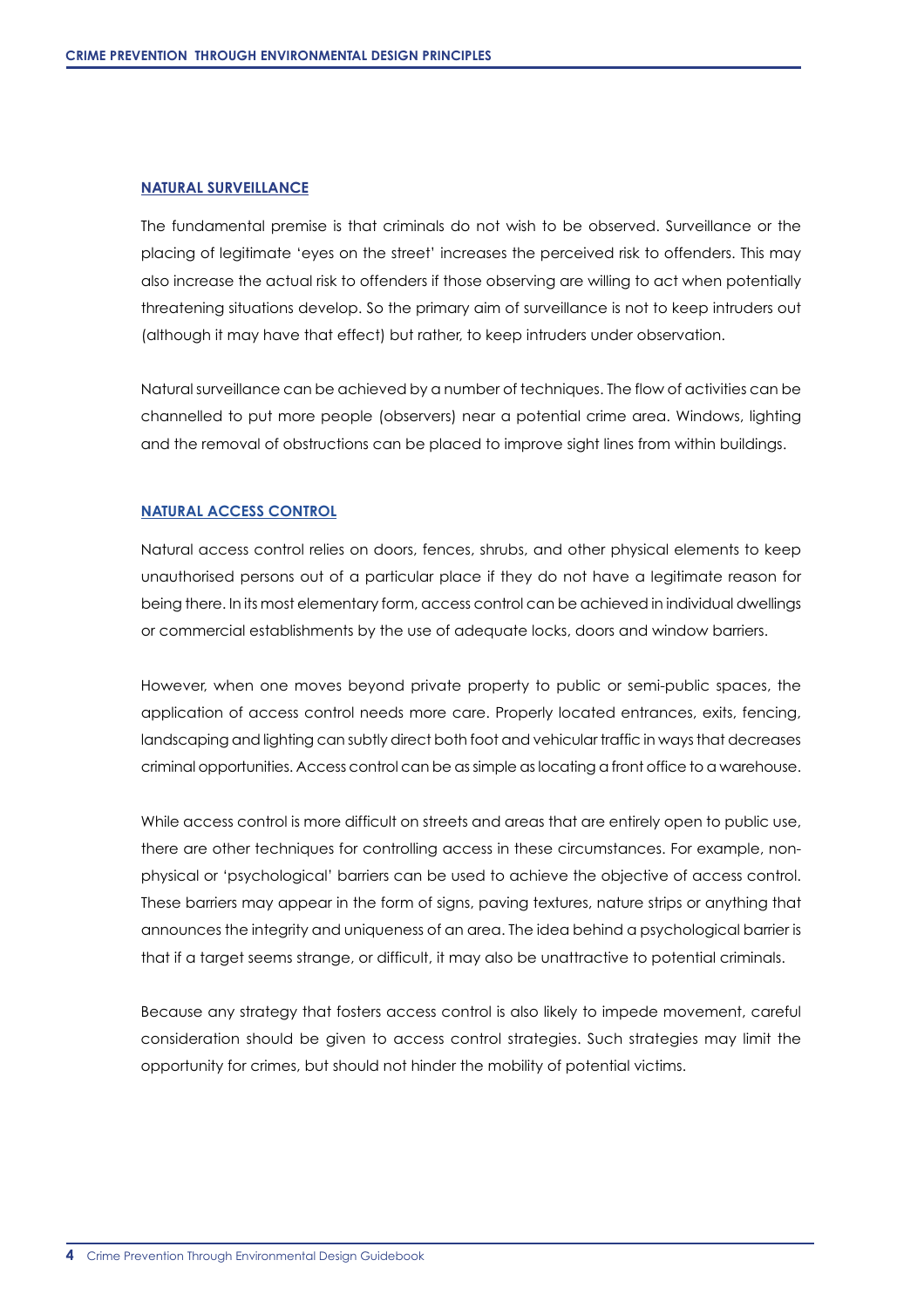#### **TERRITORIAL REINFORCEMENT**

People naturally protect a territory that they feel is their own, and have a certain respect for the territory of others. Clear boundaries between public and private areas achieved by using physical elements such as fences, pavement treatment, art, signs, good maintenance and landscaping are ways to express ownership. Identifying intruders is much easier in such welldefined spaces.

Territorial reinforcement can be seen to work when a space, by its clear legibility, transparency, and directness, discourages potential offenders because of users' familiarity with each other and the surroundings.

#### **MAINTENANCE AND MANAGEMENT**

This is related to the neighbourhood's sense of 'pride of place' and territorial reinforcement. The more dilapidated an area, the more likely it is to attract unwanted activities. The maintenance and the 'image' of an area can have a major impact on whether it will become targeted.

Another extension of the concept is that territorial concern, social cohesion and a general sense of security can be reinforced through the development of the identity and image of a community. This approach can improve not only the image of the population has of itself, and its domain, but also the projection of that image to others.

With clear spatial definitions such as the subdivision of space into different degrees of public/ semi-public/ private areas and the raising of standards and expectations, the level of social estrangement would decline. This is known to be related to reduction in opportunities for aberrant or criminal behaviour, such as vandalism.

Maintenance and management need to be considered at the design stage, as the selection of materials and finishes will impact on the types of maintenance regimes that can be sustained over time. For example, plant material should be selected for its size at maturity to avoid blocking of sight lines.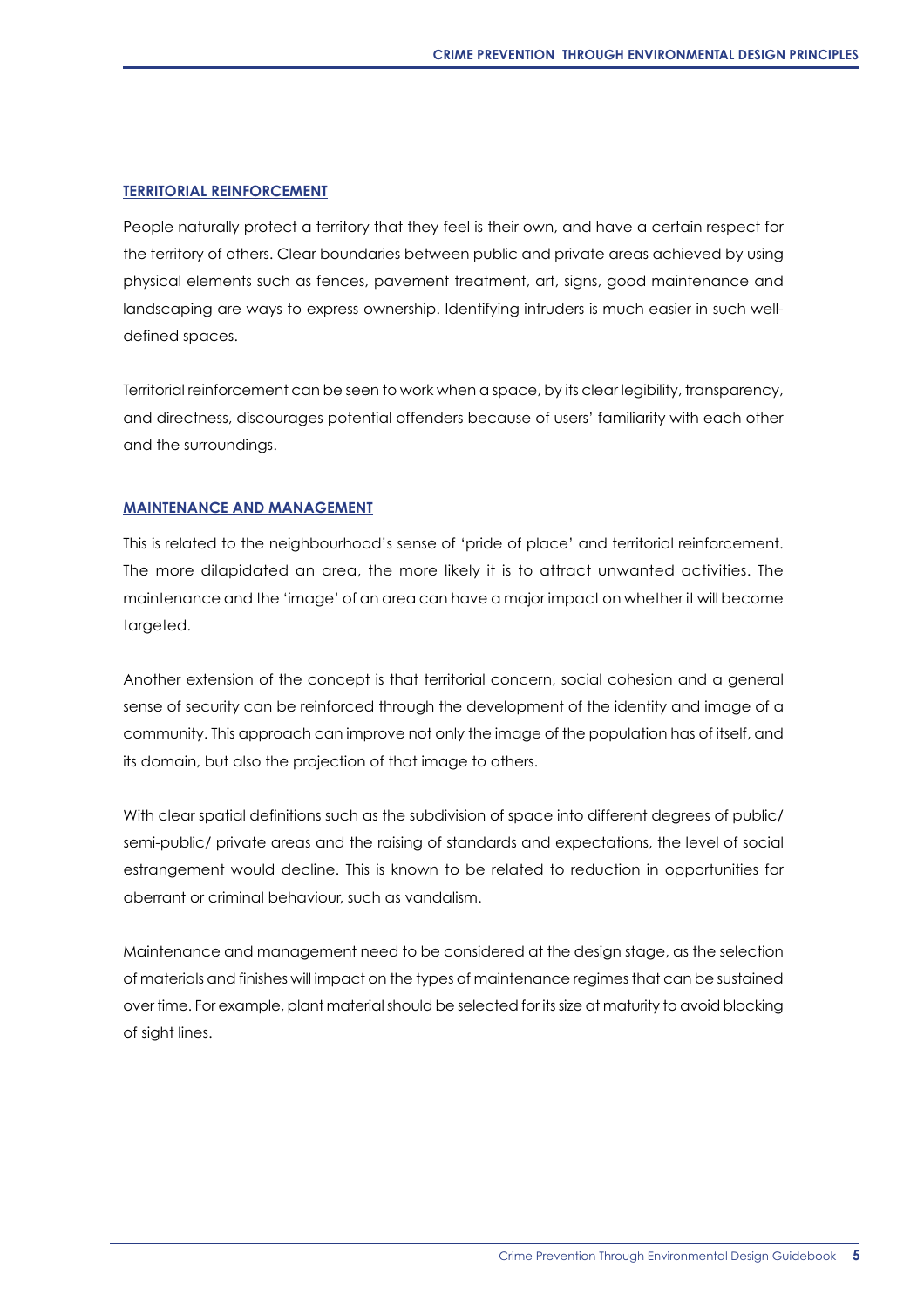#### **THE "THREE D" APPROACH**

CPTED involves the design of the physical space in the context of the normal and expected use of that space by the users as well as the predictable behaviour of people around the space. CPTED emphasises the connection between the functional objectives of space utilisation and behaviour management. Conceptually, the four CPTED principles are applied through the 3-D approach, i.e. **Designation**, **Definition** and **Design**. The 3-D approach is a simple space assessment guide that helps the user in determining the appropriateness of how a space is designed and used. The 3-D concept is based on the three functions or dimensions of human space:

- $\Box$  All human space has some designated purpose.
- All human space has social, cultural, legal or physical definitions that prescribe desired and acceptable behaviours.
- All human space is designed to support and control the desired behaviours.

By using the "Three D's" as a guide, space may be evaluated by asking the following questions:

#### **1. DESIGNATION**

- What is the designated purpose of this space?
- For what purpose was it originally intended?
- How well does the space support its current use or its intended use?
- Is there a conflict?

#### **2. DEFINITION**

- How is space defined?
- Is it clear who owns it?
- Where are its borders?
- Are there social or cultural definitions that affect how space is used?
- Are legal or administrative rules clearly set out and reinforced in policy?
- Are there signs?
- Is there conflict or confusion between purpose and definition?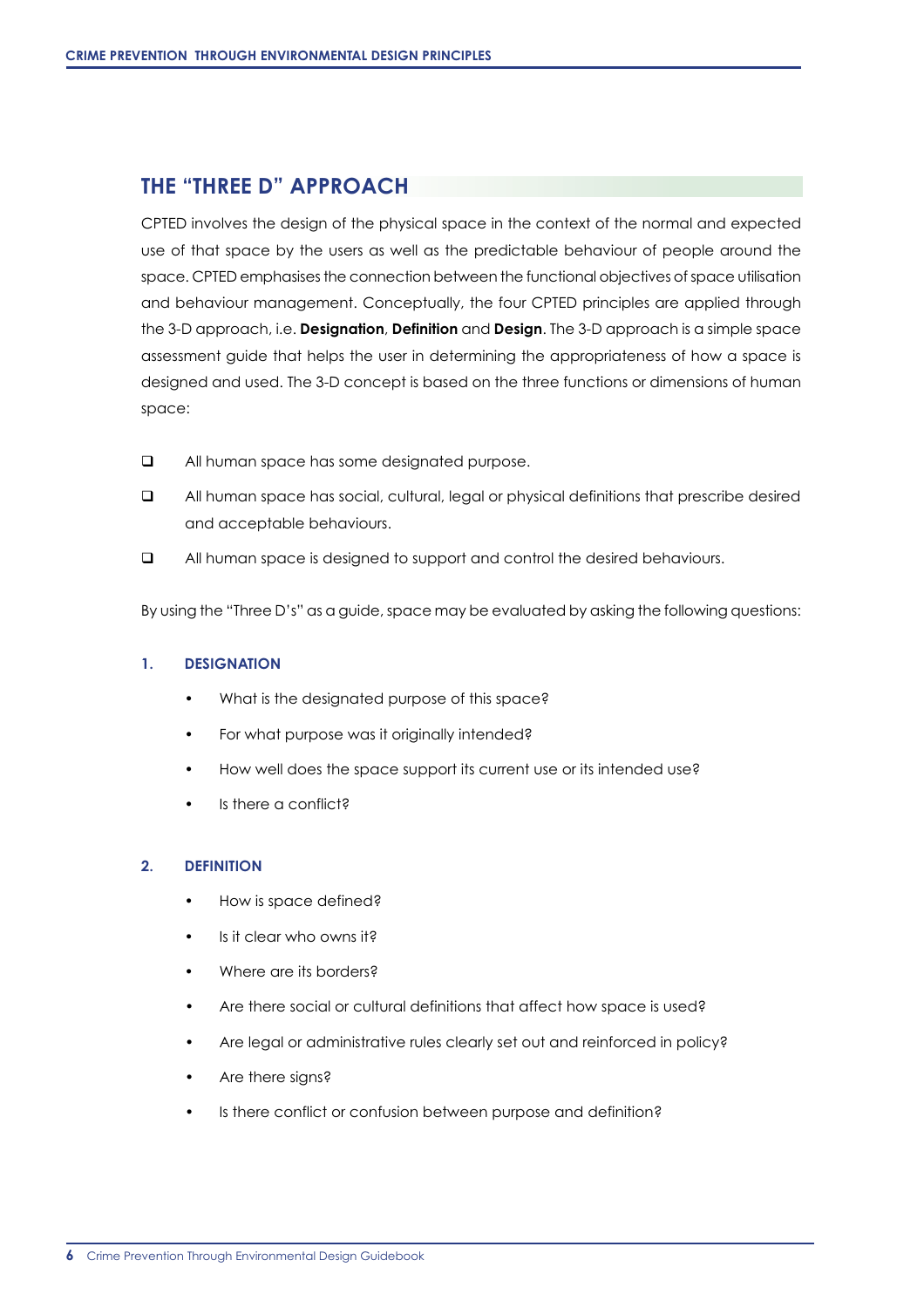For example, in a given space, certain behaviour or activities may be socially or culturally discouraged while others may be clearly prohibited by display of written instructions or rules. On the other hand, what is not acceptable in a certain space may be acceptable in others.

#### **3. DESIGN**

- How well does the physical design support the intended function?
- How well does the physical design support the desired or accepted behaviours?
- Does the physical design conflict with or impede the productive use of the space or the proper functioning of the intended human activity?
- Is there confusion or conflict in the manner in which physical design is intended to control behaviour?

Consideration of these questions may reveal areas that requires changes or improvements. For example, a space may need to have a designated purpose, it may need to be more clearly defined, or it has to be better designed to support the intended function. Once these questions have been considered, the information received may be used as a means of guiding decisions about the design or modification of the space so that the objectives of space utilization as well as natural surveillance, natural access control, territorial reinforcement and maintenance and management can be better achieved. CRIME PREVENTION THROUGH ENVIRONMENTAL DESIGN PRINCIPLES<br>
that cardin space may be socially or culturally<br>
in a certain space may be acceptable in others.<br>
support the intended function?<br>
support the desired or accepted be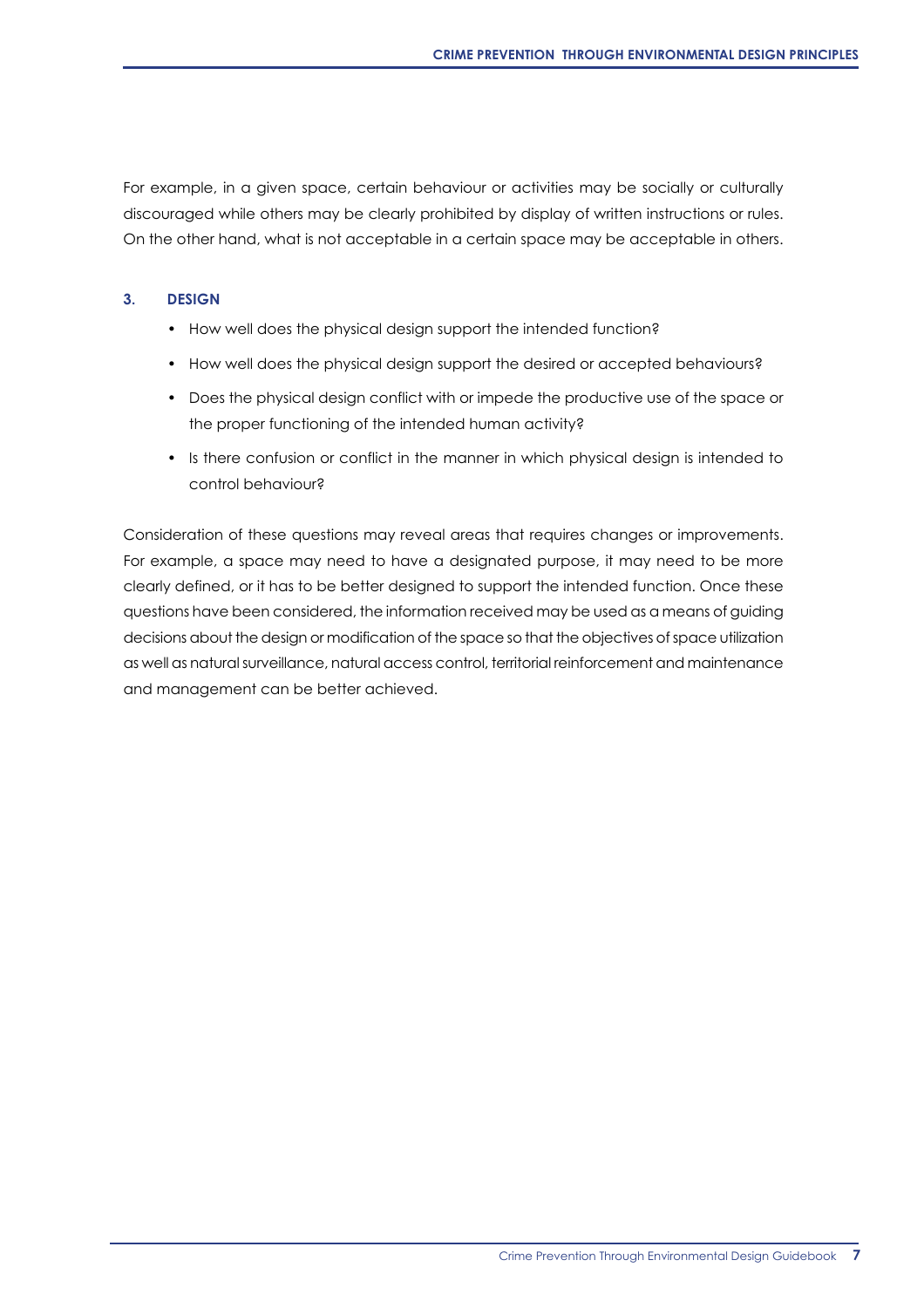## **BASIC DESIGN AND MANAGEMENT STRATEGIES**

**T**he four CPTED principles can be translated into various planning and design strategies that would enhance security. These strategies can be categorised as follows:

- 1. allow for clear sight lines,
- 2. provide adequate lighting,
- 3. minimise concealed and isolated routes,
- 4. avoid entrapment,
- 5. reduce isolation,
- 6. promote land use mix,
- 7. use of activity generators,
- 8. create a sense of ownership through maintenance and management,
- 9. provide signs and information and
- 10. improve overall design of the built environment.

The decision of which strategy or combination of strategies to apply will depend on the site condition, the functional requirements and the desired programming of the space, as well as the design intent. These strategies are summarised in the checklist in Appendix A. Further examples of CPTED strategies that can be applied to various developments and public spaces are listed in Appendices B and C respectively.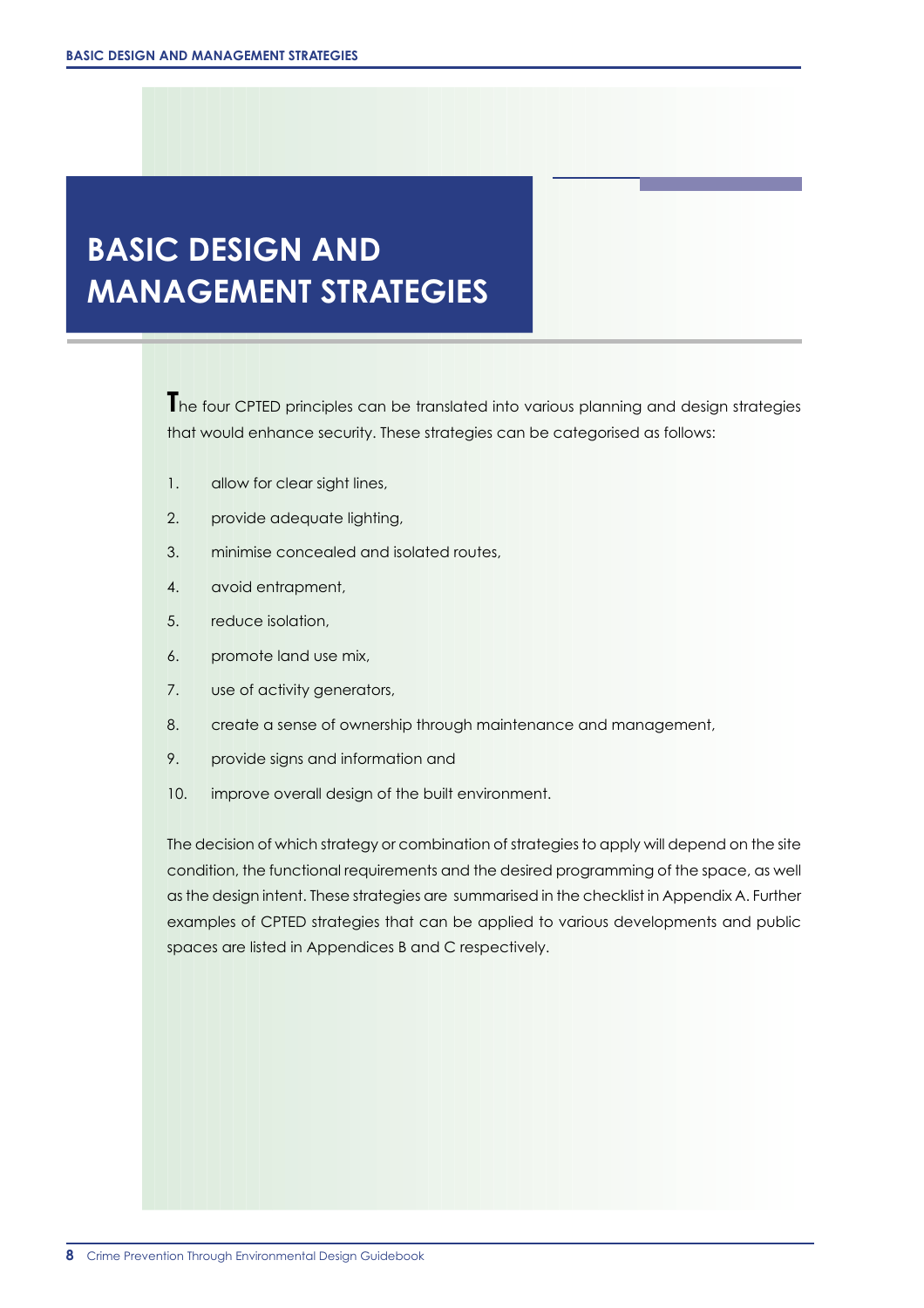Sight line is defined as the desired line of vision in terms of both breath and depth. The inability to see what is ahead along a route due to sharp corners, walls, earth berms, fences, bushes or pillars can be serious impediments to the feeling of being safe. Large columns, tall fences, over grown shrubbery and other barriers blocking sight lines adjacent to pedestrian paths could shield an attacker. Alternatively, low hedges or planters, small trees, wrought iron or chain-link fences, transparent reinforced glass, lawn or flower beds, benches allow users to see and be seen and usually discourage crime and vandalism.



*Residential apartments with windows overlooking carpark and park allow for clear sight lines*

#### **1. DESIGN VISIBILITY**

Design visibility in the built environment means allowing for clear sight lines and avoiding isolated or hidden spaces. Recessed doorways can result in corners that are hidden from casual surveillance. Sharp "blind" corners create the same problem, especially on stairs or corridors where there may be no alternative routes of escape. Sudden changes of grade on walkways can also create "blind spots". Certain improvements can be made. For example, columns and walls can be tucked into the built design as protrusions can hinder visibility. Visibility can also be improved through modification such as creation of windows and other openings in otherwise blank walls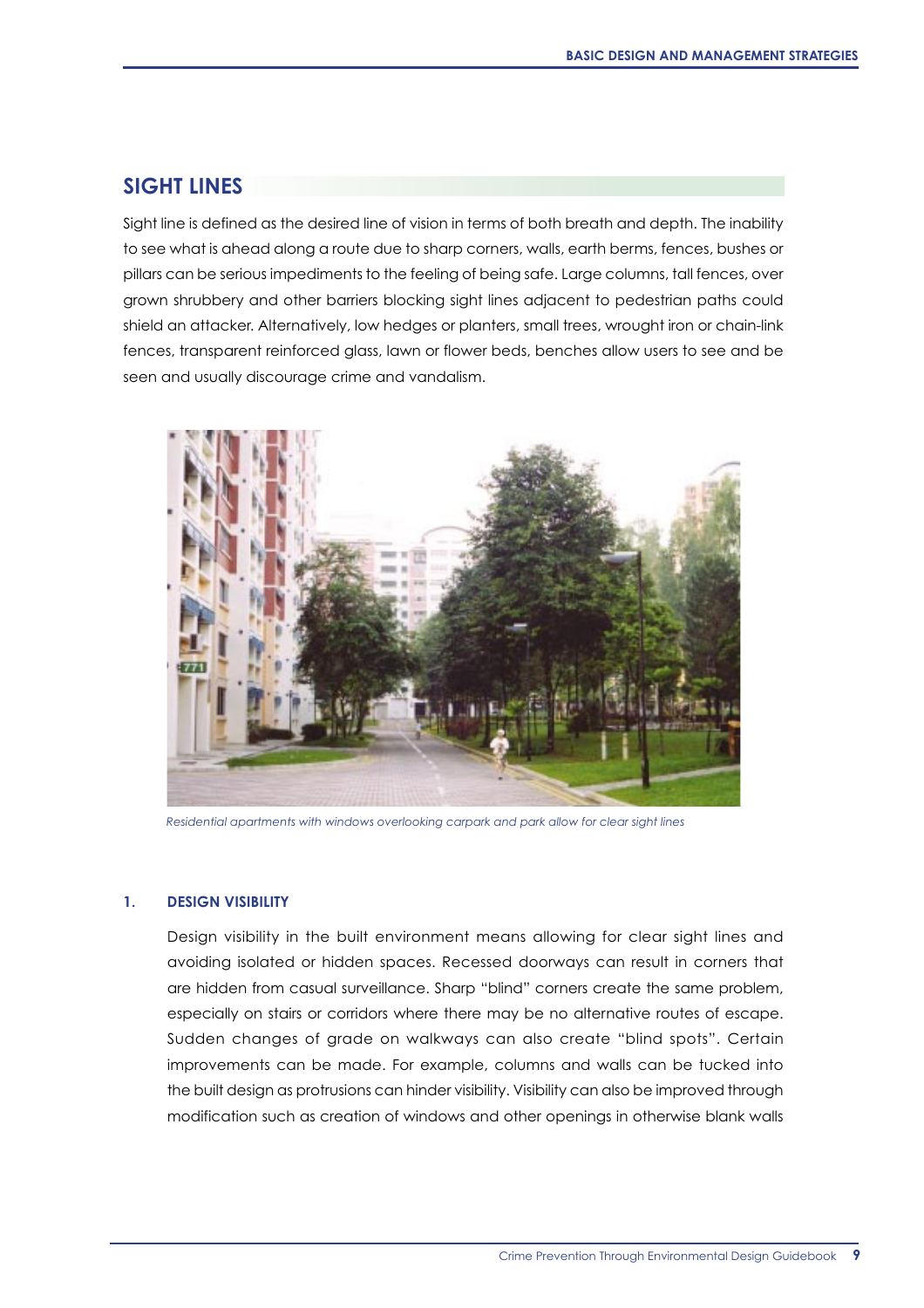and removal of protrusions along walls. Improving visibility through such modifications will permit natural surveillance. Similarly, the location and design of fences, shrubbery and berms must also be carefully studied when design visibility is essential. In blind spots where no modification to the building is possible, the use of security mirrors or other security devices such as video cameras would be necessary even though these are not optimal solutions. **EASIC DESIGN AND MANAGEMENT STRATEGIES**<br>
and termoval of profits will permit include survey<br>
and berms must also be<br>
where no modification<br>
security devices such as<br>
optimal solutions.<br>
2. **PROBLEMATIC SPACES**<br>
Visibility

#### **2. PROBLEMATIC SPACES**

Visibility should especially be taken into account when designing or planning spaces where risk to personal safety is perceived to be high, such as stairwells in multi-storey car parks, underpasses and lobby entrances to high-rise buildings.

#### **3. FUTURE SIGHT LINE IMPEDIMENTS**

As the landscape matures over time, unintended screens, barriers or hiding places could be created. Therefore, planting in a landscape must take into consideration the growth, final height and habit of the plants. Plantings are best made with due consideration to the resources to be committed to their maintenance so as to ensure that the original sight lines designed do not get obscured over time.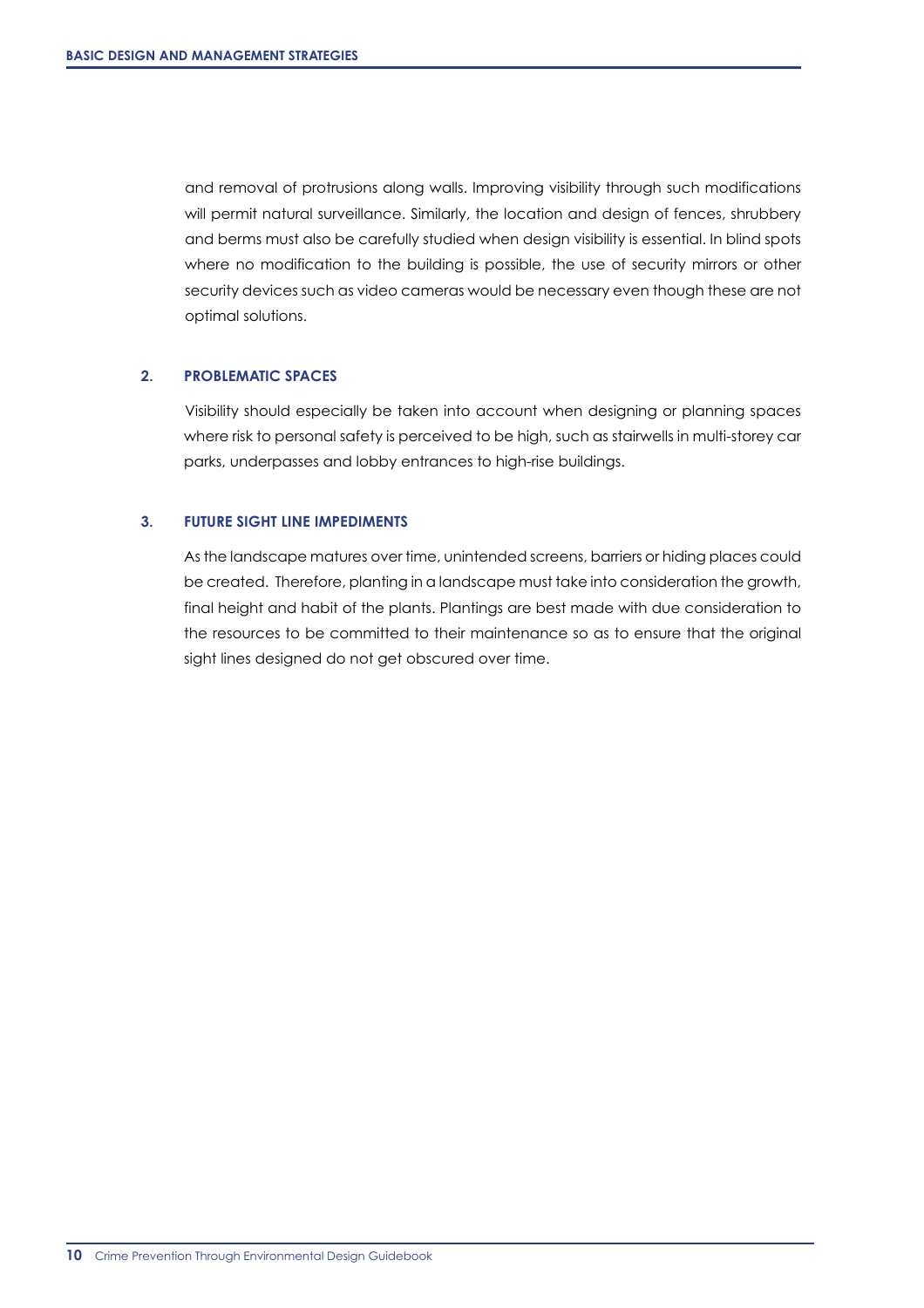#### **LIGHTING**

Sufficient lighting is necessary for people to see and be seen. From a security point of view, lighting that is strategically placed can have a substantial impact on reducing the fear of crime. A basic level of lighting should allow the identification of a face from a distance of about 10 metres for a person with normal vision.



*Exterior lighting for night time use should provide adequate visibility*

1. MINIMUM STANDARDS<br>
If the area is intended for night time use, lighting should provide adequate visibility.<br>
Pedstrian walkways, back lanes and access routes open to public spaces should be lift<br>
so that a person with n If the area is intended for night time use, lighting should provide adequate visibility. Pedestrian walkways, back lanes and access routes open to public spaces should be lit so that a person with normal vision is able to identify a face from a distance of about 10 metres. Inset spaces, signs, entrances and exits should be adequately lit. On the other hand, lighting of different wattage, colour temperature and rendition may also be used to make certain public areas "less hospitable" to gathering for long periods.

#### **2. PATHS NOT INTENDED FOR NIGHT TIME USE**

Lighting is not desirable in an isolated area or for a path leading to some obscure places. Lighting such areas may provide a false sense of confidence for people during night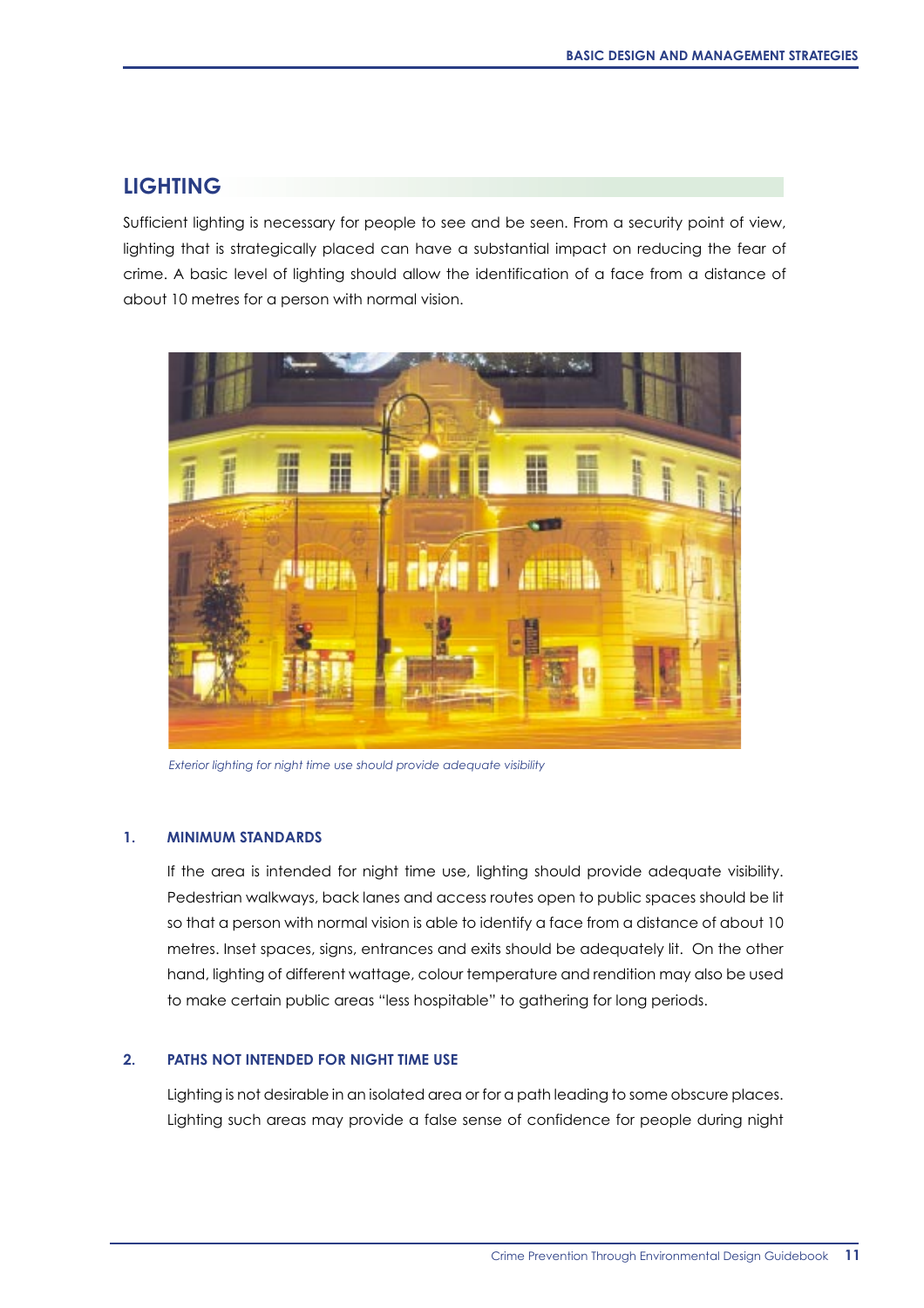time use. The paths or spaces not intended for night time use could be fenced off and remained unlit to avoid giving a false sense of security or impression of being used.

#### **3. CONSISTENCY OF LIGHTING**

Lighting should be uniformly spread to reduce contrast between shadows and illuminated areas. More fixtures with lower wattage rather than fewer fixtures with higher wattage help reduce deep shadows and avoid excessive glare.

#### **4. DESIGNING FOR NIGHT TIME USE**

Design proposals should take into account the night time use of the outdoor spaces and specify the type, placement and intensity of lighting.

#### **5. PROTECTION OF LIGHTING**

Light fixtures should be protected against casual vandalism by means of vandal resistant materials and design.

#### **6. PLACEMENT OF LIGHTING**

Lighting should also be directed on roadside pavement and possible entrapment spaces other than on roads. Lighting should take into account vegetation, such as mature trees, and other obstructions that would cause light to be blocked off.

#### **7. BUILDING MATERIALS**

Light colour finishes on walls and ceilings should be used for places such as car parks and isolated routes leading to it. This may be preferred to using lights of higher intensity that consume more energy and are costlier to maintain.

#### **8. MAINTENANCE**

Lighting requires maintenance to preserve visibility. Bushes and trees that block off light should be trimmed. Lighting fixtures should be located at suitable heights for easy maintenance and replacement. Light fixtures should be maintained in a clean condition and promptly replaced if burnt or broken. Posting information indicating who to call in case of burnout or vandalised lights is desirable. **EXAMPLE 12 DESIGN AND MANAGEMENT STRATEGIES**<br>
12 Time use. The paths or spermanined unit to avoid 4<br>
12 CONSISTENCY OF LIGHTII<br>
12 Lighting should be uniform<br>
12 Lighting should be uniform<br>
12 DESIGNING FOR NIGHT TI<br>
12 D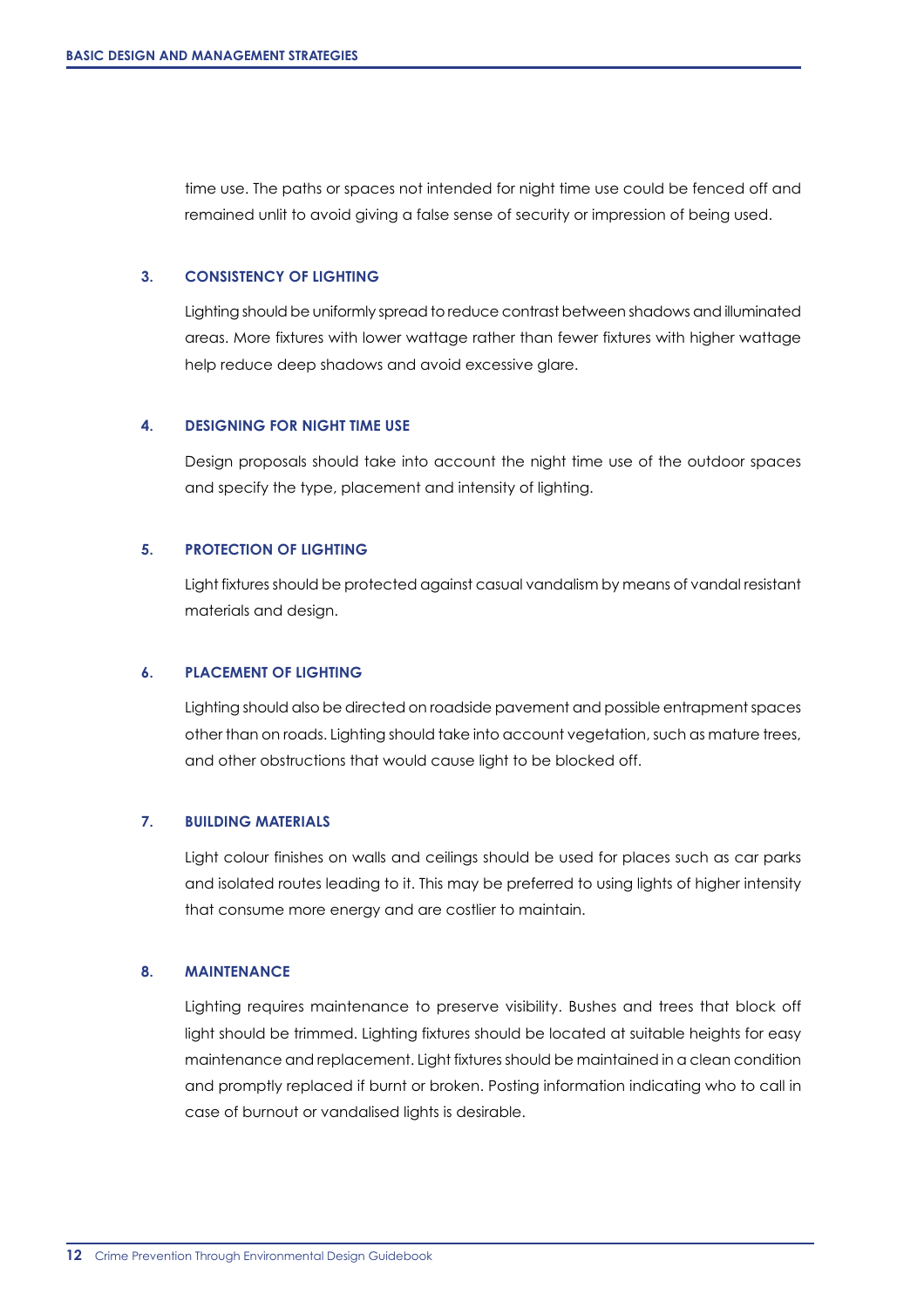#### **CONCEALED OR ISOLATED ROUTES**

Concealed or isolated routes are often predictable routes that do not offer alternative for pedestrians. An attacker can predict where pedestrians will end up once they are on the path. Examples are underpasses, pedestrian overhead bridges, escalators and staircases. Predictable routes are of particular concern when they are isolated or when they terminate in entrapment areas.



*See through fencing covering a predictable route provides visibility*

If there is a need for the concealed or isolated route, it should be designed to incorporate visibility. If there is an existing concealed or isolated route and security is in question, it should be modified or eliminated. Concealed or isolated routes can be made safer by bringing in more activities, ensuring clear sight lines, improving lighting, installing emergency telephones and electronic surveillance devices.

#### **2. LOCATION OF CONCEALED OR ISOLATED ROUTES NEAR ENTRAPMENT AREAS**

1. VISIBILITY OF CONCEALED OR ISOLATED ROUTES<br>
If there is a need for the concealed orisolated roube, it should be designed to incorporate<br>
visibility. If there is an existing concealed or isolated roube and security is in If there is an entrapment area or isolated area within 50 to 100 metres of the end of a concealed or isolated route, it should be modified or eliminated. An entrapment area located near a concealed or isolated route such as a tunnel or an isolated path provides the attacker with an opportunity to take a victim to a nearby entrapment area where a more serious crime could be committed.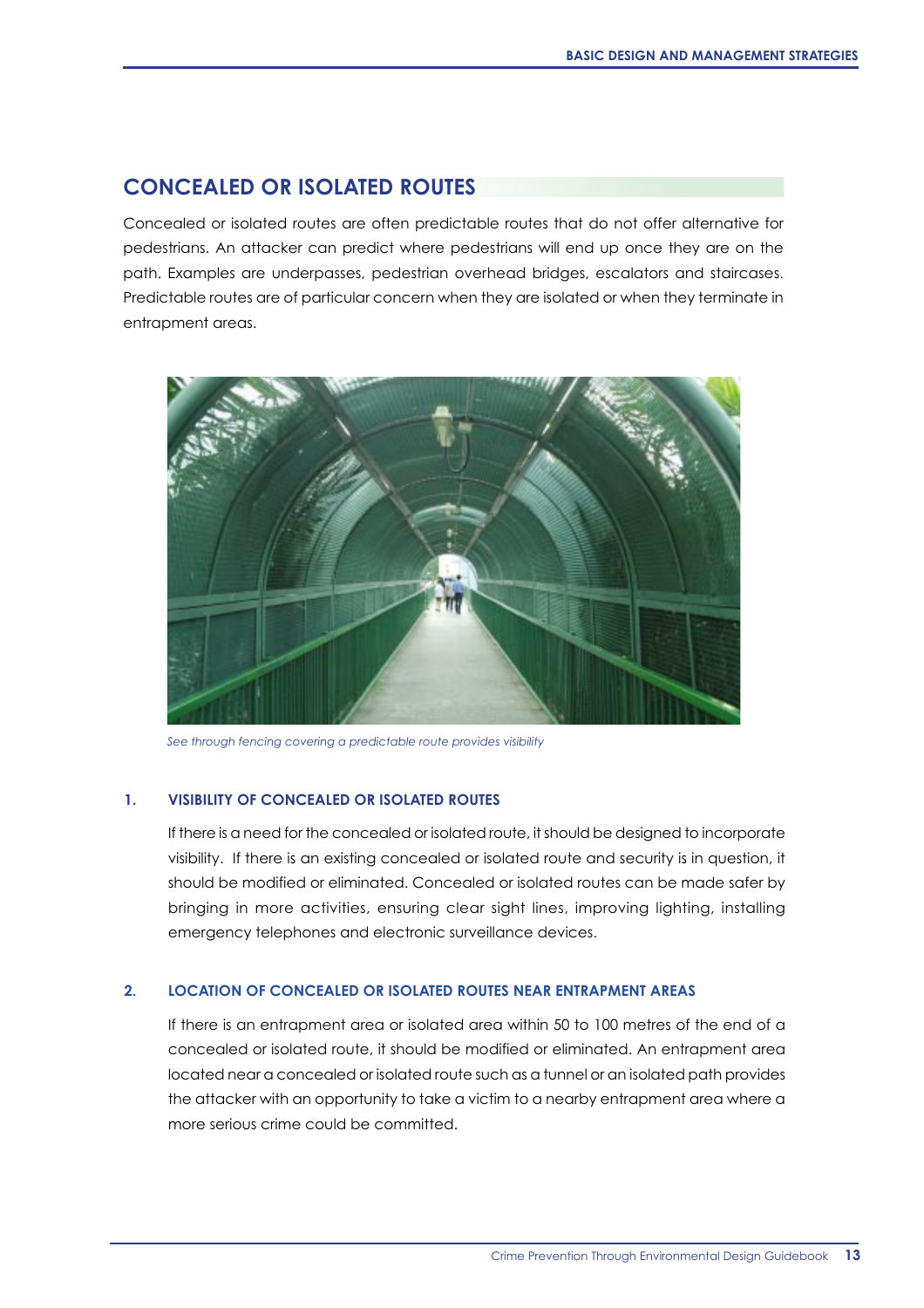#### **3. NATURAL SURVEILLANCE**

Natural surveillance of a concealed or isolated route should be encouraged. A stair or a ramp may be located such that it has external glazed/ open areas and has a view from the surrounding properties.

#### **4. SIGHT LINES**

If a pedestrian cannot see what is on or at the end of a concealed or predictable route, the visibility should be improved by lighting and/ or the use of a reflective surface such as mirror.

#### **5. LIGHTING**

Concealed or isolated routes should be adequately and uniformly lit. Lighting should be vandal proof and properly located. Light coloured walls and ceiling materials help to reflect light and can enhance the brightness of an area. Natural lighting is preferred and should be encouraged. **14BASIC DESIGN AND MANAGEMENT STRATEGIES**<br>
14BASIC DESIGN AND MANAGEMENT STRATEGIES<br>
14BASIC MITH THES<br>
14BASIC MITH INTES<br>
14BASIC MITH INTES<br>
14BASIC MITH INTES<br>
14BASIC MITH INTES<br>
14BASIC MITH THES<br>
14BASIC MITH THES<br>

#### **6. SURVEILLANCE THROUGH HARDWARE**

If a concealed or isolated route is enclosed and prone to crime e.g. passageway or stairwell, surveillance through security hardware should be considered and these hardware should be properly monitored.

#### **7. ACCESS TO HELP**

Emergency telephones, intercoms, security alarms should be installed to concealed or isolated routes to allow users to summon help in emergency.

#### **8. ALTERNATIVE ROUTE SIGN**

Signs should be placed at the entrance to indicate alternative well-lit and/ or frequently travelled routes. Certain pedestrian walkways, in the city for example, may be preferable during day time hours only. As such, an alternate route should be indicated for evenings and weekends at the entrance.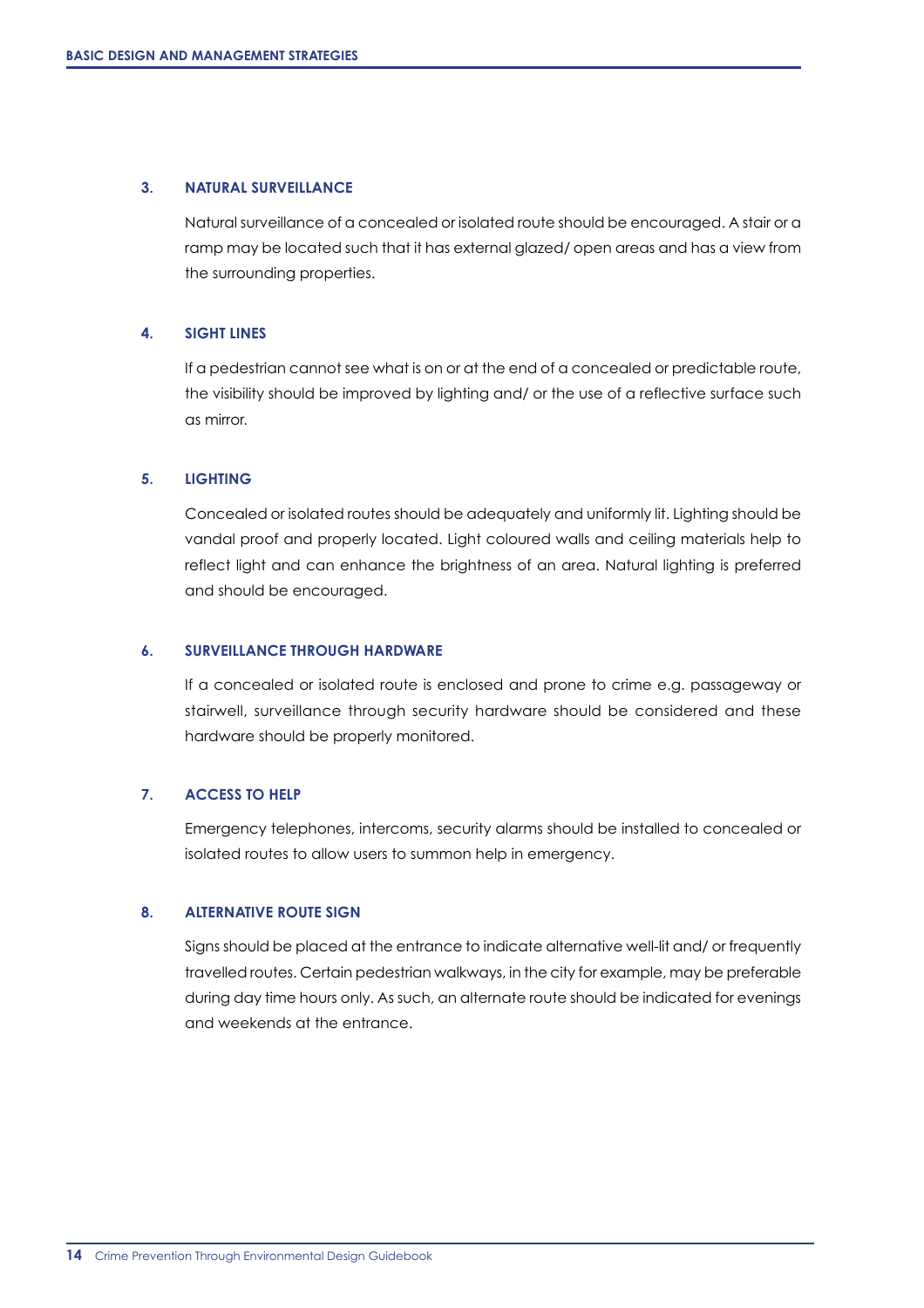#### **ENTRAPMENT AREAS**

Entrapment areas are small, confined areas near or adjacent to well-travelled routes that are shielded on three sides by some barriers, such as walls or bushes. Examples are lifts, tunnels or bridges, enclosed and isolated stairwells, dark recessed entrances that may be locked at night, gaps in tall vegetation, a vacant site closed from three side by barriers, narrow deep recessed area for fire escape, grade-separated driveways or loading/ unloading areas off a pedestrian route. Parking lots, petrol kiosks and school buildings isolated by school yards can also become entrapment areas, especially when there is less activity after operating hours.



#### **1. ELIMINATION OF ENTRAPMENT AREA**

If there is an entrapment area, such as a hidden area below or above ground, a private dead alley, a walled area or a storage area adjacent to a main pedestrian route, it should be eliminated.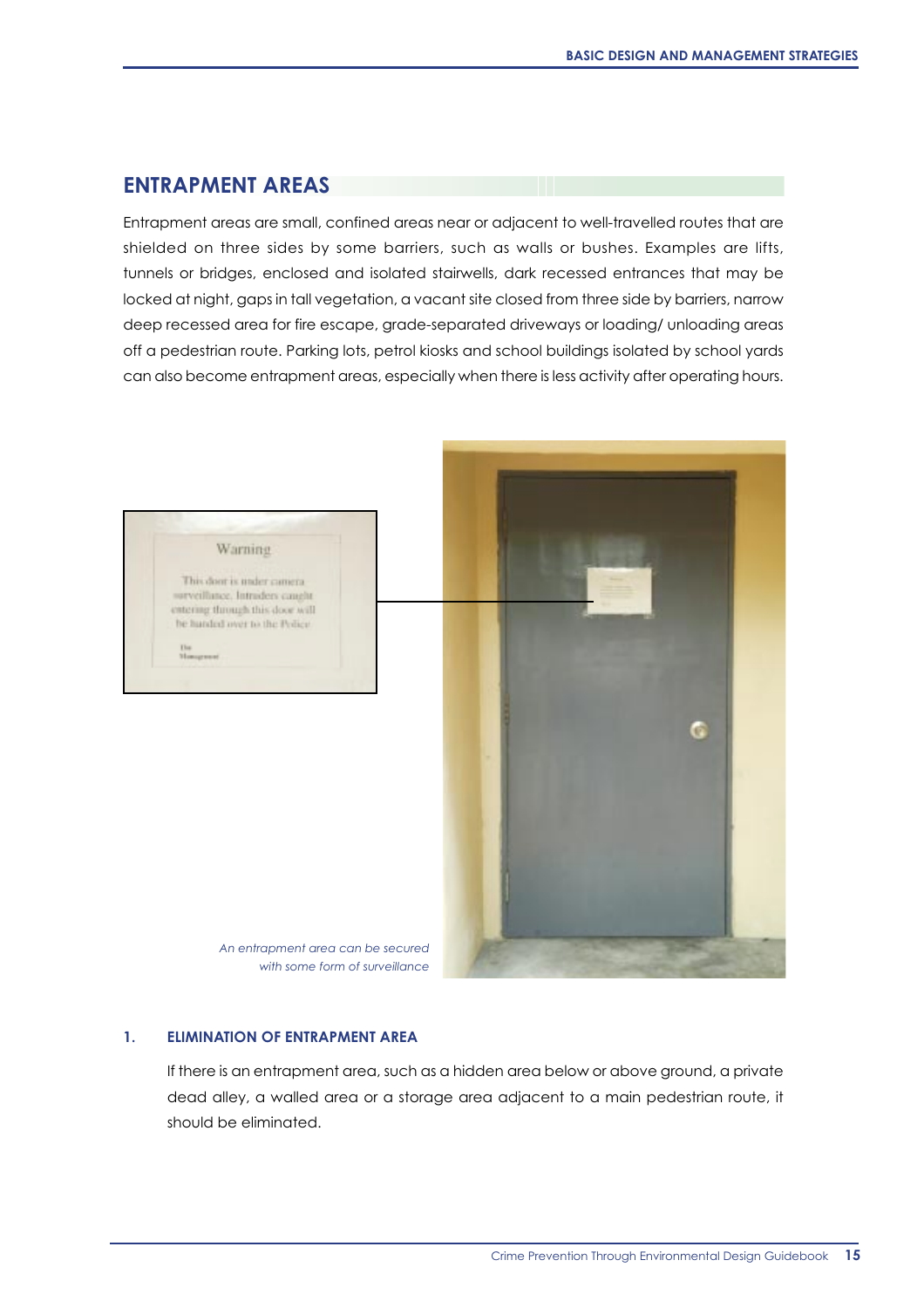#### **2. CLOSING OF ENTRAPMENT AREA AFTER OPERATING HOURS**

If elimination of an entrapment area is not possible, it should be locked or closed after operating hours. For instance, a passageway connection to a locked building should be locked as well.

#### **3. VISIBILITY**

It is preferable to have natural surveillance. However, if an entrapment area is unavoidable, the area should be well lit with some form of formal surveillance. In the case of lifts, incorporation of glass windows in the design of lift doors would be helpful. **EXECTS AND MANAGEMENT STRATEGIES**<br>
16 GENTRATMENT IF GENTRATMENT OPERATING OPERATING OPERATING POOR STRATEGIES<br>
16 GENTRATING THE DESIGN AND HELP<br>
16 DESCAPE ROUTE AND HELP<br>
16 DESCAPE ROUTE AND HELP<br>
16 DESCAPE ROUTE AND

#### **4. ESCAPE ROUTE AND HELP**

Design should provide for an opportunity to escape and find help. For example, fenced parking areas can have more than one pedestrian exit points. Deep recessed fire escape could act as an entrapment area despite being lit and thus it should be avoided.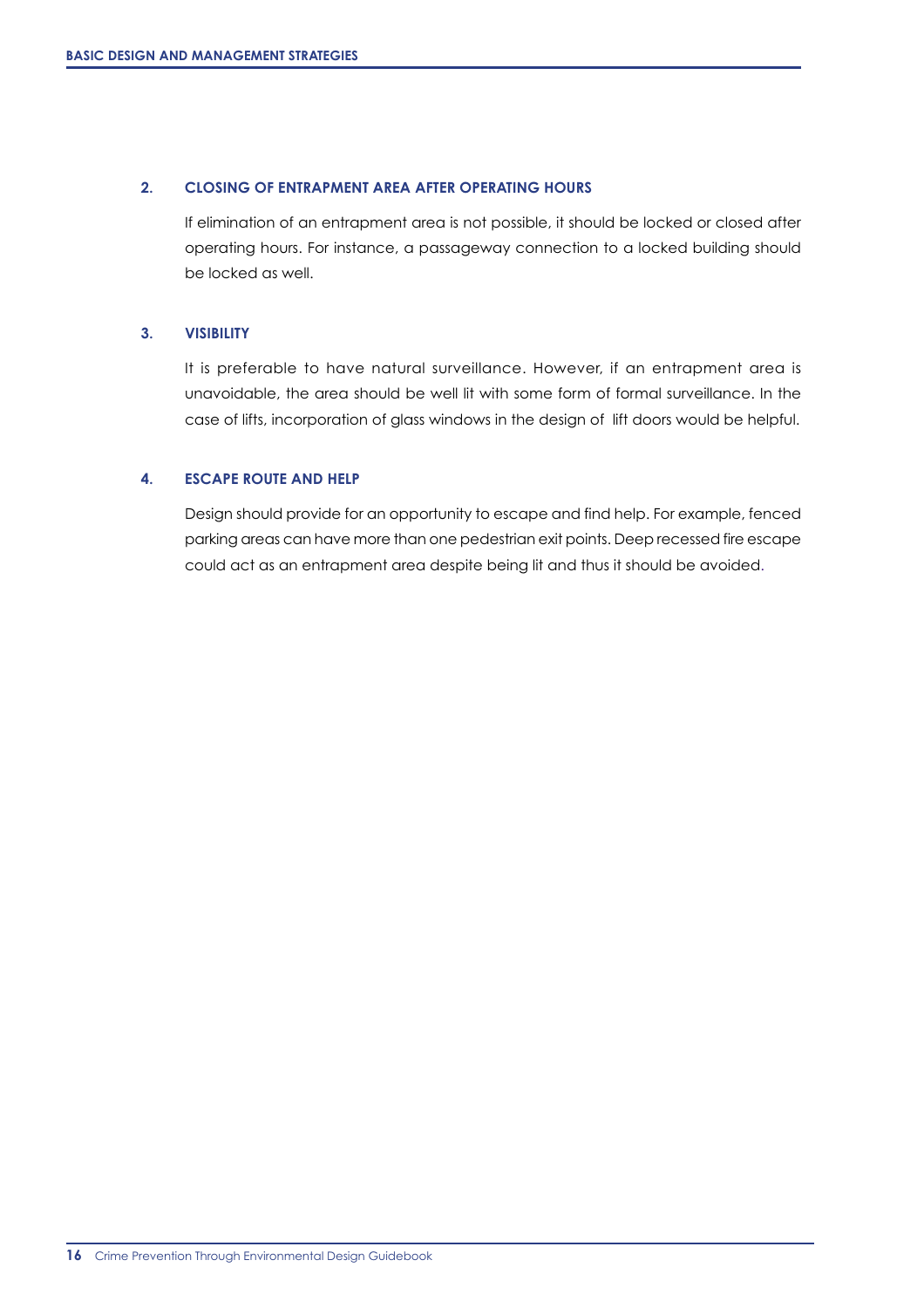#### **ISOLATION**

Most people feel insecure in isolated areas especially if people judge that signs of distress or yelling will not be seen or heard. People may shy away from isolated areas and in turn such places could be perceived to be even more unsafe. Natural surveillance from adjoining commercial and residential buildings helps mitigate the sense of isolation, as does planning or programming activities for a greater intensity and variety of use. Surveillance by the police and other security personnel to see all places at all times is not practical, nor economical. Some dangerous or isolated areas may need formal surveillance in the form of security hardware, i.e. audio and monitoring systems. Aside from its cost, the hardware must be watched efficiently and attentively by staff trained for emergencies.



*Banking facilities can be located near pedestrian activities to reduce sense of isolation*

#### **1. NATURAL SURVEILLANCE OF ISOLATED ROUTES AND PUBLIC SPACES**

Natural surveillance of public spaces such as plazas, open green spaces, isolated pedestrian routes and car parks should be encouraged through planning and design. Blank facades or buildings set far back at street level should be avoided as they can create a sense of isolation.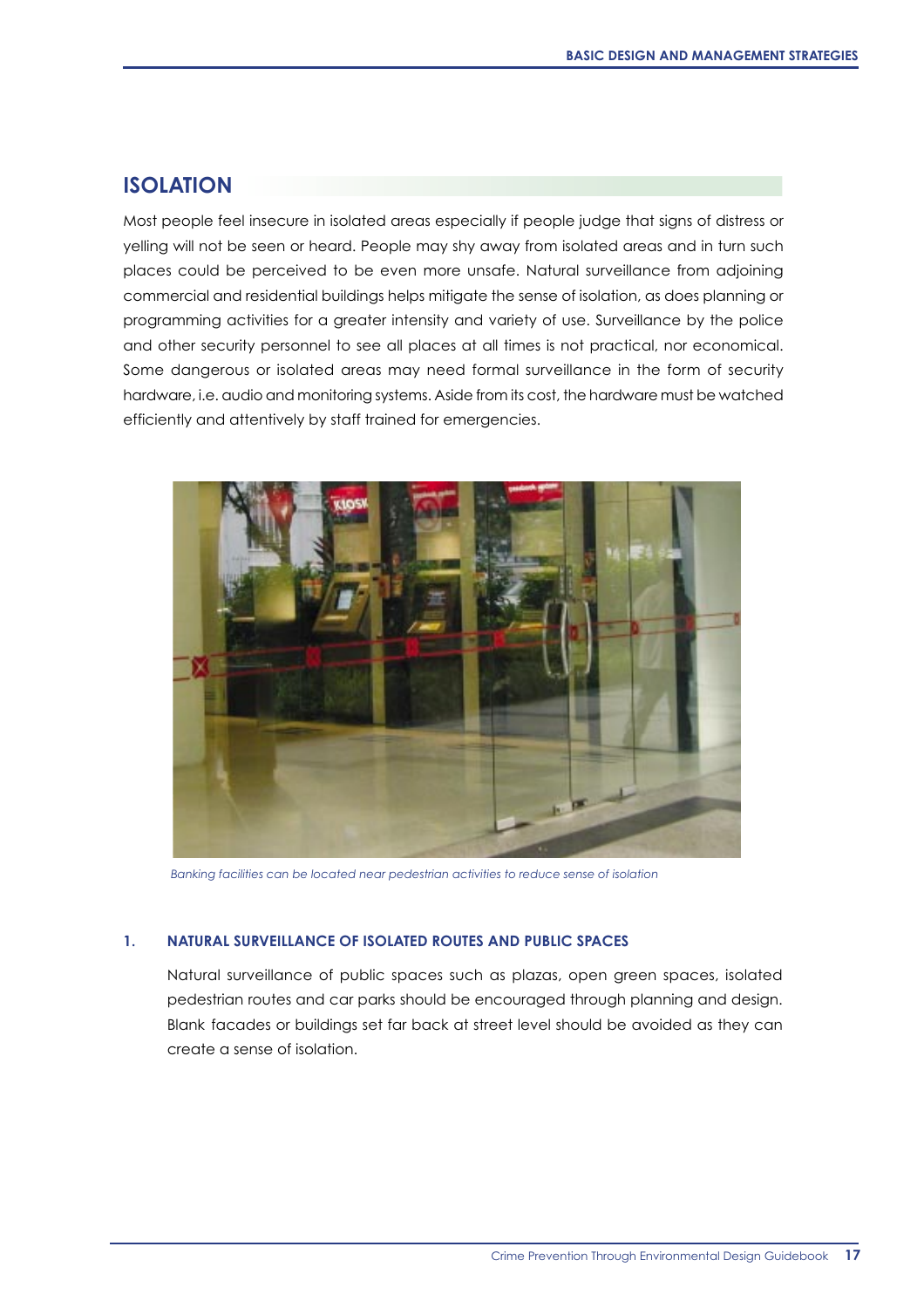#### **2. PROBLEMATIC ROUTES**

Isolated routes to and from car parks should preferably be overlooked by surrounding buildings. In a low rise development, it is desirable to provide parking so that there is natural surveillance from the occupants of the buildings or surrounding areas. **EXECTS AND MANAGEMENT STRATEGIES**<br>
18BASIC DESIGNATIC ROUTES<br>
19BASIC ISON ISONET ISONET ISONET AND MANAGEMENT CONTINUES<br>
19 TORMAL SURVEILLANCE<br>
Telephones, emergency<br>
by signs. Video comments<br>
19 MACREASING ACTIVITIES<br>

#### **3. FORMAL SURVEILLANCE**

Telephones, emergency telephones or panic alarms should be adequately indicated by signs. Video cameras and patrols could help monitor isolated areas.

#### **4. INCREASING ACTIVITIES**

Compatible land use and activity generators create activities, thereby allowing visibility by users.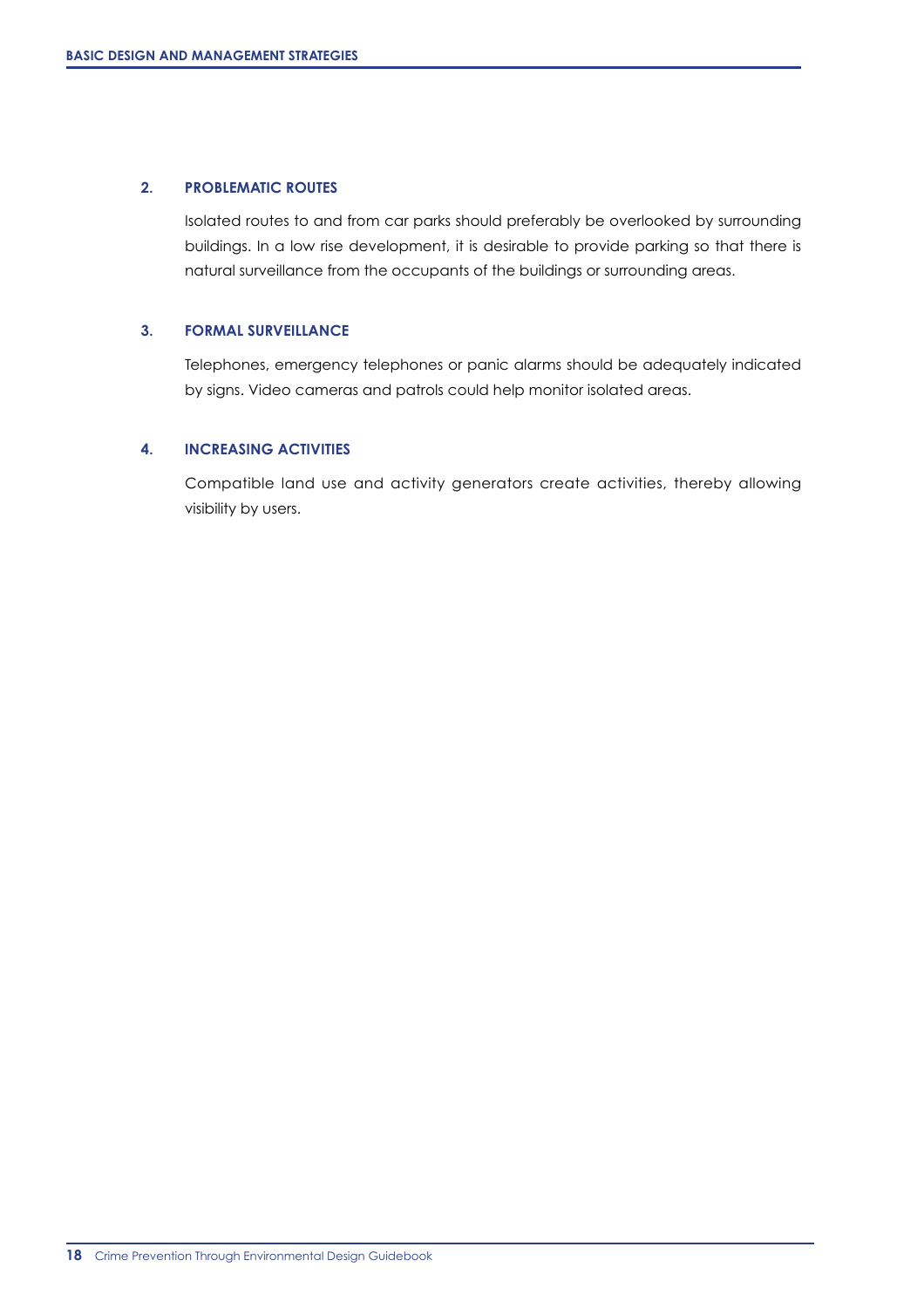#### **LAND USE MIX**

A balanced land use mix is important for environmental, economic, aesthetic and safety reasons. Mixed uses must be compatible with one another and with what the community needs. For a residential development, a number of uses can be included by having a main street, a town square or park, prominent civic buildings and above all the ability of residents to walk to the place of work, to day care centres and to shops. The social value of frequenting local businesses provides a sense of security and safety as the local business people "watch" the street. Generally, any design concept that encourages a land use mix will provide more interaction and a safer place.



*Compatible mixed uses can encourage activity, natural surveillance and contact among people*

**1. COMPATIBLE MIXED USES**<br>
Mixed uses should be compatible in order to encourage activity, natural surveillance<br>
and contact among people throughout the day. The first purpose in mixing uses should<br>
be to provide adequa Mixed uses should be compatible in order to encourage activity, natural surveillance and contact among people throughout the day. The first purpose in mixing uses should be to provide adequate and appropriate services to the primary users of an area. Examples include convenience retail shops, personal service shops and offices in primarily residential areas, especially if they provide local employment opportunities.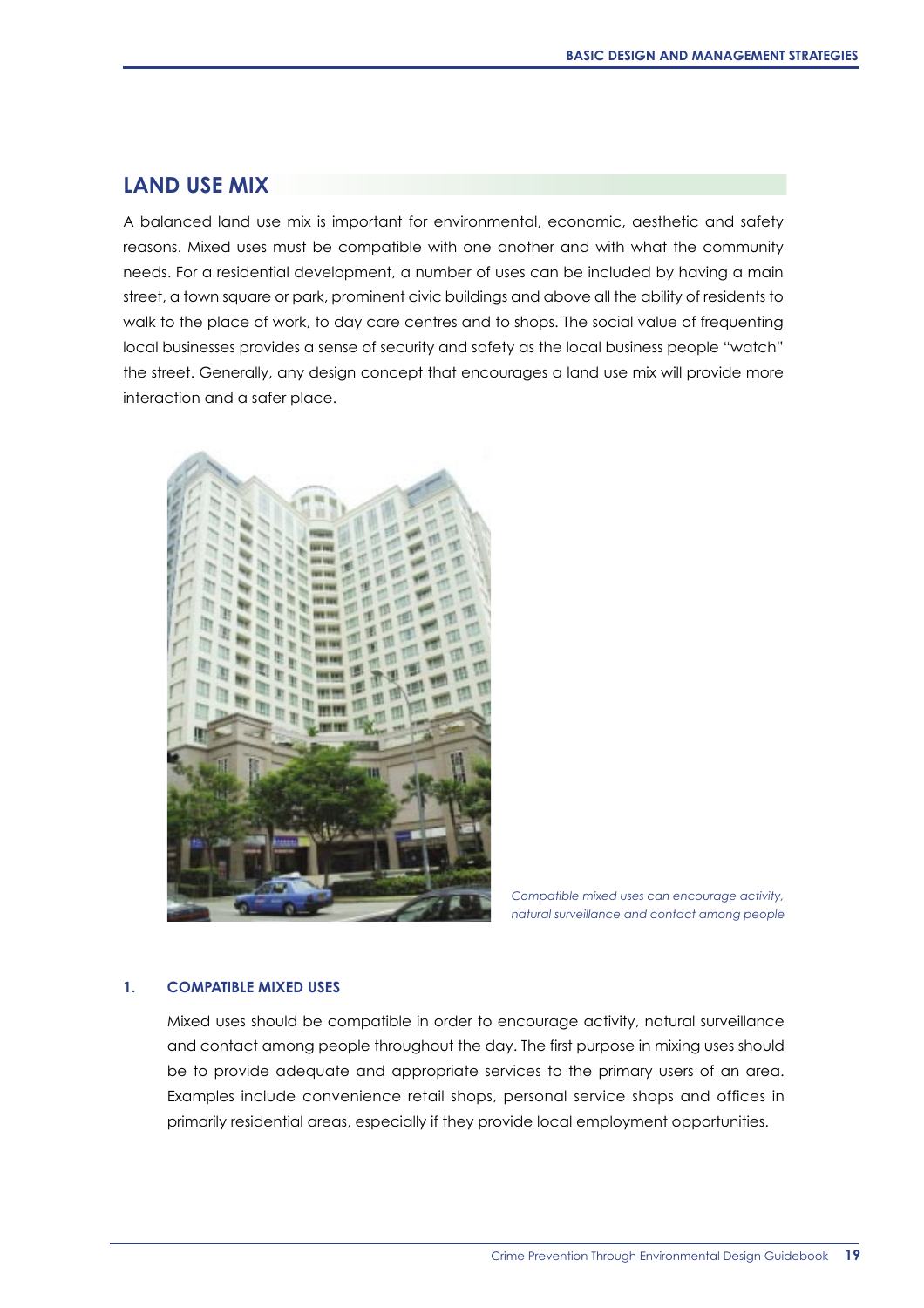Childcare centres, health and fitness clubs and grocery stores in office areas including the possibility of adding residential uses at a later date, are other examples of compatible mixed uses.

#### **2. BALANCING LAND USES**

Land uses such as pubs, clubs and bars are inevitable elements of urban life. However, they can be perceived as negative or undesirable depending on their locations in the neighbourhood. In order to minimise their impacts on the community, such uses should be balanced with positive measures by carefully selecting their locations in relation to surrounding uses. BASIC DESIGN AND MANAGEMENT STRATEGIES<br>
20 Childcare centres, healt<br>
the possibility of adding r<br>
mixed uses<br>
20 BALANCING LAND USES<br>
Land uses such as pubs,<br>
they can be perceived a<br>
neighbourhood. In order<br>
be balanced w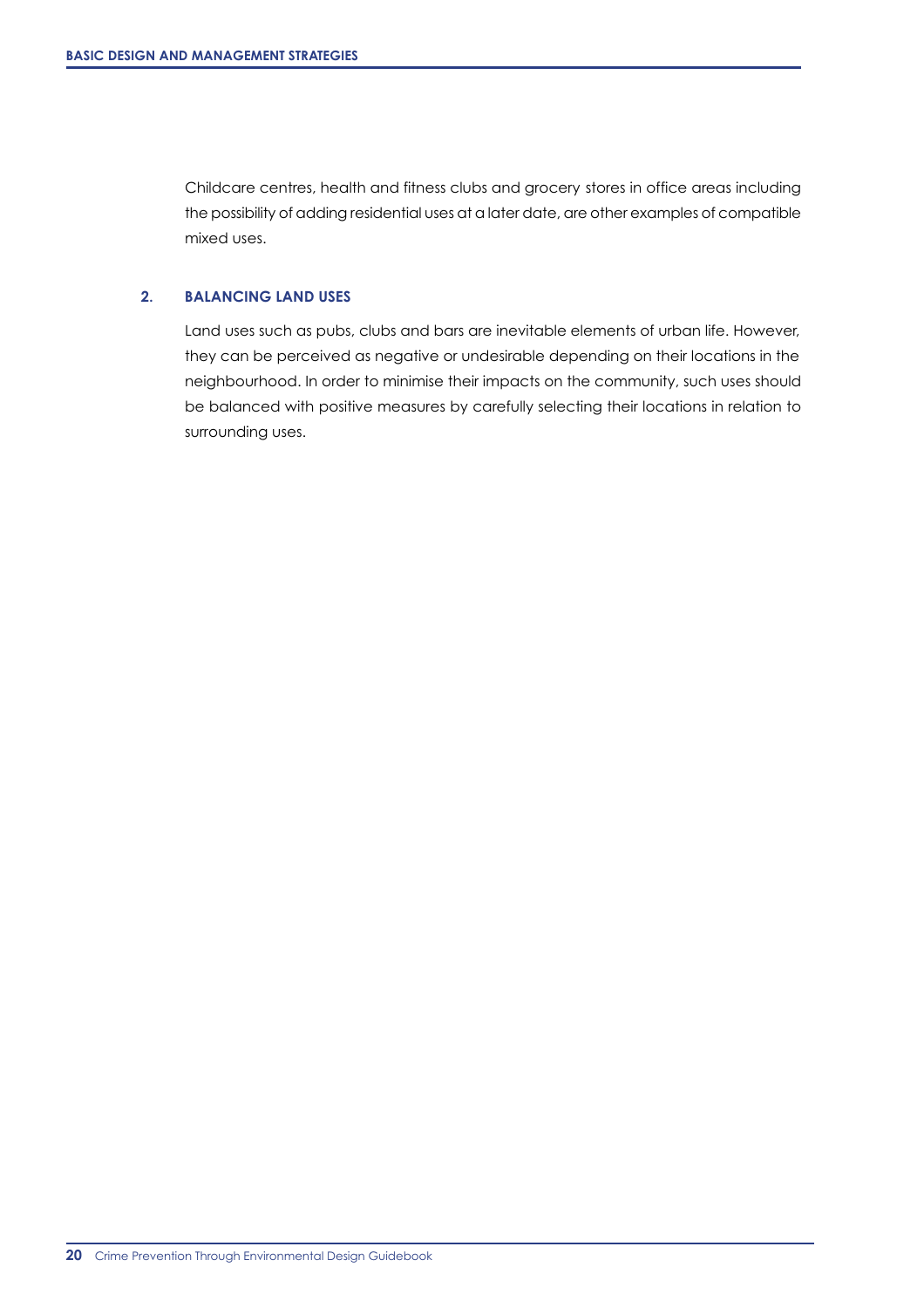### **ACTIVITY GENERATORS**

Activity generators are uses or facilities that attract people, create activities and add life to the street or space and thus help reduce the opportunities for crime. Activity generators include everything from increasing recreational facilities in a park, to placing housing in the central business district or adding a restaurant to an office building. They can be provided on a small scale or be added as supporting land use, or intensifying a particular use.



#### **1. COMPLEMENTARY USES**

Complementary uses should be introduced, to provide surveillance to potentially isolated areas, e.g. by locating administration office, lounge, TV room facing back lanes or side entrances.

#### **2. REINFORCING ACTIVITY GENERATORS**

Activity generators should be located along an "active edge" or along one or two pedestrian paths in large parks or on the boundary of large developments. An "active edge" creates a boundary of space that is inviting rather than threatening to passersby. Appropriately licensed street vendors or food vendors should be encouraged in parks and the sensitive placement of seating areas informally generates activity along the edge of a path. **2**<br>
20<br>
20 **20 PMPLEMENTARY USES**<br> **22**<br> **22 Complementary uses should be introduced, to provide surveillance to potentially isolated<br>
22 <b>APS Complementary uses should be introduced, to provide surveillance to potentia**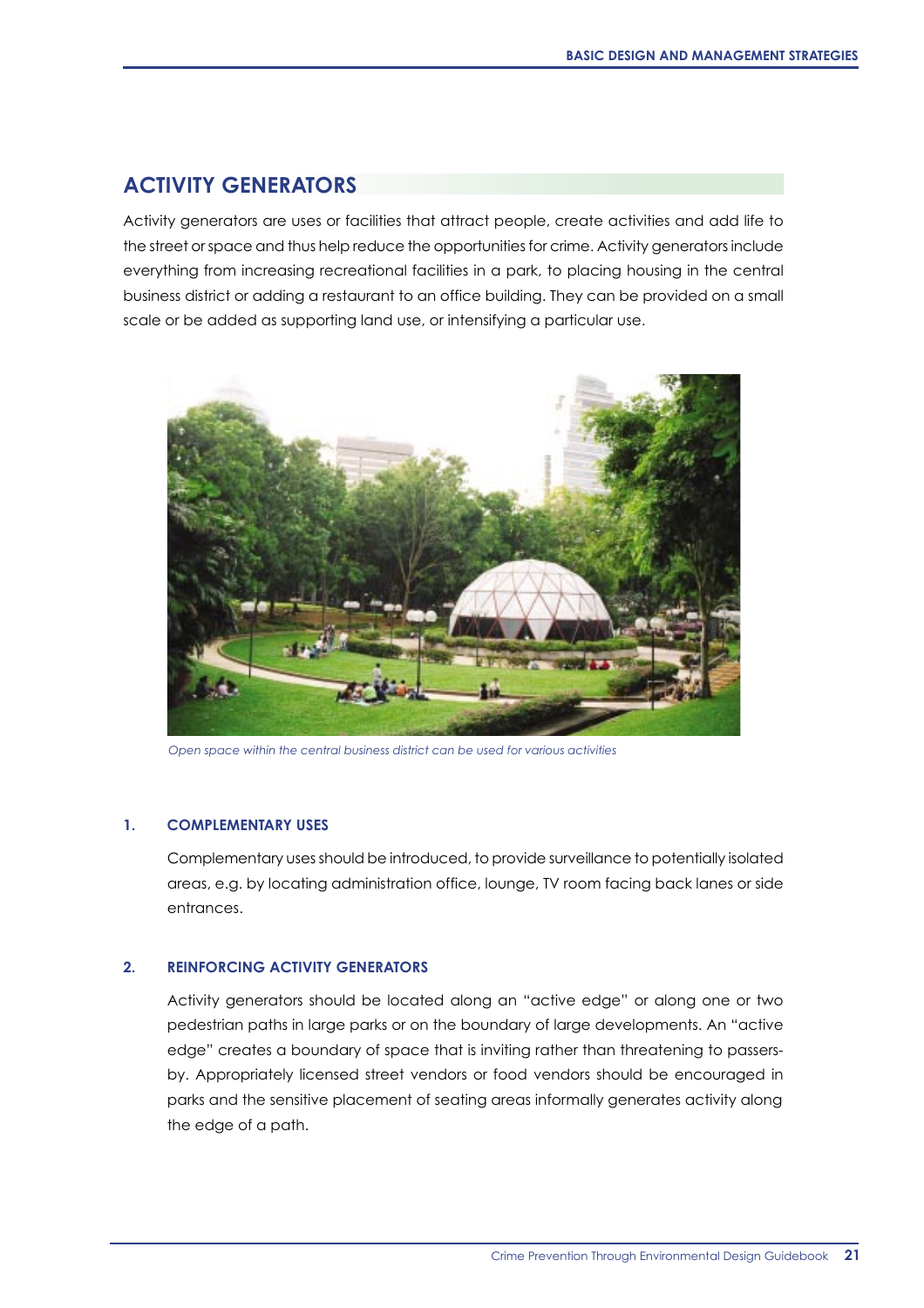#### **3. DESIGN FOR PROGRAMMING ACTIVITY MIX**

Park planning and design should provide opportunities for enhanced programming, such as cultural, recreational and community activities.

#### **4. GROUND-LEVEL ACTIVITY**

Pedestrian oriented activities should be encouraged at ground level in high and medium density areas. Increased density generally attracts more people and may create more anonymity and a sense of fear. This sense of fear can be mitigated by creating more ground level activities such as retail which could add "eyes" on the street. **22 Crime Prevention Through Environmental Designal Control Crime Prevention (SROUND-LEVEL ACTIVITY)<br>24. GROUND-LEVEL ACTIVITY<br>24. GROUND-LEVEL ACTIVITY<br>24. GROUND-LEVEL ACTIVITY<br>24. Crime Prevention Through Environmental**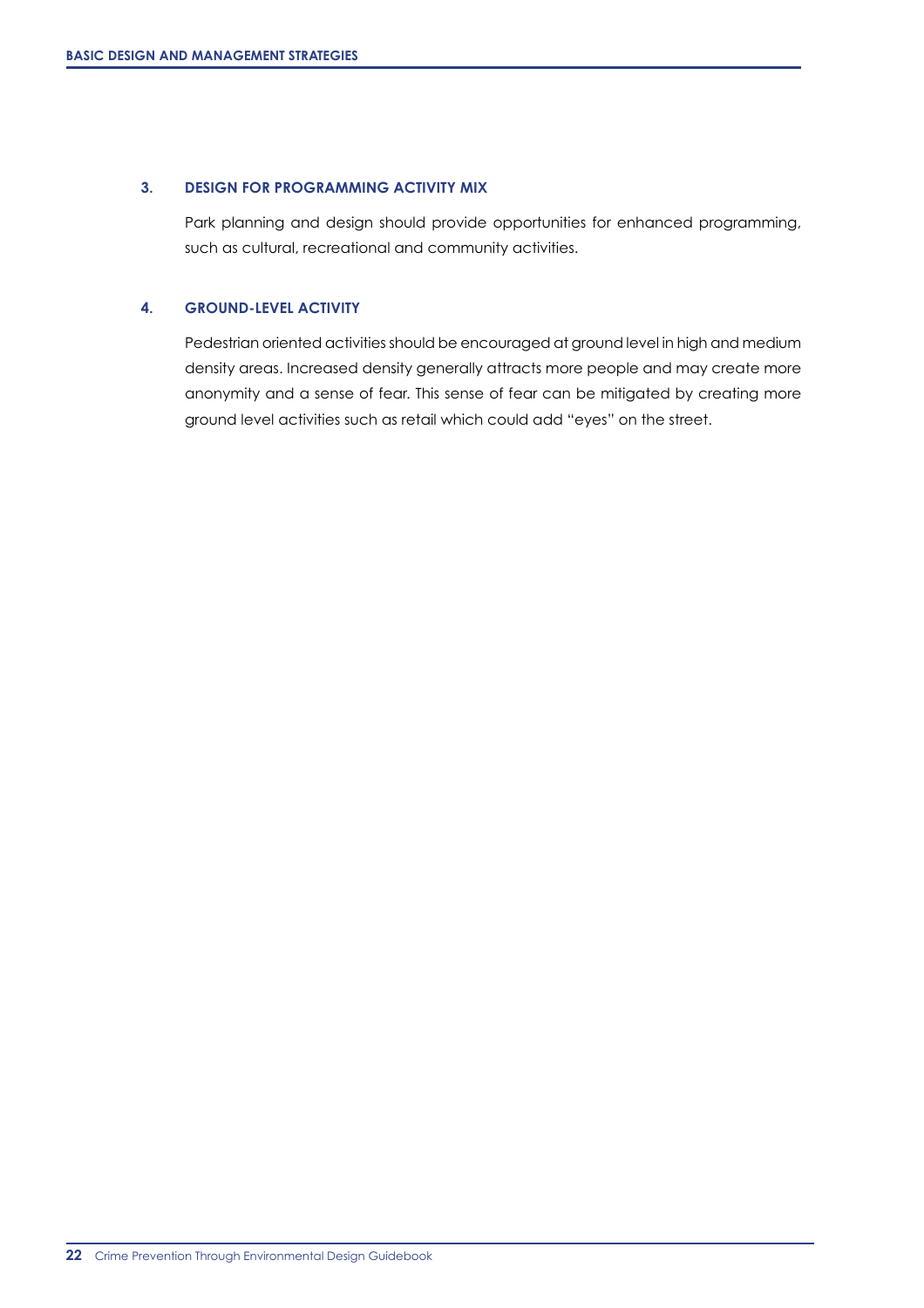#### **OWNERSHIP, MAINTENANCE AND MANAGEMENT**

Sense of ownership, or territoriality, is often considered a vital factor in making a place safer. Taking responsibility and caring for an environment helps make it safer. If residents in a residential estate for instance, feel that the areas outside their doors do not belong to them, they will feel less safe, and will be less likely to intervene in a dangerous situation. Not knowing who has formal ownership contributes to insecurity since it is not clear who to report the problems to. On the other hand, measures taken to increase the sense of territoriality may sometimes increase opportunities for crime. The visual or real barriers separating many new housing developments from surrounding neighbourhoods may isolate residents from the wider community.



#### **1. TERRITORIAL REINFORCEMENT**

The properties that are normally not protected and that can easily be intruded should be defined by the presence of design features and maintenance. For example, poorly defined front and rear yards could be defined by a small fence or by regular maintenance of the surrounding landscape. Artwork by residents of an apartment block at ground level promote sense of ownership<br>**TERRITORIAL REINFORCEMENT**<br>The properties that are normally not protected and that can easily be intruded should<br>be defined by the pres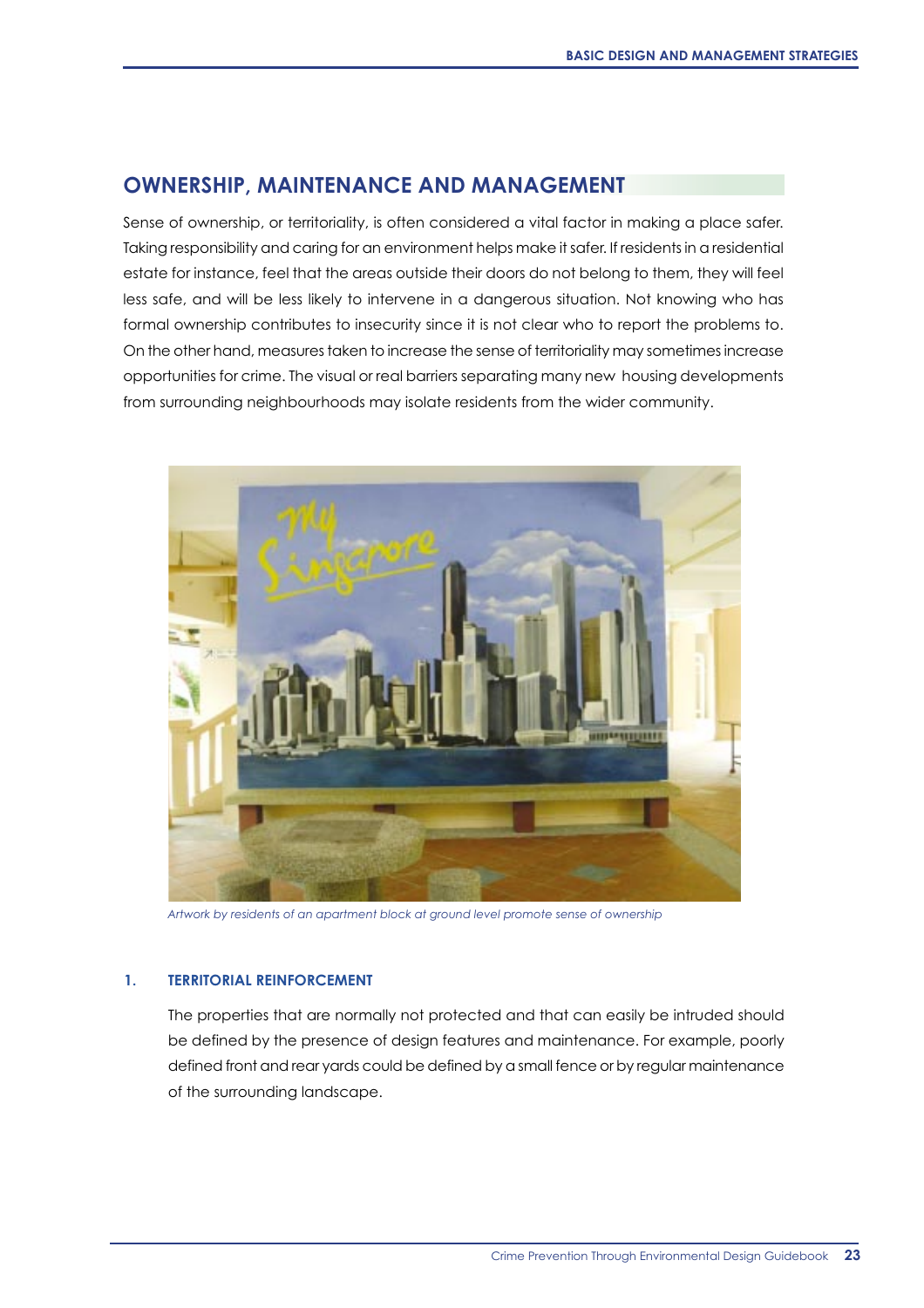#### **2. USE OF MATERIALS**

Materials used for common facilities should be vandal resistant so that maintenance is minimal. Street furniture should be made of durable and vandal resistant materials.

#### **3. MAINTENANCE ENFORCEMENT**

Properties should be well maintained to create a perception of ownership and safety. Building maintenance by law enforcement is a critical part of fostering a sense of ownership.

#### **4. REPORTING MAINTENANCE**

Well displayed telephone numbers or web sites to call for repairs and report vandalism to properties, especially in public areas are desirable. For example, a broken lock, door or window or light could be reported.

#### **5. MAINTENANCE PRIORITIES**

Offensive graffiti should be promptly removed either by the property manager or the public authority. Response to litter pickup and repairs should be prompt. A well maintained space gives an impression of 'ownership' and 'care'.

#### **6. MANAGEMENT**

Efficient programming and management of spaces, formal surveillance and good maintenance, for example by the management corporations of condominiums, and town councils taking care of public housing, can also enhance personal safety. If prompt attention is not given to maintaining a property, the result of lack of maintenance can contribute to a sense of fear. **24BASIC DESIGN AND MANAGEMENT STRATEGIES**<br>
22 USE OF MATERIALS<br>
Materials used for comm<br>
minimal. Street furniture<br>
23 MAINTENANCE ENFORCE<br>
Properties should be well<br>
Building maintenance b<br>
24 Well displayed telephon<br>
to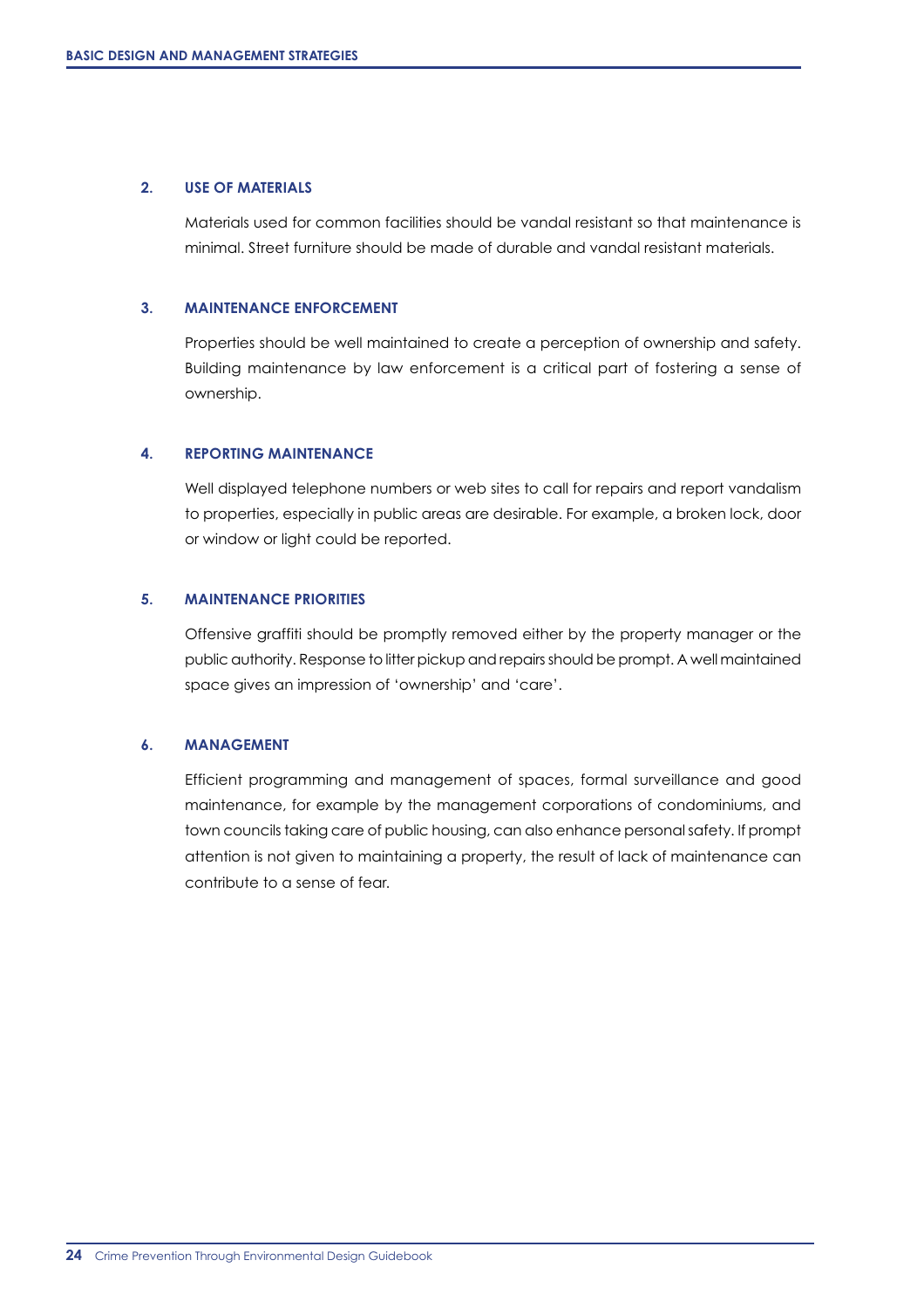### **SIGNS AND INFORMATION**

Well designed, strategically located signs and maps contribute to a feeling of security. Signs should be standardised to give clear, consistent, concise and readable messages from the street. Having addresses lit up at night will make them even more visible. Where it is difficult to find one's way around; signs with maps may help. Signs must be visible, easily understood and well maintained. Graffiti and other vandalism can make signs unreadable. If signs are in disrepair or vandalised, it gives an impression of lack of ownership and thus adds to a sense of fear.



*Maps and directories should be well designed and strategically located*

#### **1. SIGN DESIGN**

Signs should be large, legible and identifiable. The use of strong colours, standard symbols, simple shapes and graphics is recommended for signs of washrooms, telephones, information and help.

#### **2 MESSAGE**

Signs should convey the message with adequate information. For example, it should indicate where to go for assistance or help, or where the telephones and washrooms are, or the hours of operation of a underpass. The message should be conveyed in suitable language(s) or pictographs.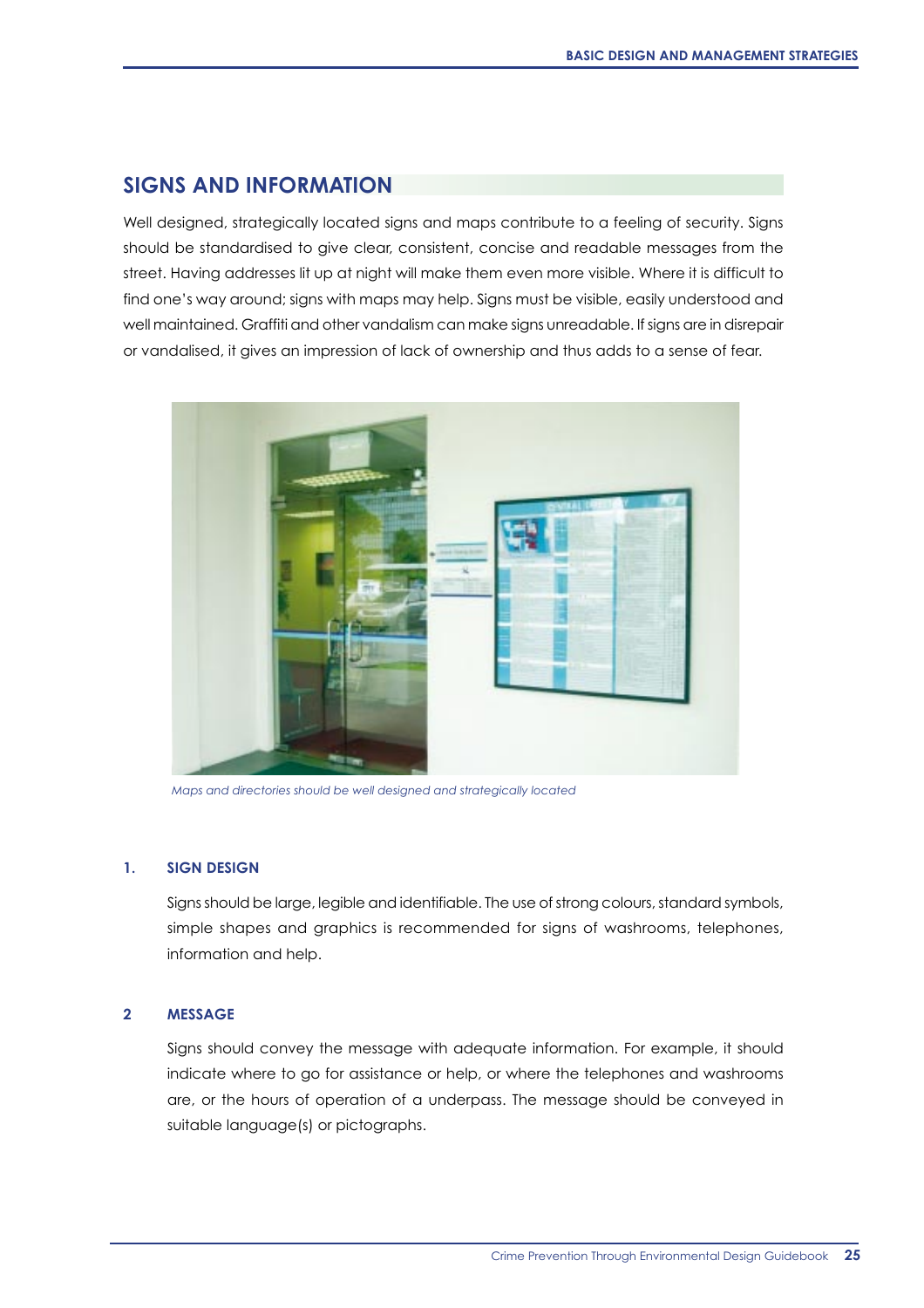#### **3. SIGN LOCATION**

Signs should be strategically located at entrances and near activity nodes (e.g., intersections of corridors or paths) and placed for visibility at an appropriate height.

#### **4. MAINTENANCE**

Signs should be maintained on a regular basis to ensure that they are visible. This may involve trimming any landscaping growth or cleaning the sign. Clear signs in a car park help users to identify their location. **26 DESIGN AND MANAGEMENT STRATEGIES**<br> **26 SIGN LOCATION**<br> **26 SIGN LOCATION**<br> **26 MAINTENANCE**<br> **26 MAINTENANCE**<br> **26 Signs should be maintain**<br>
thelp users to identify the<br> **26 Signs Strategy Proper Strategy And Building** 

#### **5. MAPS**

In large parks and buildings, maps or leaflets containing information appropriate to the different needs of various groups of users should be available.

#### **6. HOURS OF OPERATION**

Where and when exits are closed should be indicated at the entrance of a route.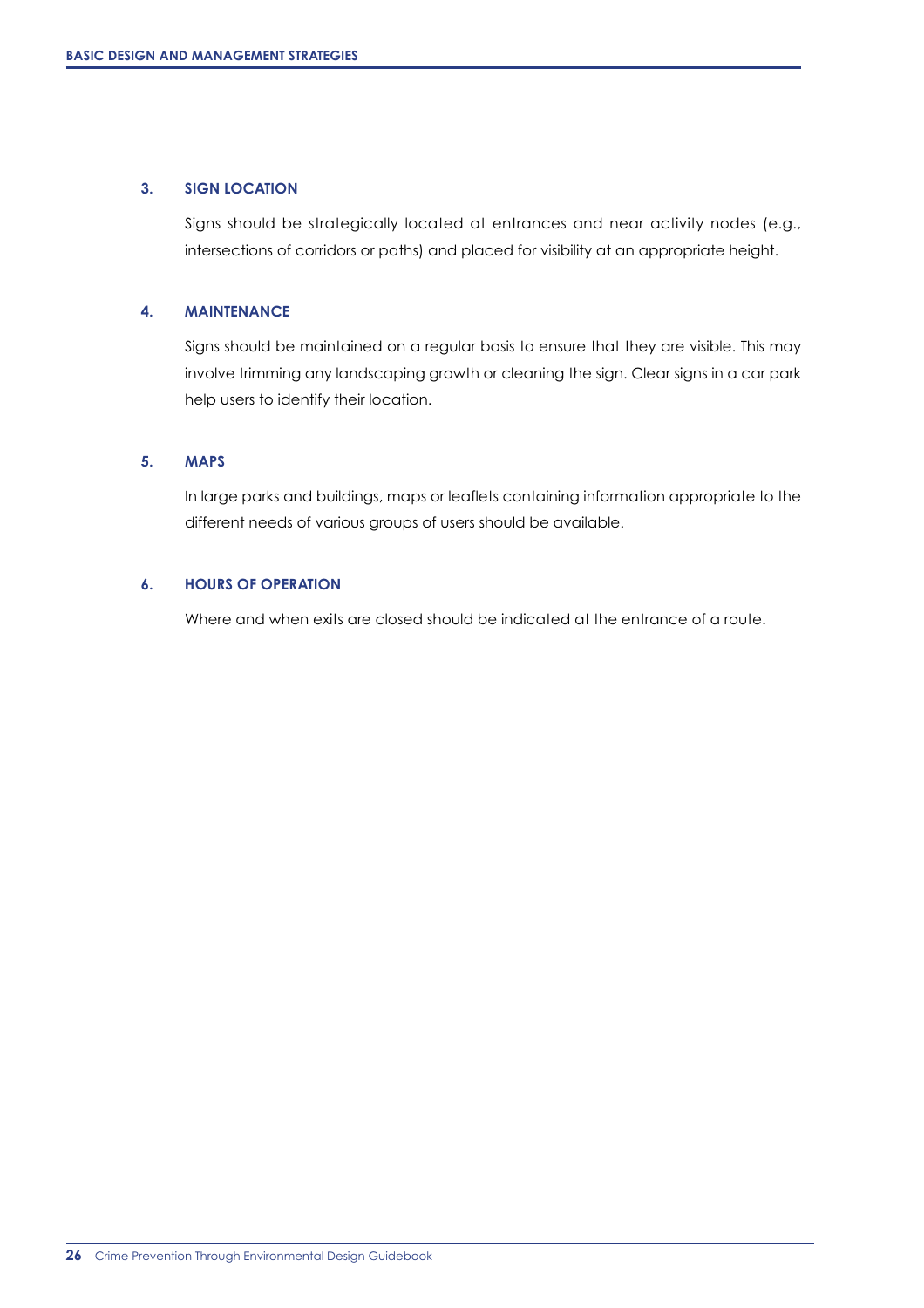### **OVERALL DESIGN**

The design and management of the environment influences human behaviour. A barren, sterile place surrounded with security hardware will reinforce a climate of fear, while a vibrant and beautiful place conveys confidence and care. Both the functional and aesthetic values of public and semi-public spaces contribute to a sense of safety. In particular, the degree to which users can find their way around influences the sense of security. Good design reinforces natural use of space and lessens the need to depend on signs in order to find one's way around.



*Good functional and aesthetic design can contribute to a sense of safety*

#### **1 IMPORTANCE OF QUALITY AND BEAUTY**

The design of the space, besides fulfilling functional objectives, should create an aesthetically pleasing environment that a person can enjoy. The security aspects should be considered as part and parcel of designing the space and fulfilling aesthetic values.

#### **2. DESIGN CLARITY**

The design of the space should be easy to understand. The entrances and exits, the places to find people and the places to find services such as washrooms or telephones should be easy to find for a person visiting the place for the first time. The more complex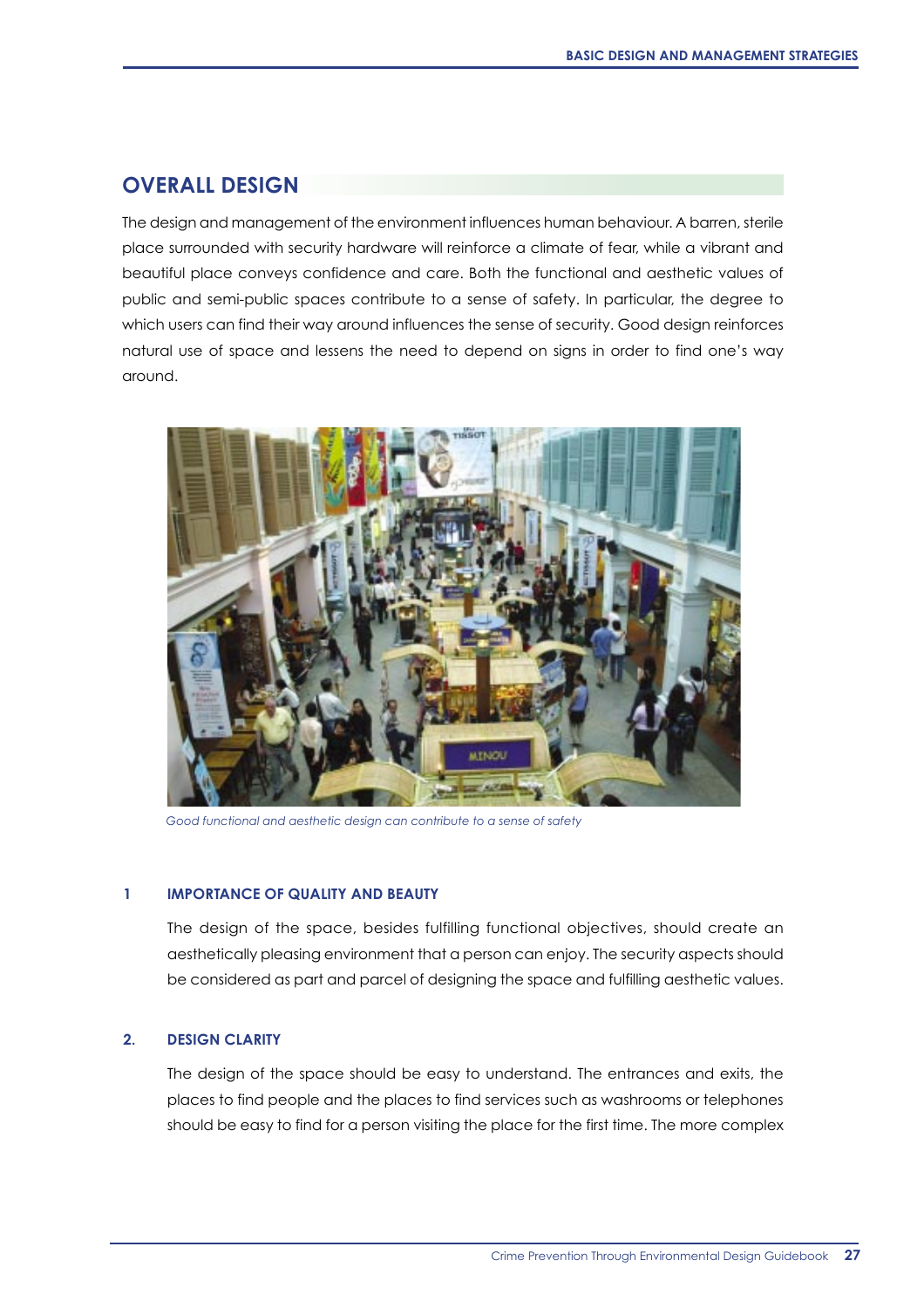a space, the more signs and other measures to improve accessibility need to be provided and this may lead to more confusion. An inviting environment creates an image that attracts people.

#### **3. AVOID UNUSABLE SPACES**

The purpose for designing a space should be clear. Unused and unusable "dead spaces" should be avoided.

#### **4. NIGHT TIME USE**

The design of the space should address night time use.

#### **5 CONSTRUCTION MATERIALS**

For better public safety and security, the design of the space should take into consideration appropriate materials, its placement, colour and texture to make the space inviting or uninviting. For example: bright and vibrant finishes create a sense of safety.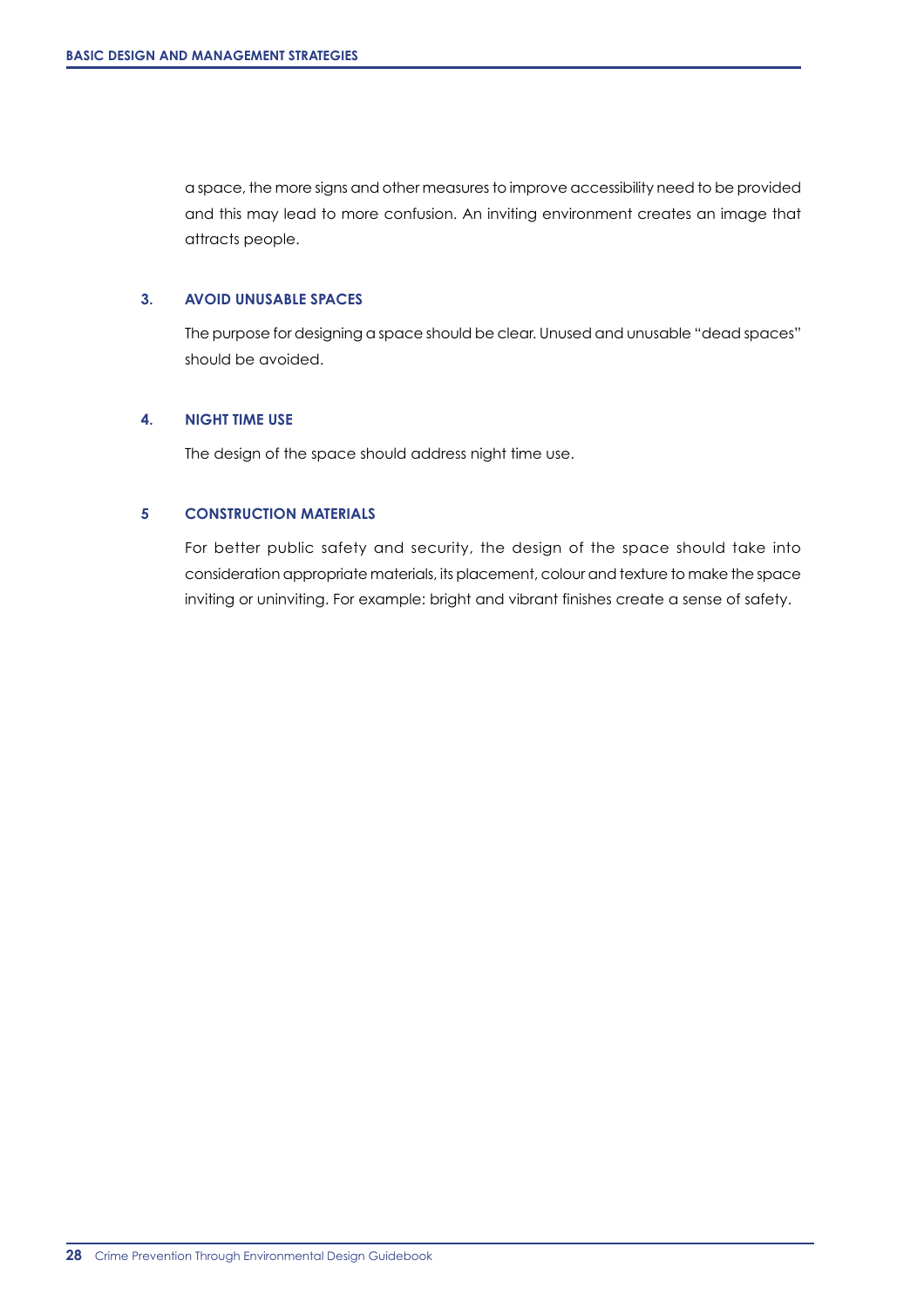### **Appendix A**

### **CHECKLIST**

**T**he design guide is summarised in the form of a checklist. The questions help you to go through the security aspects of a project. The checklist will provide an initial crime prevention through environmental design review for the project.

- **1.** Sight lines
- **2.** Lighting
- **3.** Concealed or Isolated Routes
- **4.** Entrapment Areas
- **5.** Isolation
- **6.** Land Use Mix
- **7.** Activity Generators
- **8.** Ownership, Maintenance, and Management
- **9.** Signs and Information
- **10.** Overall Design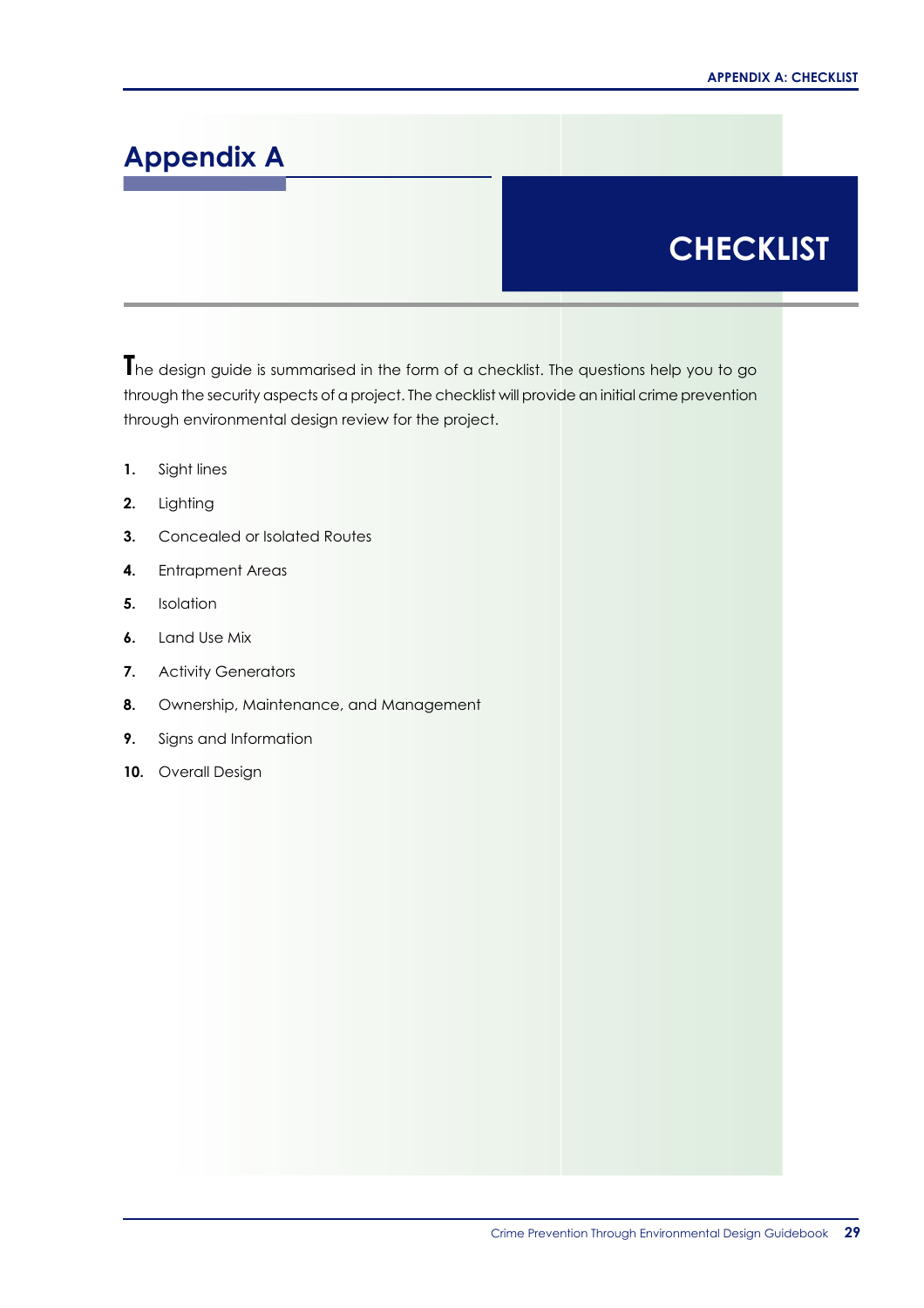### **Design guide for reviewing project – CHECKLIST**

| 1. | <b>SIGHT LINES</b>                                                                                                                                   | Yes No |  |
|----|------------------------------------------------------------------------------------------------------------------------------------------------------|--------|--|
|    | Can sharp corners or sudden changes in grades that reduce sight lines<br>٠<br>be avoided or modified?                                                |        |  |
|    | Does design allow clear sight lines and visibility at those areas where<br>٠<br>they are desired?                                                    |        |  |
|    | Do areas of concerns such as stairwells, lobbies of high-rise building<br>٠<br>have clear sight lines?                                               |        |  |
|    | If sight lines are blocked, can it be made visible by using glass or can<br>٠<br>other enhancements such as mirrors or security cameras be provided? |        |  |
|    | Does design allow for future sight line impediments such as landscaping<br>٠<br>in maturity?                                                         |        |  |
|    | Does access to hidden areas such as underpasses or parking areas have<br>٠<br>clear sight lines?                                                     |        |  |
| 2. | <b>LIGHTING</b>                                                                                                                                      |        |  |
|    | Is there a need for lighting to be provided if the paths or spaces are not<br>٠<br>used at night?                                                    |        |  |
|    | Is lighting adequately provided such that a person can recognise a face<br>٠<br>from about 10 metres?                                                |        |  |
|    | Does lighting provide uniform spread and reduce contrast between<br>shadow and illuminated areas?                                                    |        |  |
|    | Is lighting provided too glaring?<br>٠                                                                                                               |        |  |
|    | Are light fixtures provided for areas that require good visibility such as<br>٠<br>pedestrian routes and entrapment areas?                           |        |  |
|    | Are light fixtures protected against vandalism or made of vandal resistant<br>materials?                                                             |        |  |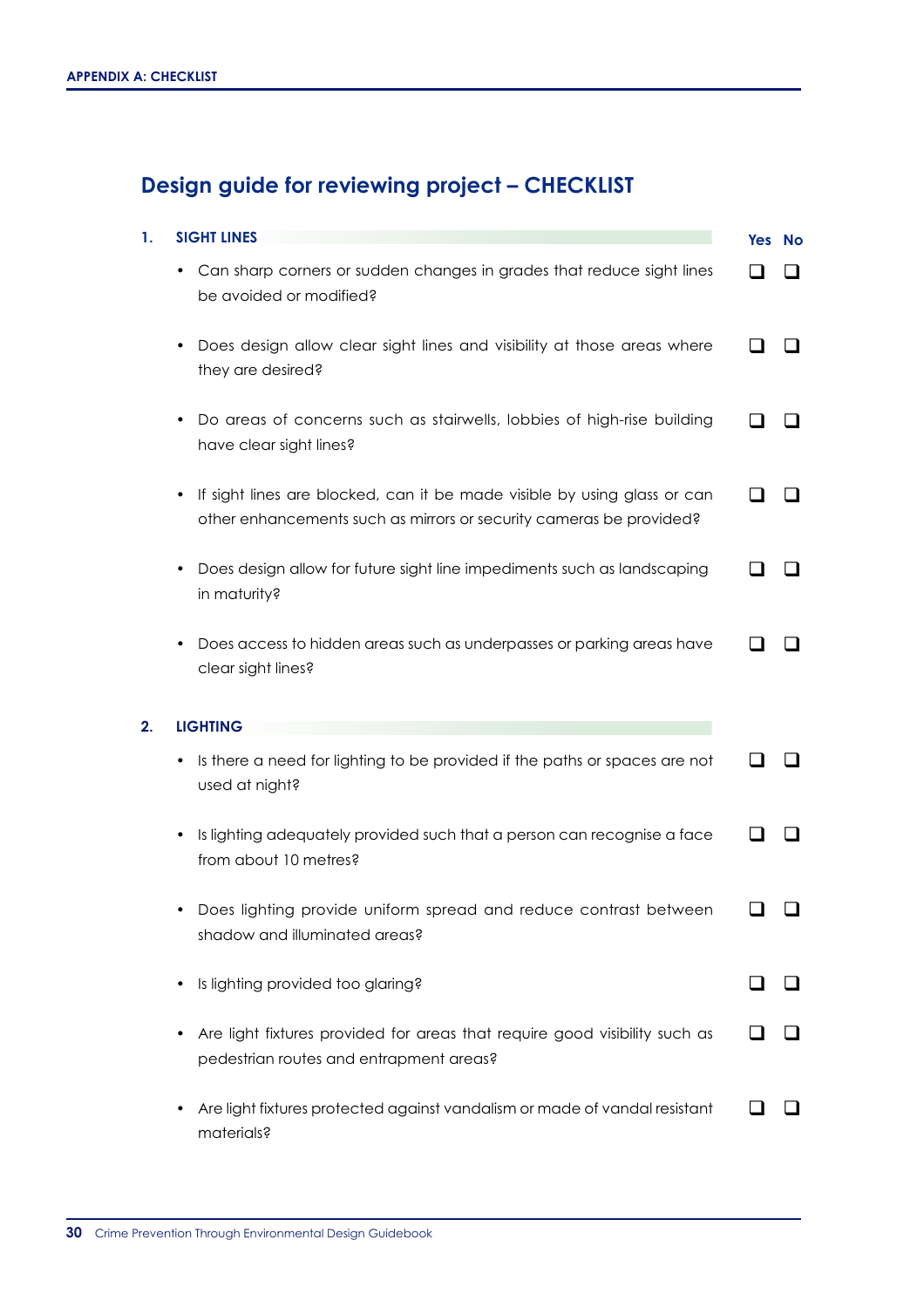|    |                                                                                                                                                        | Yes No |  |
|----|--------------------------------------------------------------------------------------------------------------------------------------------------------|--------|--|
|    | Is lighting at areas used during night time e.g. car parks, space around<br>٠<br>buildings adequately provided?                                        |        |  |
|    | Is back lane lighting required?                                                                                                                        |        |  |
| 3. | <b>CONCEALED OR ISOLATED ROUTES</b>                                                                                                                    |        |  |
|    | Can concealed and isolated routes such as staircases, passageways or<br>tunnels be eliminated?                                                         |        |  |
|    | Are there entrapment areas within 50 - 100 metres at the end of a<br>concealed or isolated route?                                                      |        |  |
|    | Is there an alternate route?<br>٠                                                                                                                      |        |  |
|    | If a pedestrian cannot see the end of a concealed or isolated route, can<br>٠<br>visibility be enhanced by lighting or improving natural surveillance? |        |  |
|    | Are concealed or isolated routes uniformly lit?                                                                                                        |        |  |
|    | Is there natural surveillance by people or activities through various land<br>uses?                                                                    |        |  |
|    | Is there formal surveillance?                                                                                                                          |        |  |
|    | Is access to help e.g. security alarm, emergency telephones, signage and<br>٠<br>information available?                                                |        |  |
| 4. | <b>ENTRAPMENT AREAS</b>                                                                                                                                |        |  |
|    | Is there an entrapment area and can it be eliminated?                                                                                                  |        |  |
|    | Can it be closed during off hours?                                                                                                                     |        |  |
|    | Is the entrapment area visible through natural or formal surveillance?                                                                                 |        |  |
|    | Does design provide for escape routes?                                                                                                                 |        |  |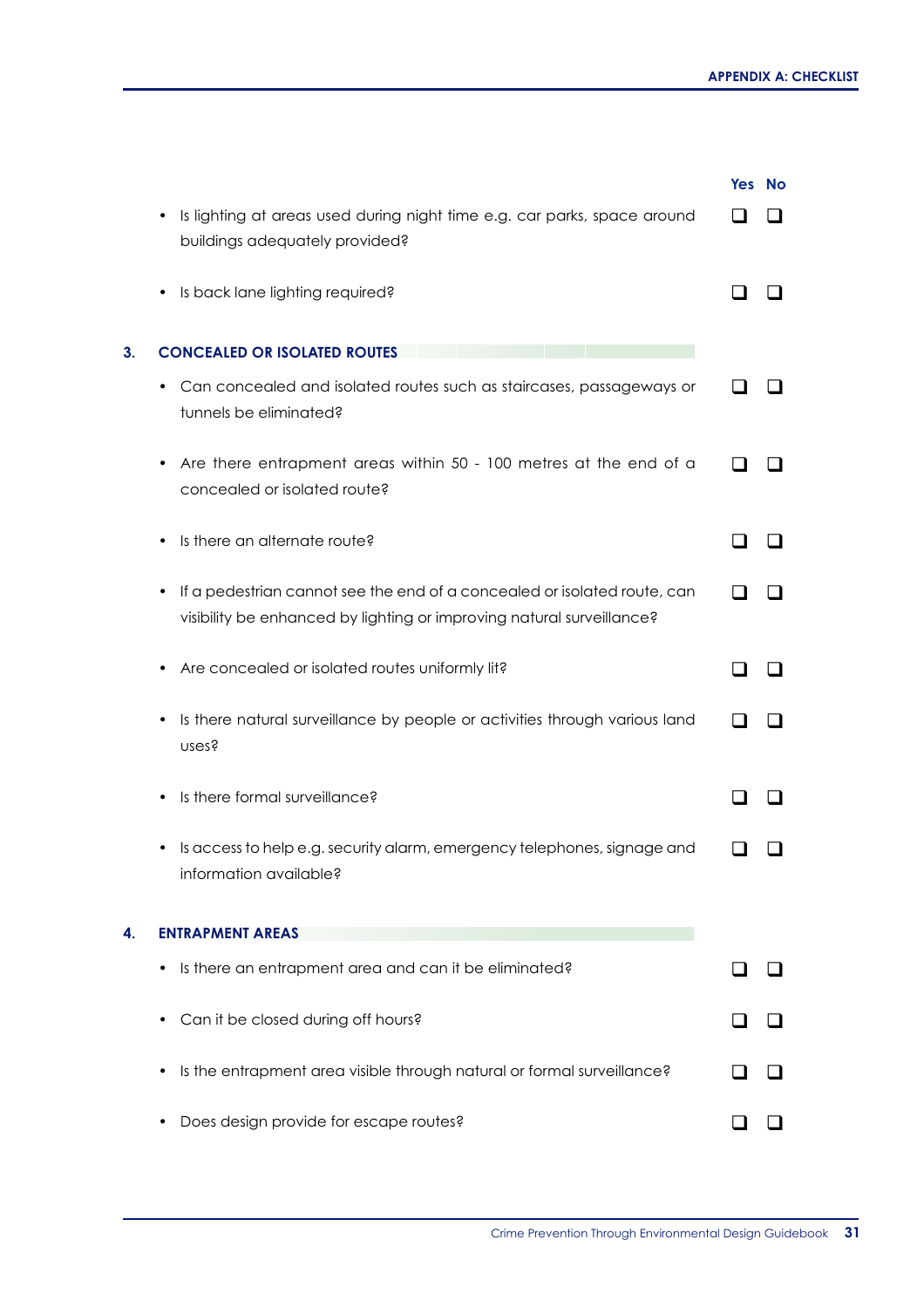| 5. | <b>ISOLATION</b>                                                                                                          | Yes No |  |
|----|---------------------------------------------------------------------------------------------------------------------------|--------|--|
|    | Does design incorporate natural surveillance?                                                                             |        |  |
|    | Do areas of concerns such as isolated routes and parking areas provide<br>٠<br>natural surveillance?                      |        |  |
|    | If providing natural surveillance is not possible, are emergency telephones,<br>٠<br>panic alarm and attendants provided? |        |  |
|    | Can compatible land uses be provided to increase activity?                                                                |        |  |
| 6. | <b>LAND USE MIX</b>                                                                                                       |        |  |
|    | Are different land uses compatible?                                                                                       |        |  |
|    | Can land uses that raise security concerns e.g. bars and pubs, be located<br>where their impact is minimised?             |        |  |
| 7. | <b>ACTIVITY GENERATORS</b>                                                                                                |        |  |
|    | Can complementary uses that promote natural surveillance be provided?                                                     |        |  |
|    | Does design provide for complementary users?                                                                              |        |  |
|    | Does design reinforce activity?                                                                                           |        |  |
|    | Is the area programmed for various events or activities?                                                                  |        |  |
|    | Can a clustering of uses be used to support the intended activity?                                                        |        |  |
|    | Are ground level activities incorporated in design?                                                                       |        |  |
|    | Can areas be programmed to facilitate increased activity?                                                                 |        |  |
| 8. | <b>OWNERSHIP, MAINTENANCE &amp; MANAGEMENT</b>                                                                            |        |  |
|    | Does the design provide territorial reinforcement through design features?                                                |        |  |
|    | Does the design allowed for easy maintenance?                                                                             |        |  |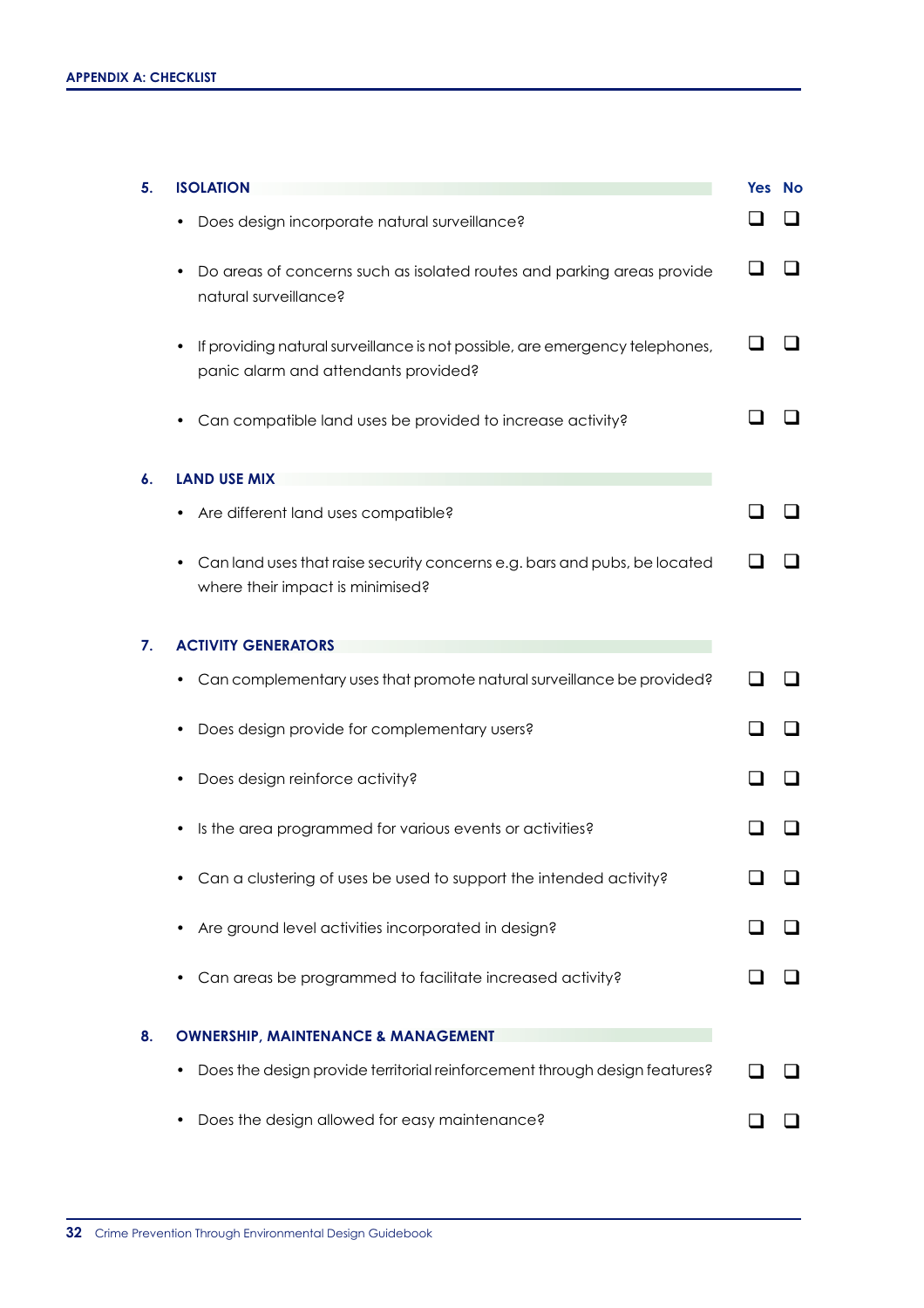|     |                                                                                                         | Yes No |  |
|-----|---------------------------------------------------------------------------------------------------------|--------|--|
|     | Are there signs and information to guide people on how to report<br>maintenance?                        |        |  |
|     | Does the management of space provide maintenance priorities e.g.<br>٠<br>removal of offensive graffiti? |        |  |
| 9.  | <b>SIGNS AND INFORMATION</b>                                                                            |        |  |
|     | Are signs visible and legible?                                                                          |        |  |
|     | Are signs conveying messages clearly?                                                                   |        |  |
|     | Is information adequate?                                                                                |        |  |
|     | Are sign strategically located to allow for maximum visibility?                                         |        |  |
|     | Are signs well maintained?                                                                              |        |  |
|     | Are maps provided in large areas such as underpasses, parks, etc.?                                      |        |  |
|     | Are signs displaying hours of operation?                                                                |        |  |
| 10. | <b>OVERALL DESIGN</b>                                                                                   |        |  |
|     | Do quality and aesthetically pleasing built environments compromise<br>security concerns?               |        |  |
|     | Is the scale of development consistent with neighbours to avoid large<br>gaps on streets?               |        |  |
|     | Is design of the built environment simple and easy to understand?<br>٠                                  |        |  |
|     | Is there space that can become dead space?                                                              |        |  |
|     | How is the built environment used at night time?                                                        |        |  |
|     | Are construction materials used to enhance safety and security?                                         |        |  |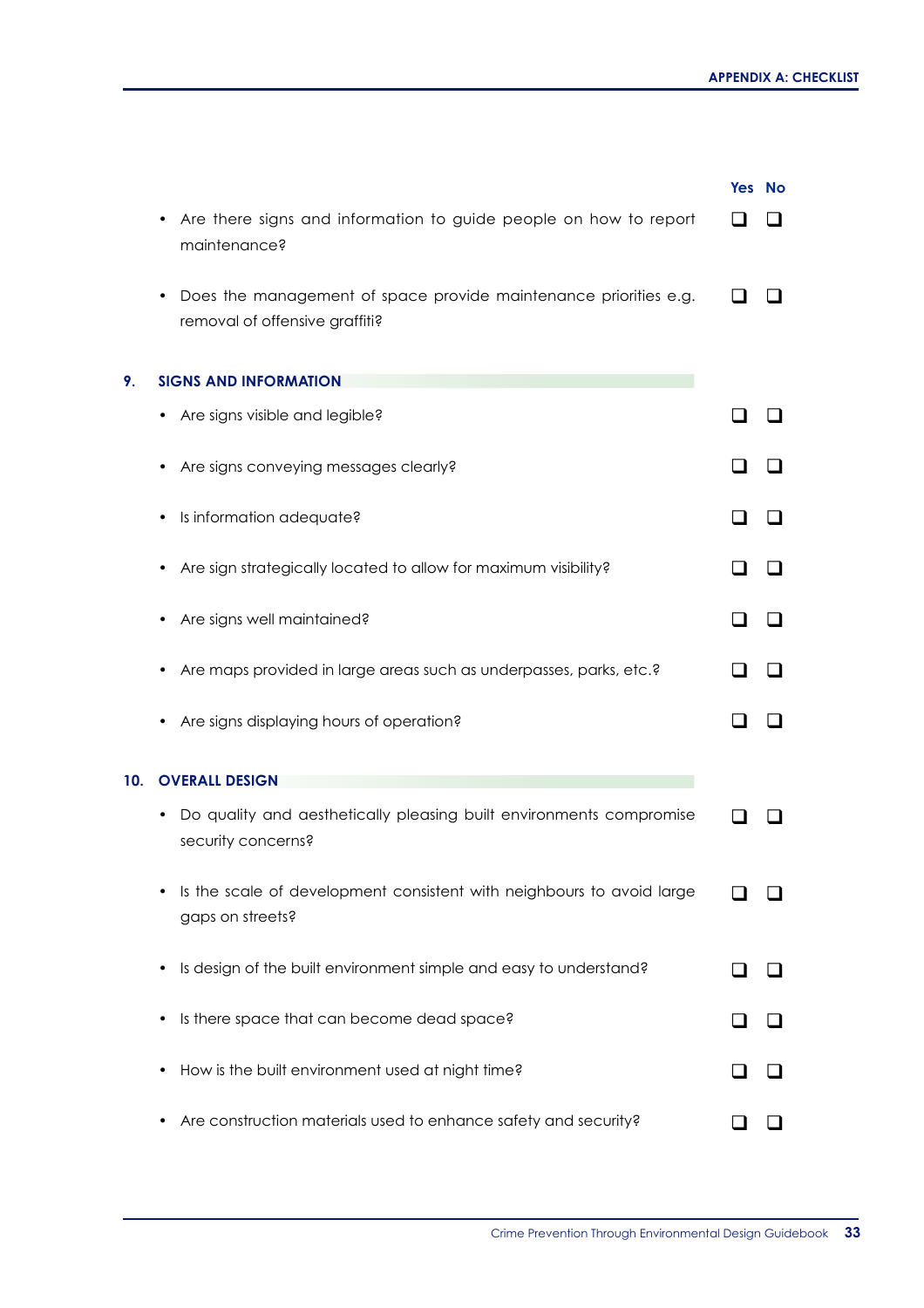### **Appendix B**

## **EXAMPLES OF CPTED STRATEGIES APPLICABLE TO VARIOUS DEVELOPMENTS**

#### **CONDOMINIUMS AND PUBLIC HOUSING**



*Residential apartments overlooking outdoor play areas provide natural surveilance*

#### **1. SIGHT LINES AND HIDDEN SPOTS**

Essential walkways through the area leading to and from MRT/ LRT stations, bus stops, parking lots and retail areas should have clear sight lines. The lift lobby should be open and visible from the interior of the building or the street.

Avoid hidden areas in corridors and stairwells. If not possible, use transparent materials or lift doors with glass windows and security mirrors to improve sight lines.

The interior of a lift may need installation of surveillance cameras or an angled mirror if the entire interior area is not visible to a person about to enter.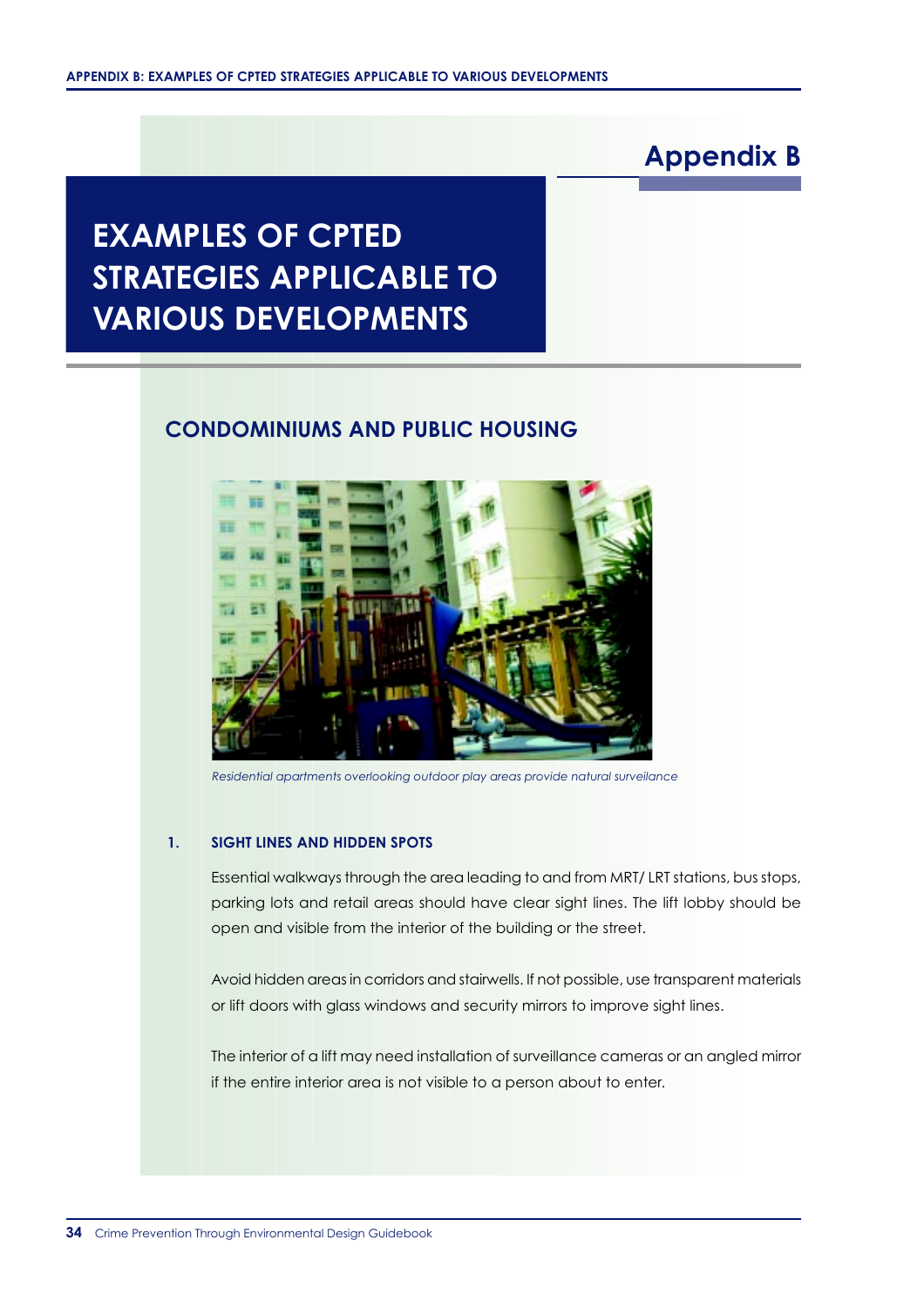#### **2. OPTIMISING USE AT GROUND LEVEL**

Empty space should be used for housing, commercial and community services that are complementary to the needs of the residents.

#### **3. ACCESS TO INDIVIDUAL BUILDINGS**

Entrance areas to individual buildings should be clearly visible from adjacent streets and apartments.

#### **4. SIGNS**

Street names and block numbers should be visible from the public road as well as within the development.

Site maps at central locations may be located for visitors, delivery people and emergency services.

#### **5. LIGHTING**

Pedestrian walkways leading to buildings and car parks should be lit to public street standards.

Lighting of common areas such as corridors, lift lobbies and stairwells should be adequate and areas of shadows should be avoided.

#### **6. FORMAL SURVEILLANCE**

Management and maintenance staff should be trained to respond to emergencies.

Residents should be encouraged to report suspicious activities.

Security or maintenance staff should patrol parking areas and other common areas.

#### **7. PARKING**

Parking areas and access should be visible and well lit.

Visitor parking should be designated.

Parking within a building should be access controlled, well lit, properly signed and preferably with formal surveillance.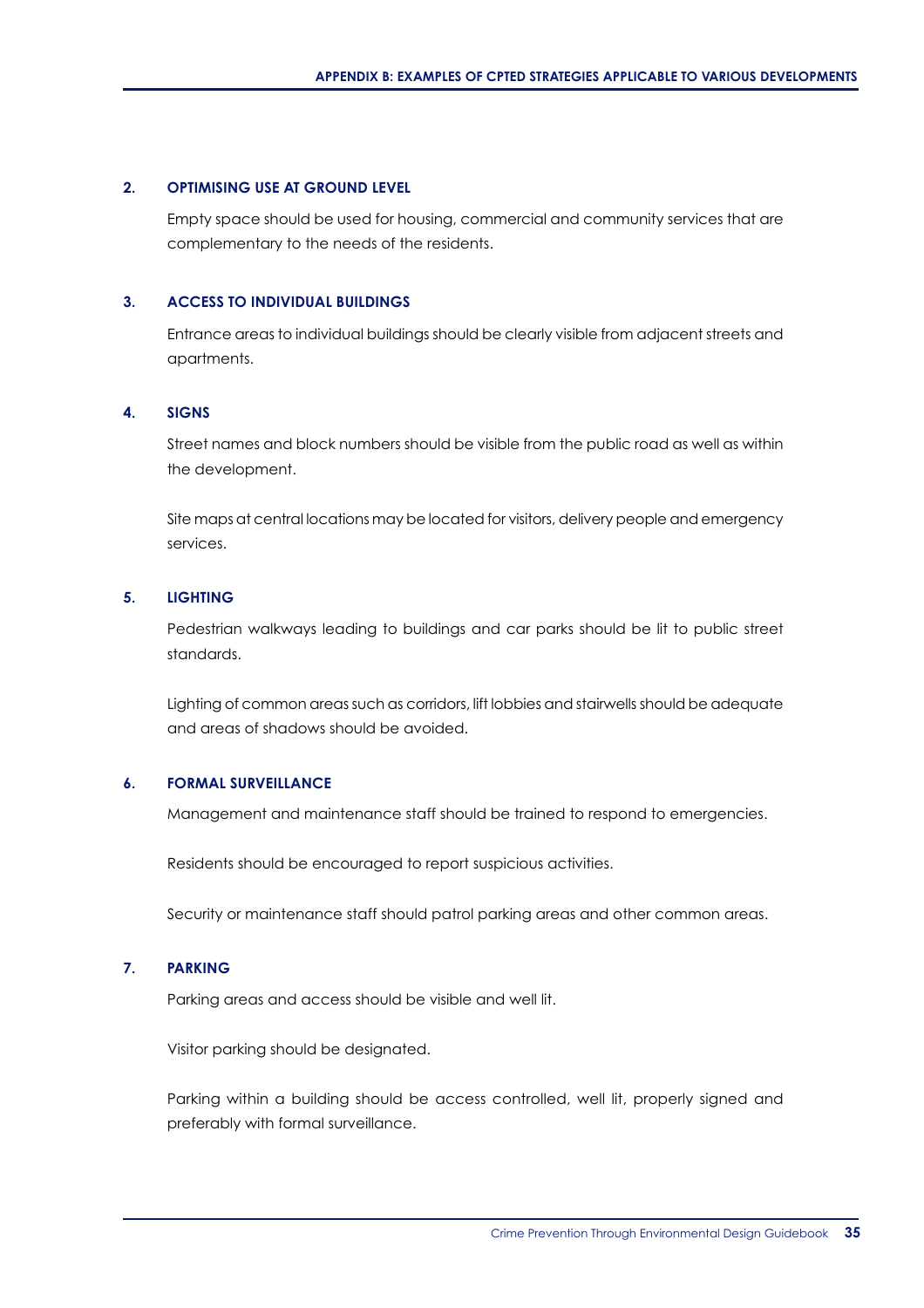#### **8. MANAGEMENT OF BUILT SPACE AND SECURITY**

Management should have explicit policies related to security that allow for improving the quality of the environment and fostering a sense of common purpose.

#### **9. LOCATION OF ACTIVITY GENERATORS**

Outdoor play areas should be placed at safe locations where natural surveillance is possible.

#### **10. NATURAL SURVEILLANCE**

Drain pipes, parapets and ledges should not be located near windows, corridors and balconies. If unavoidable, they should face car parks, children's playground or roads to allow for natural surveillance.

Mailing boxes should be visible by the residents at the interior of the building corridor or lifts or stairs.

#### **LANDED DEVELOPMENTS**



*An active resident committee can promote proper management of the neighbourhood*

#### **1. STREET PATTERN**

The street pattern should be designed and/ or modified to reduce the opportunities for crime within the housing estates by maintaining simple and predictable grid patterns and by observing the following: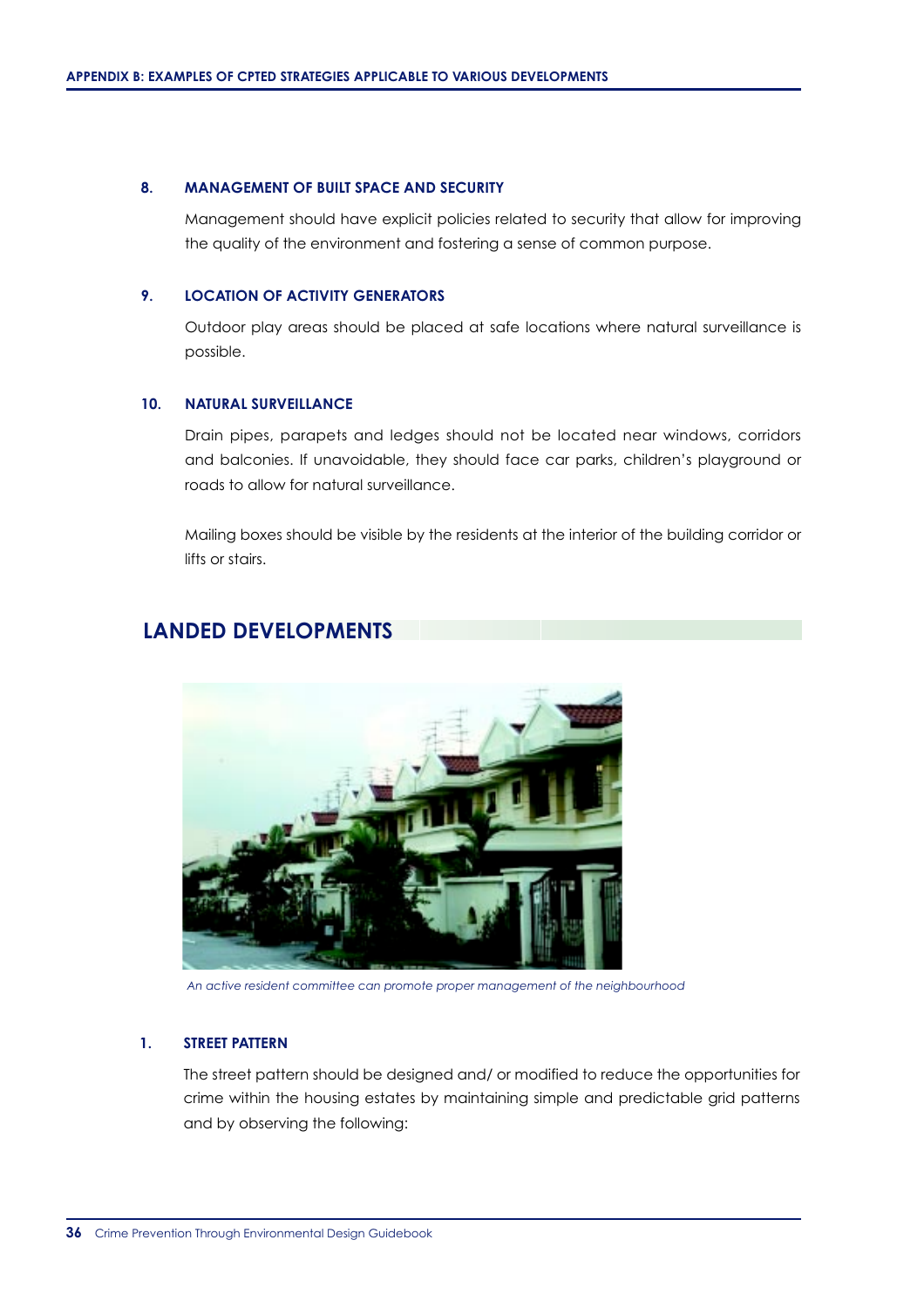- reduce the number of intersections;
- access points to the neighbourhood should be highly visible;
- major traffic routes should not pass through the neighbourhood;
- conflict between pedestrian and vehicular traffic should be minimised to encourage pedestrian activity; and
- street pattern should be designed such that it is easy to find an address especially by emergency services.

#### **2. LAND USE PATTERN**

Commercial uses such as retail shops and offices should be located on main roads.

On the other hand, incompatible uses such as having a bar next to a school or religious assembly building should be avoided.

#### **3. SCALE**

The scale of new developments should be compatible with the surrounding developments.

#### **4. MANAGEMENT AND MAINTENANCE**

Sidewalks should be cleared of undesirable litter.

Neighbourhoods should be well managed by an active resident committee.

Safety audits may be conducted to identify problems in the neighbourhood.

Maintenance problems such as litter, vandalism, graffiti, burnt out lights on private property should be reported to the property owners/ management and dealt with.

#### **5. OPEN SPACES**

Open spaces and walkways should be designed to enhance security and safety.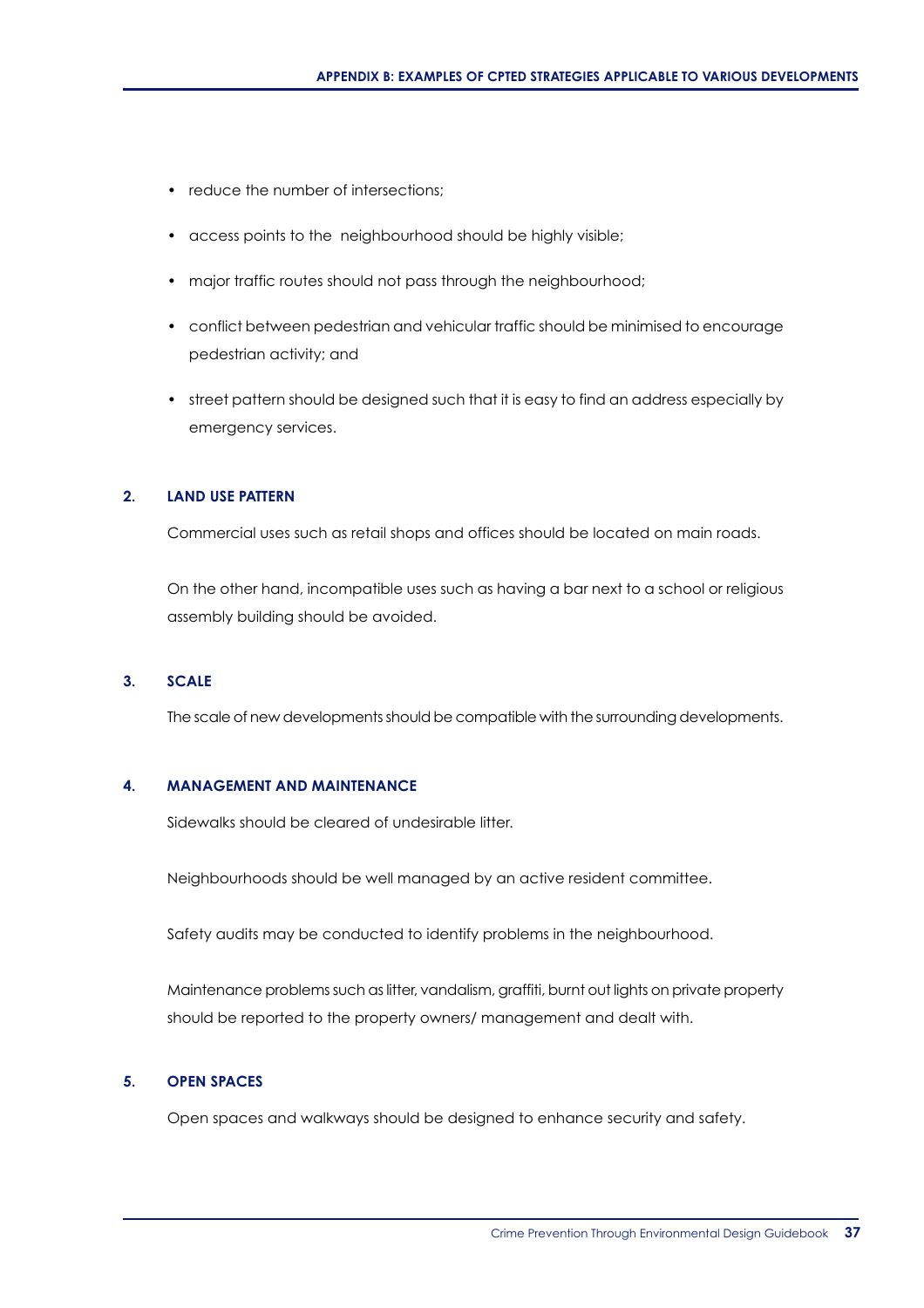#### **6. SIGN AND INFORMATION**

Signs may display maps at the entrances of individual developments indicating road names and block addresses.

This displayed information should be readable to motorists from a distance of at least 20 metres.

#### **7. NATURAL SURVEILLANCE AND ACTIVITY GENERATORS**

Opportunities for natural surveillance on the street should be introduced by encouraging front porches, balconies, more windows and convenience stores.

Open railings at balconies would be preferred to solid parapet walls.

#### **8. CONTINUITY AND CLEAR OWNERSHIP**

Entrances should be accentuated and well defined with landscaping, architectural design, lighting or symbolic gateways.

Fences that allow visibility from the street would be preferred.

Gaps such as empty lots should be given priorities for lighting and fencing.

#### **9. STREET AND BACK LANE LIGHTING**

Lighting should be of sufficient intensity to light the sidewalk as well as the street.

Trees and bushes should be trimmed adequately to allow unobstructed lighting.

Accesses from dwelling units to back lanes should be well lit and clearly visible from the street.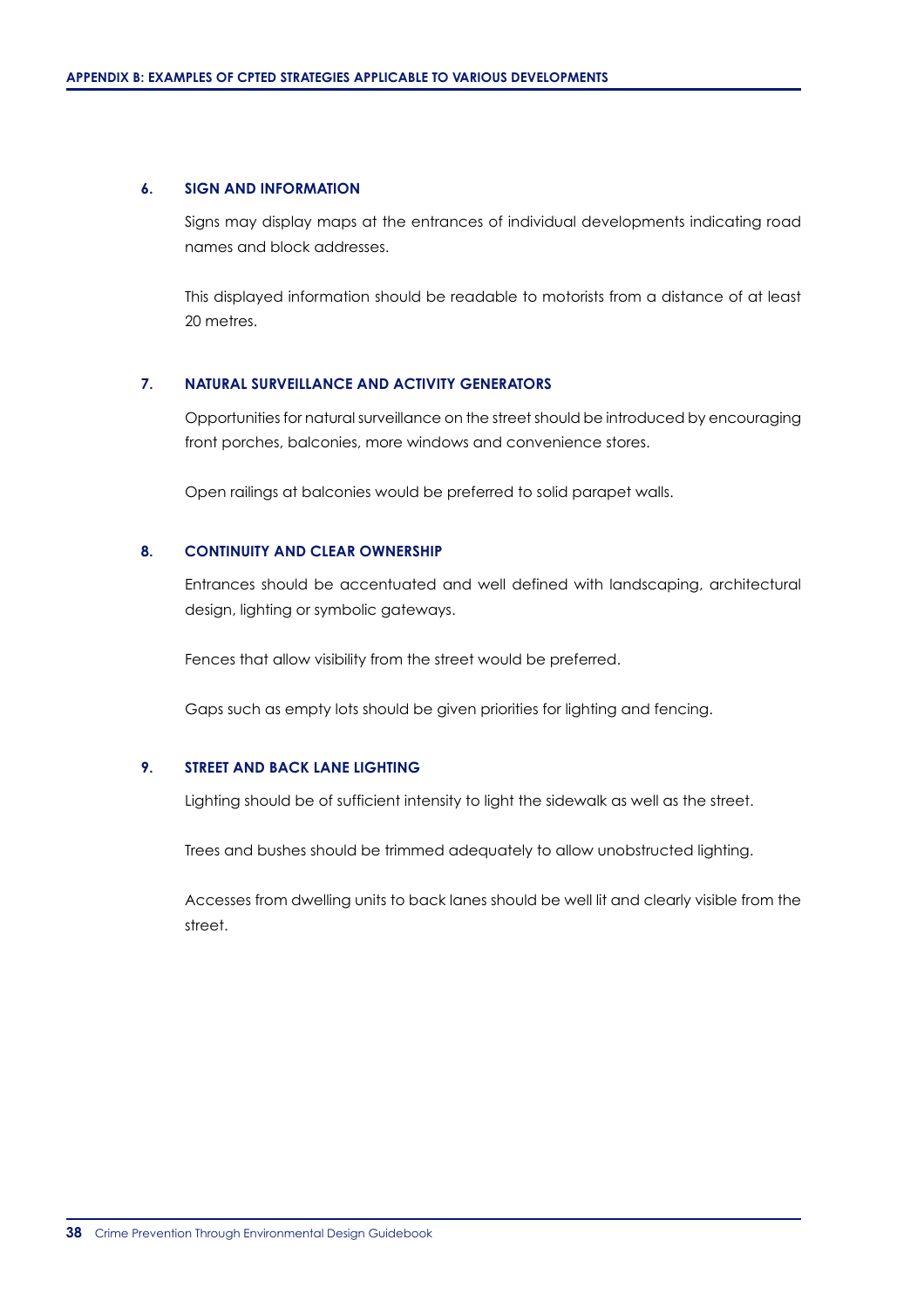#### **CENTRAL BUSINESS DISTRICT/ REGIONAL CENTRES/ TOWN CENTRES**



*Retail and entertainment uses at street frontages attract and enhance pedestrian activities*

#### **1. NATURAL SURVEILLANCE THROUGH GENERATING STREET-RELATED EVENING ACTIVITIES**

Building along street frontages should be enhanced and strengthened by incorporating pedestrian oriented activities.

Retail and entertainment uses that open late such as restaurants and theatres should be encouraged at street level.

#### **2. LAND USE MIX - RESIDENTIAL**

A variety of land use mix should be encouraged with emphasis on residential and appropriate supporting services. As such, sidewalk cafes, street entertainers and street vendors which generate pedestrian activities could be introduced into the central business district, regional and town centres.

#### **3. ACTIVITY GENERATION**

Cultural and entertainment activities should be encouraged. These uses bring vitality after business hours and increase appeal for hotels, restaurants, shops and more business to locate within the central business district, regional and town centres, thereby attracting more people and tourists.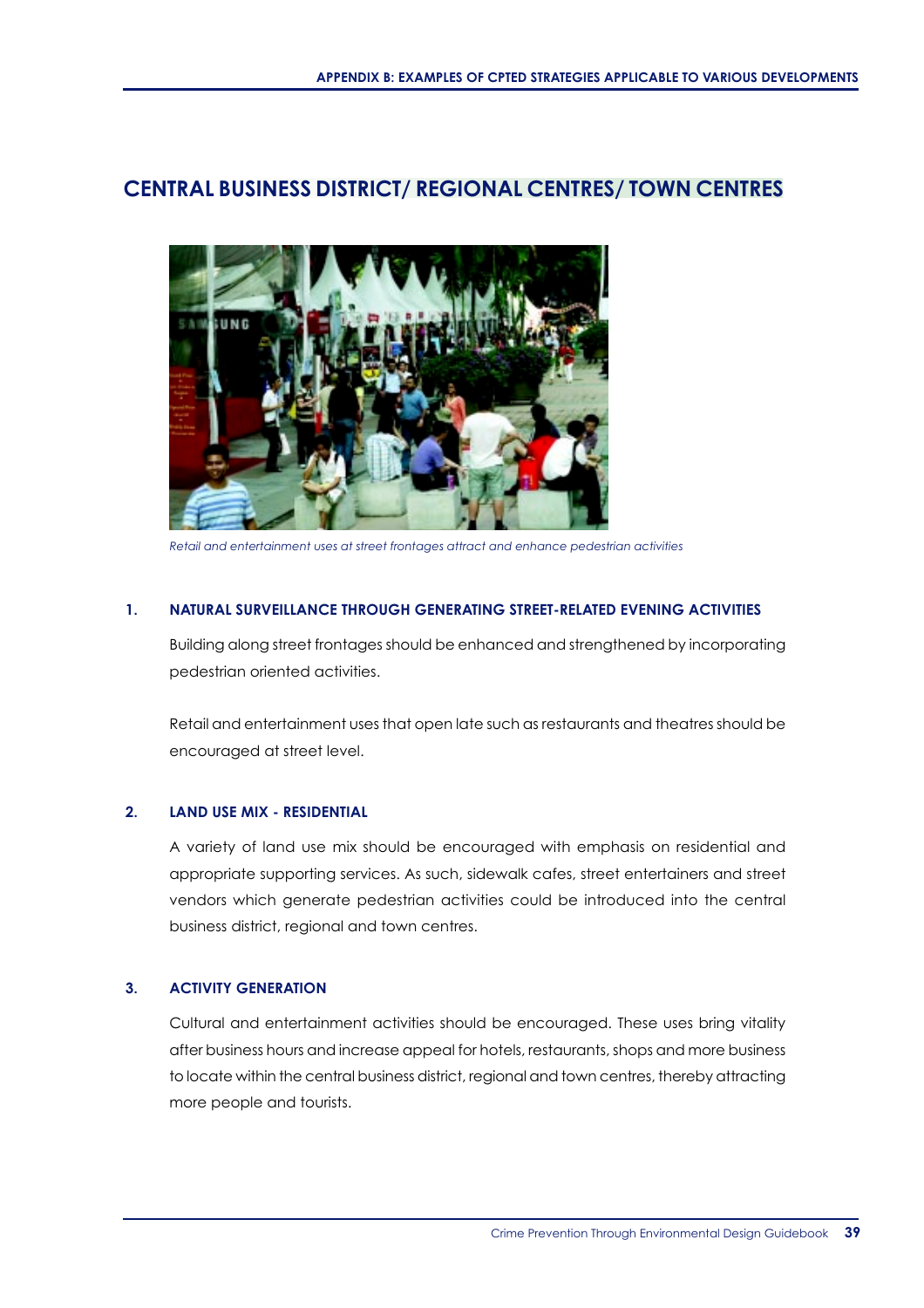#### **4. PEDESTRIAN ENVIRONMENT**

Pedestrian environment should be visible.

Special treatment of sidewalks with adequate width, trees, lighting, banners, street furniture could contribute to an attractive and comfortable pedestrian environment.

#### **OFFICES/ RETAILS/ HOTELS**



*Clear line of sight from reception desk allows easy surveillance of entrance*

#### **1. LOCATION OF WASHROOMS**

Washroom entrances should be highly visible.

If the washroom entrance is through a corridor, it should be made visible from the shopping area. Alternatively, the security office could be located in close proximity to the washroom corridor.

#### **2. SIGHT LINES**

Receptionists should have clear sight lines of entrance areas from their workstations.

Receptionists should have communication link with security staff or other workers in case of an emergency. Security numbers could also be posted in the office.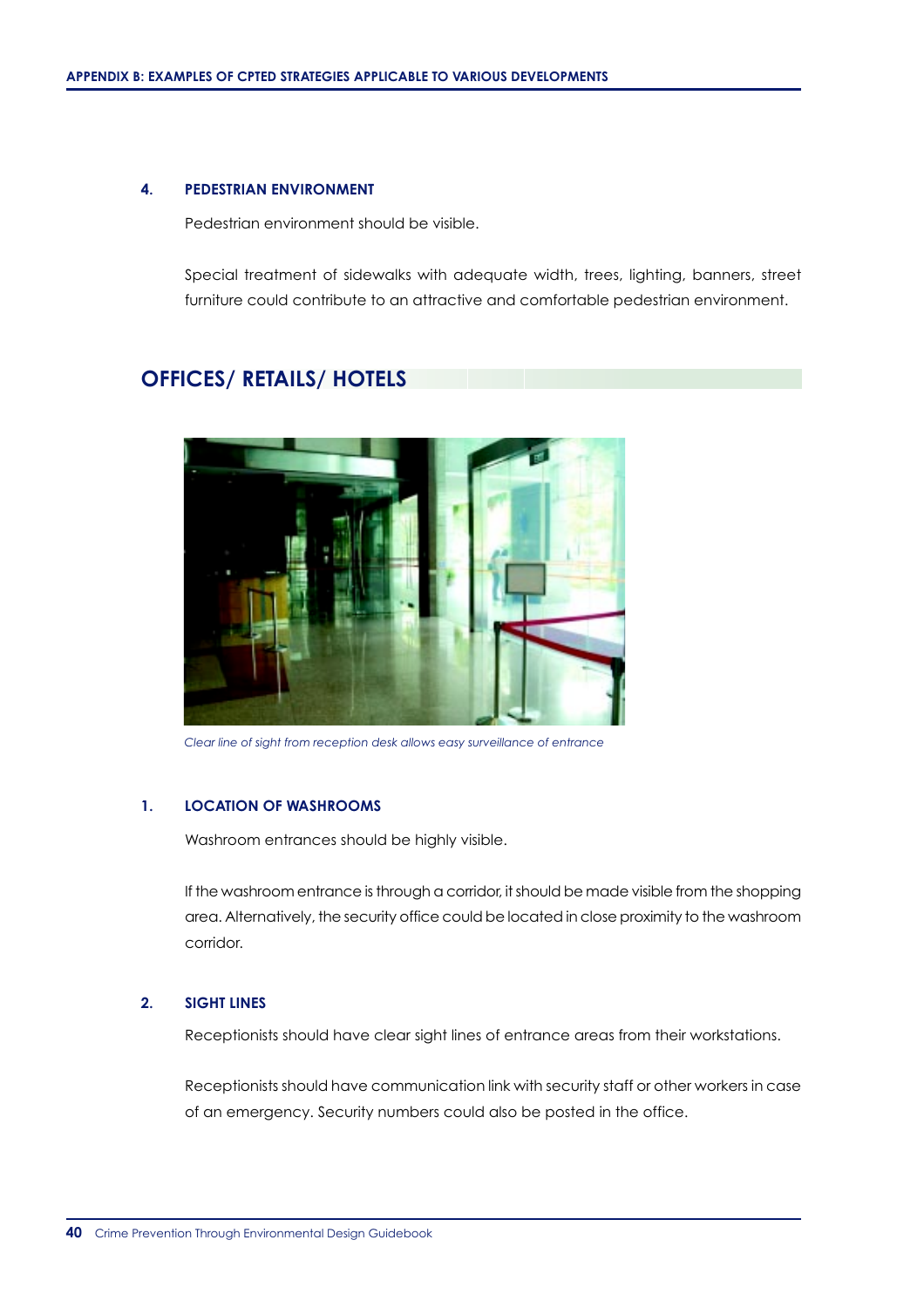#### **3. REDUCTION OF ENTRAPMENT AREAS**

Back lanes and loading/ unloading areas should be well lit.

Access to the service areas should be lockable.

Vacant properties should allow for natural surveillance so that there are no hidden spots that can act as entrapment areas.

Public telephones and ATMs should be located in areas of high use and away from entrapment areas.

#### **4. CLUSTERING OF USES**

Shops that open late should be clustered in one area, preferably near the entrance of the building.

#### **5. SITTING AREAS**

Ensure that public seating is located in areas which discourage loitering but enhance natural surveillance by placing seating in high traffic areas with clear sight lines in a number of directions.

#### **6. SIGNAGE**

Signs should be posted for washrooms, telephones, and other amenity areas in the shopping areas.

#### **7. LIGHTING AND SURVEILLANCE IN PARKING AREAS**

Surface parking area should be adequately lit.

For buildings with built-in car parks, the access to the car park and its interior should be well lit, free from entrapment areas with clear sight lines.

Avoid locating loading areas at entrapment areas.

Stairs or lift lobbies should be visible and allow for natural surveillance.

#### **8. FORMAL SURVEILLANCE**

There should be formal mechanical surveillance for areas and accesses to shops that operate late hours and facilities such as ATMs.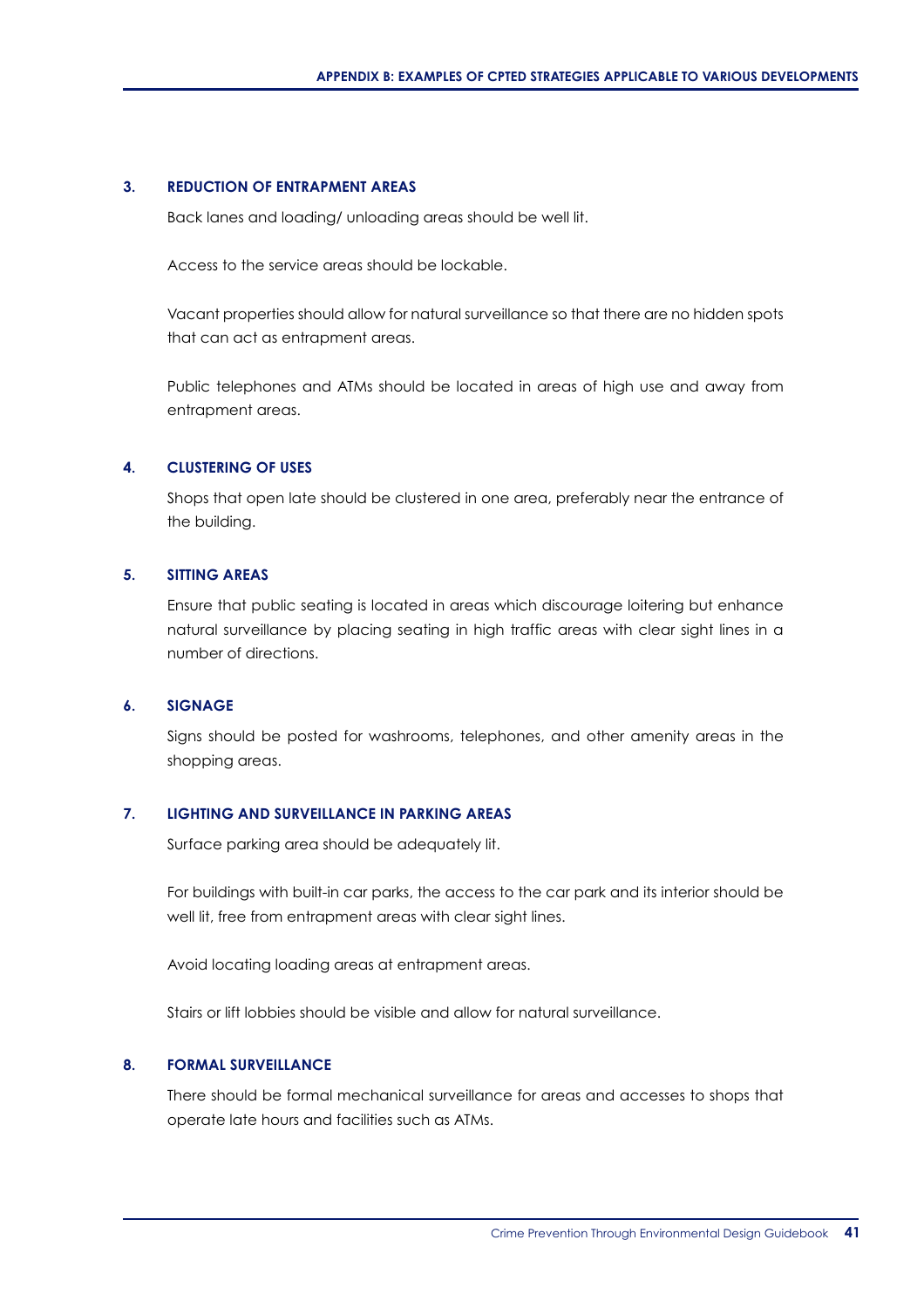Organised security patrol in areas very prone to crime and vandalism is desirable.

Formal surveillance is encouraged in areas prone to loitering problems.

Management should monitor the access to the building.

Offices should be connected directly to security staff.

#### **9. ACCESS TO ROOF TOP**

There should not be unauthorised access to roof tops from within or from adjacent buildings.

#### **EDUCATIONAL INSTITUTIONS AND SCHOOLS**



*Location and landscaping of school can be arranged to encourage natural surveillance from surrounding buildings and streets*

#### **1. LOCATION OF SCHOOL YARDS**

Location and landscaping of school yards should be such that it encourages natural surveillance from surrounding buildings and streets.

#### **2. OPTIMISING LAND USE**

If possible, activities such as the use of school facilities for community activities or sports activities to bring people into the school yard after school hours should be encouraged.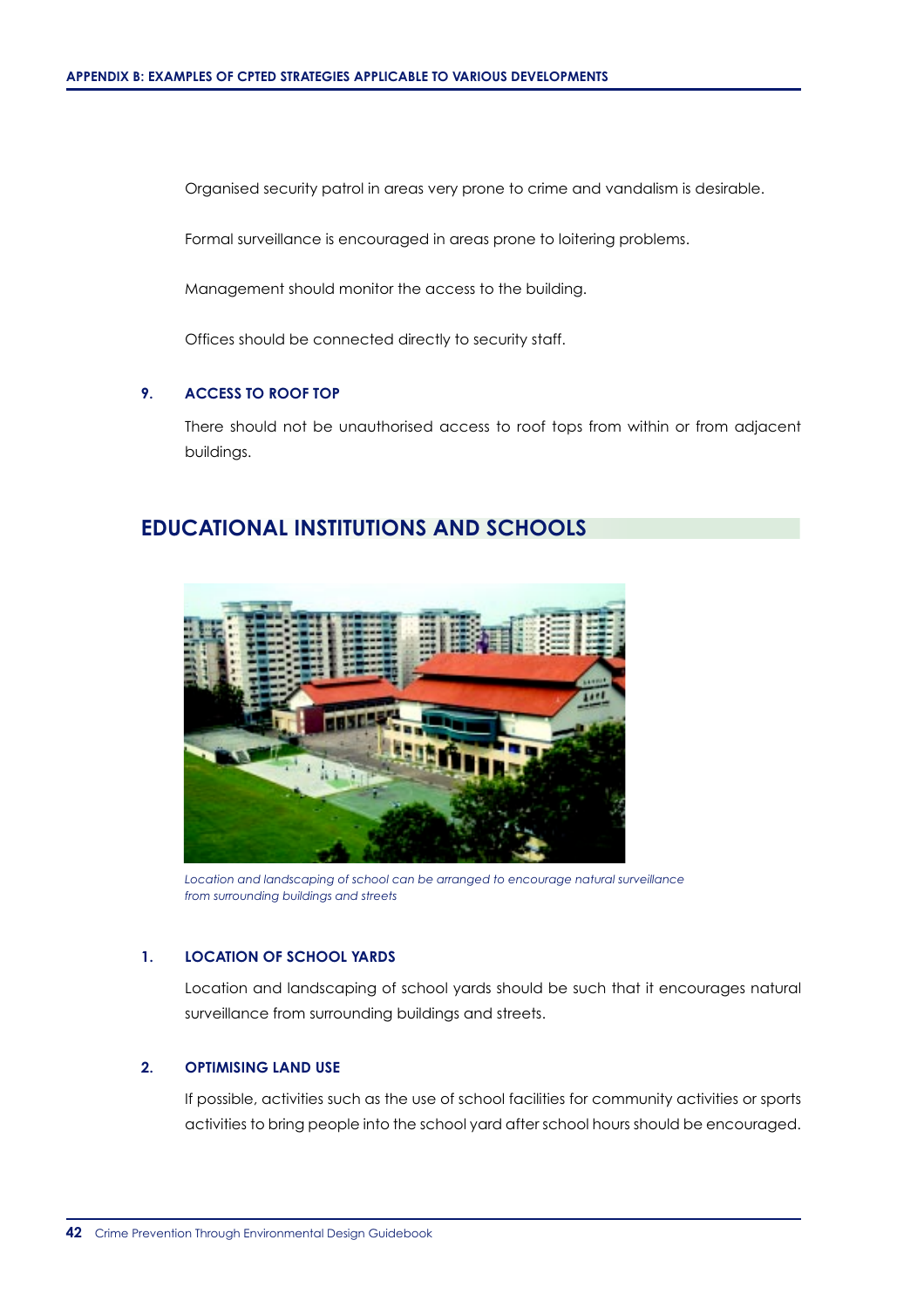Supervised recreation activities before and after school hours should be encouraged.

#### **3. WALKWAYS**

Frequently used walkways between buildings and other isolated walkways should be well lit to city street standards.

Walkways should avoid entrapment areas.

Emergency telephones should be well signed and lit along the walkways and bicycle tracks.

#### **4. SIGHT LINES AND POTENTIAL ENTRAPMENT AREAS**

Major walkways, bicycle tracks and entrances to buildings should have clear sight lines.

#### **5. SIGNAGE**

Besides other prominent signs, polytechnic and university campuses should include signs for emergency telephones along bicycle tracks, walkways and other isolated areas.

#### **6. WASHROOMS**

Washrooms should be well lit, visible and should not be located at isolated or remote areas.

#### **7. FORMAL SURVEILLANCE**

Walkways, bicycle tracks and parking areas should be regularly patrolled by the campus security.

Surveillance through hardware may be provided for any underpass connections between buildings.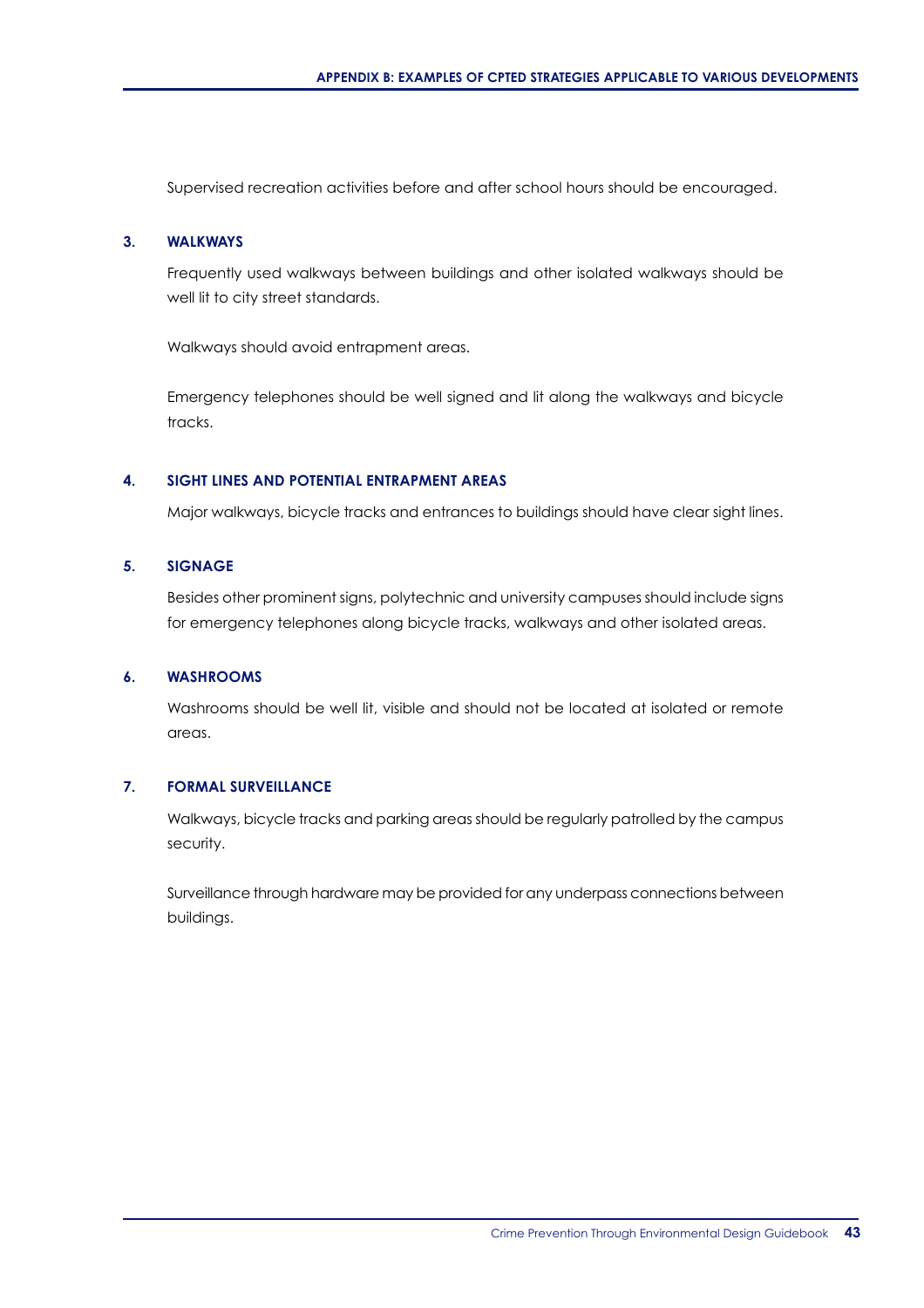#### **INDUSTRIAL AREAS**



*Neat, visible and well-lit loading/ unloading areas minimise potential for hiding*

#### **1. SIGHT LINES**

Land parcels and buildings should be visible from public or secondary roads.

Driveways should meet in areas where there are activities and orientation of buildings could be such that driveways are visible from the buildings.

The path to parking lots, bus stops and taxi stands should be visible from the buildings that they serve.

Avoid dead end driveways and street should be designed to increase surveillance opportunities from passing traffic and patrol.

Avoid creating hiding places such as alleys, storage yards, loading/ unloading areas and so on.

Parking lots should be visible from the street and well lit for night shift.

#### **2. LAND USE MIX - INTENSIFICATION OF ACTIVITY AND DEVELOPMENT**

Activities and developments that should bring in a steady stream of people to make the area less isolated should be encouraged, e.g. housing on the fringe, eating places, recreational areas etc.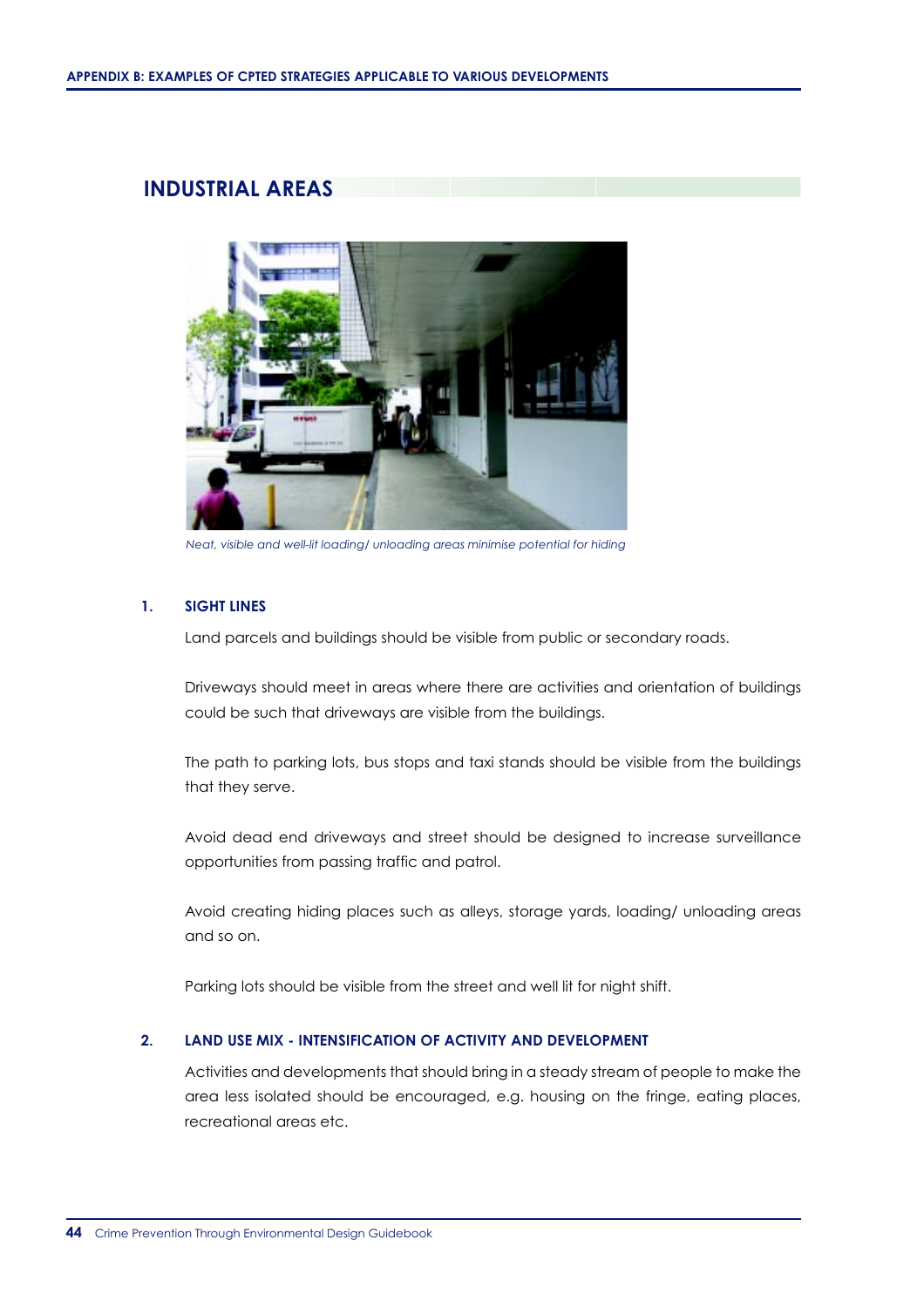#### **3. LIGHTING**

Lighting along entrance paths to buildings should be provided at the same level as street lighting.

Back lanes and loading docks should be well lit.

Internal footpaths should be well-lit and visible from buildings.

Lighting should illuminate entrapment areas such as the entrances to loading/ unloading areas.

Reporting of burnt out or vandalised lights should be encouraged.

#### **4. LANDSCAPE**

Trees and hedges along public or secondary roads should not obstruct visibility from buildings.

Hedges if necessary should not become convenient hiding spaces and could be spaced out to avoid total visual obstruction. This also applies to internal landscaping.

#### **5. PARKING**

Parking lots should be visible from the street and well lit.

Visitor parking should be designated.

#### **6. LOCATION OF WASHROOMS**

Washrooms should be well lit.

Entrance should be highly visible and not tucked away in inconspicuous locations.

#### **7. SURVEILLANCE AND HOUSE KEEPING**

Drain pipes, parapets and ledges should not be located near windows, corridors and balconies. If unavoidable, they should face car parks, children's playgrounds or roads to allow for natural surveillance.

Parking lots, bus stops and taxi stands should preferably be visible from the workstations of building security personnel.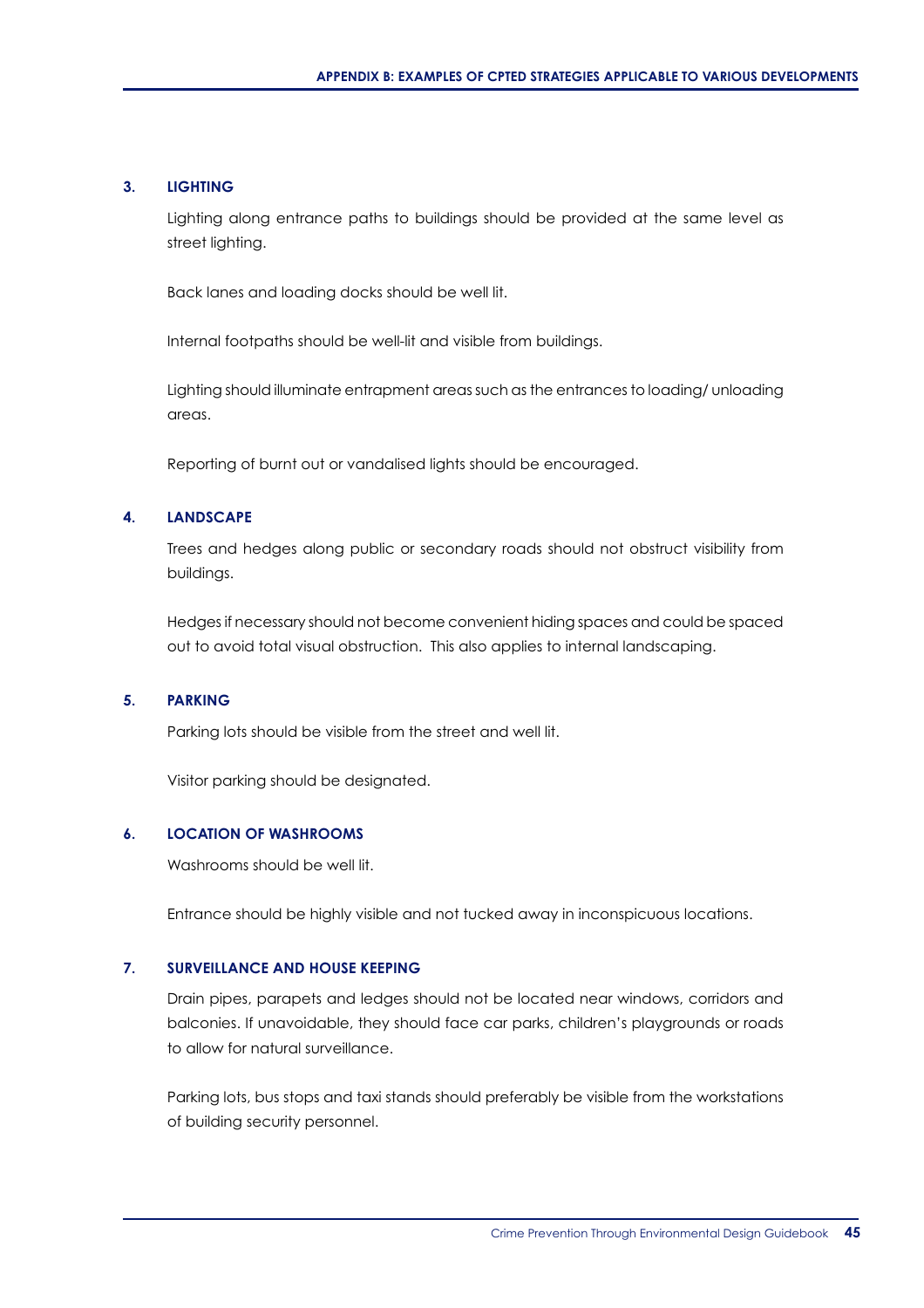Security or maintenance personnel should patrol parking and common areas and monitor access to buildings.

Common areas that do not have good visibility with the surroundings should be equipped with surveillance hardware.

Avoid locating loading areas at entrapment areas.

Good housekeeping should be encouraged to minimise hiding places.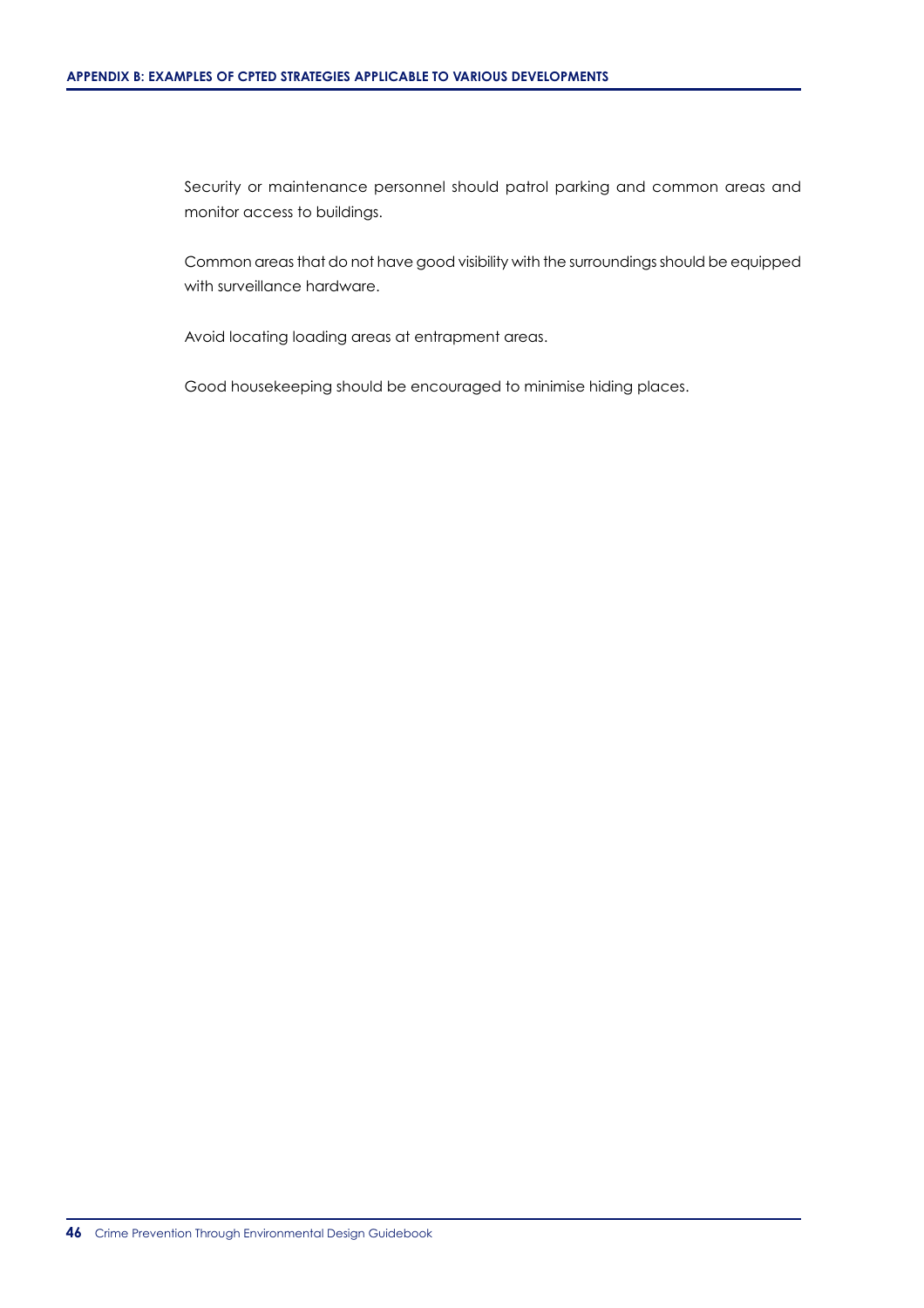### **Appendix C**

## **EXAMPLES OF CPTED STRATEGIES APPLICABLE TO PUBLIC SPACES**

### **CAR PARKS**



*Attendant booth should be located near entrances and predictable routes*

#### **1. SIGHT LINES AND POTENTIAL ENTRAPMENT AREAS**

Stairwells and lift lobbies should be located where they can be viewed by the maximum number of people, for instance, near the outer edge of a building where there is a glass wall, or at the entrance to a shopping area.

Major route(s) in the car parks and to the exit(s) should be free of sharp turns. If there are sharp turns or pillars obstructing sight lines, this could be modified by using mirrors or other methods.

Potential entrapment areas such as storage rooms along the route should be kept locked.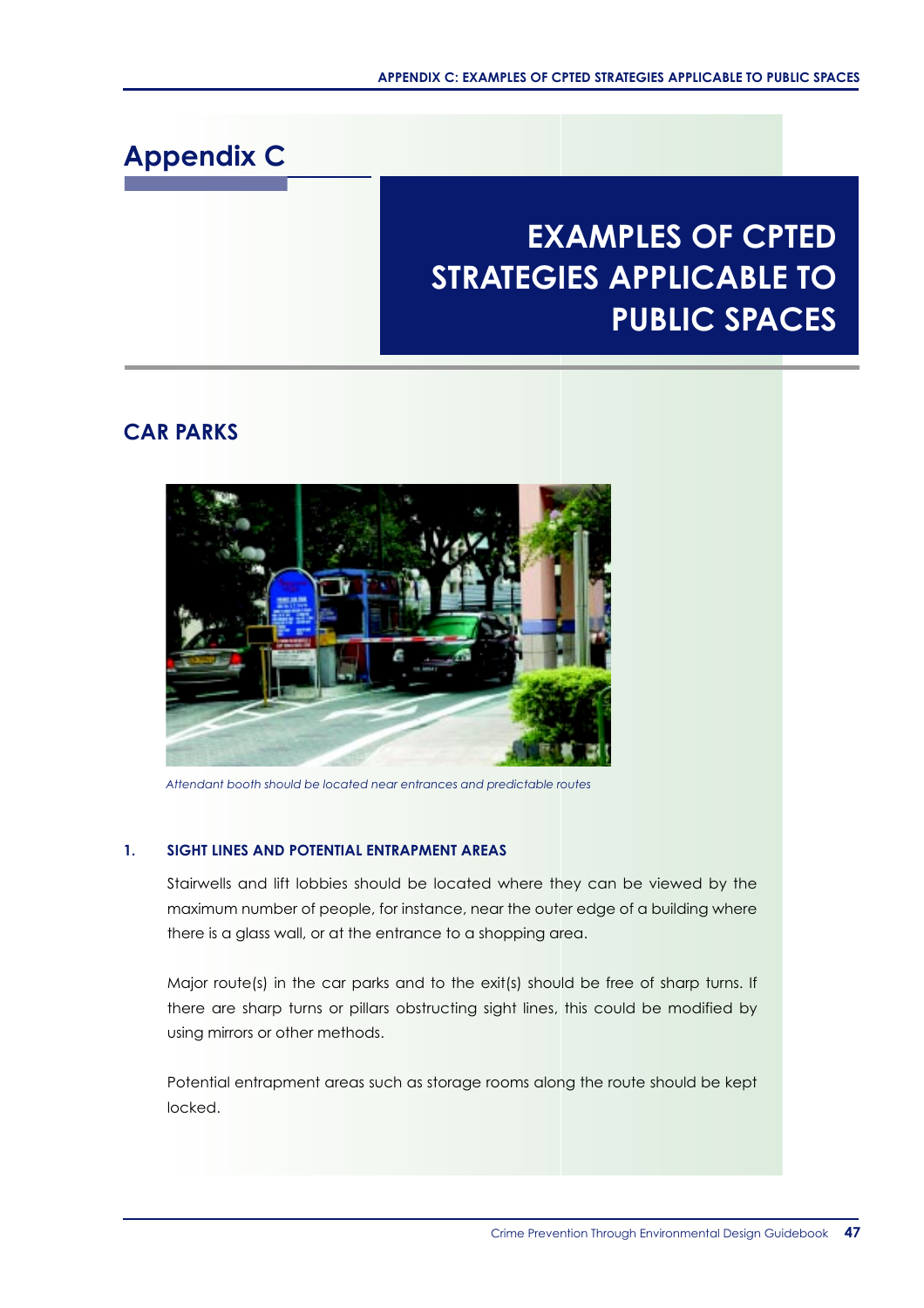Sight lines to the surface lots should be cleared of dense bush, solid fences, or advertisements that block the view.

Sight lines should be maximised especially from the entrance to a lot and from the parking attendant's booth, if there is one.

For road side parking in front of stores, low (not more than 1 metre in height) wrought iron fencing or low-growth, low maintenance bushes are preferable to other barriers. Gaps that could be used as hiding spots should be avoided.

#### **2. LIGHTING**

Car parks should be lit to the minimum standard of being able to identify a face from a distance of about 10 metres for a person with normal vision.

Lighting should be consistent and located where it can provide maximum visibility.

Light fixtures should be protected against breakage by, for example, the use of wired glass or other vandal proof materials.

The colour of the walls should allow the lighting to be used efficiently, i.e. painted white or other light colours.

Lighting at surface car parks should be adequate and uniformly distributed to avoid deep shadows. This could be achieved by providing more fixtures with lower wattage rather than fewer with higher wattage.

#### **3. NATURAL SURVEILLANCE**

Street level pedestrian activities should be incorporated at the ground level of multistorey car parks.

Car park design should incorporate permitted kiosks for car accessories and car cleaning kiosks etc.

Car park design should be open (railings instead of walls) to allow for natural surveillance from adjacent streets and nearby buildings.

For surface parking, windows and openings can be placed in adjacent buildings to overlook the lots.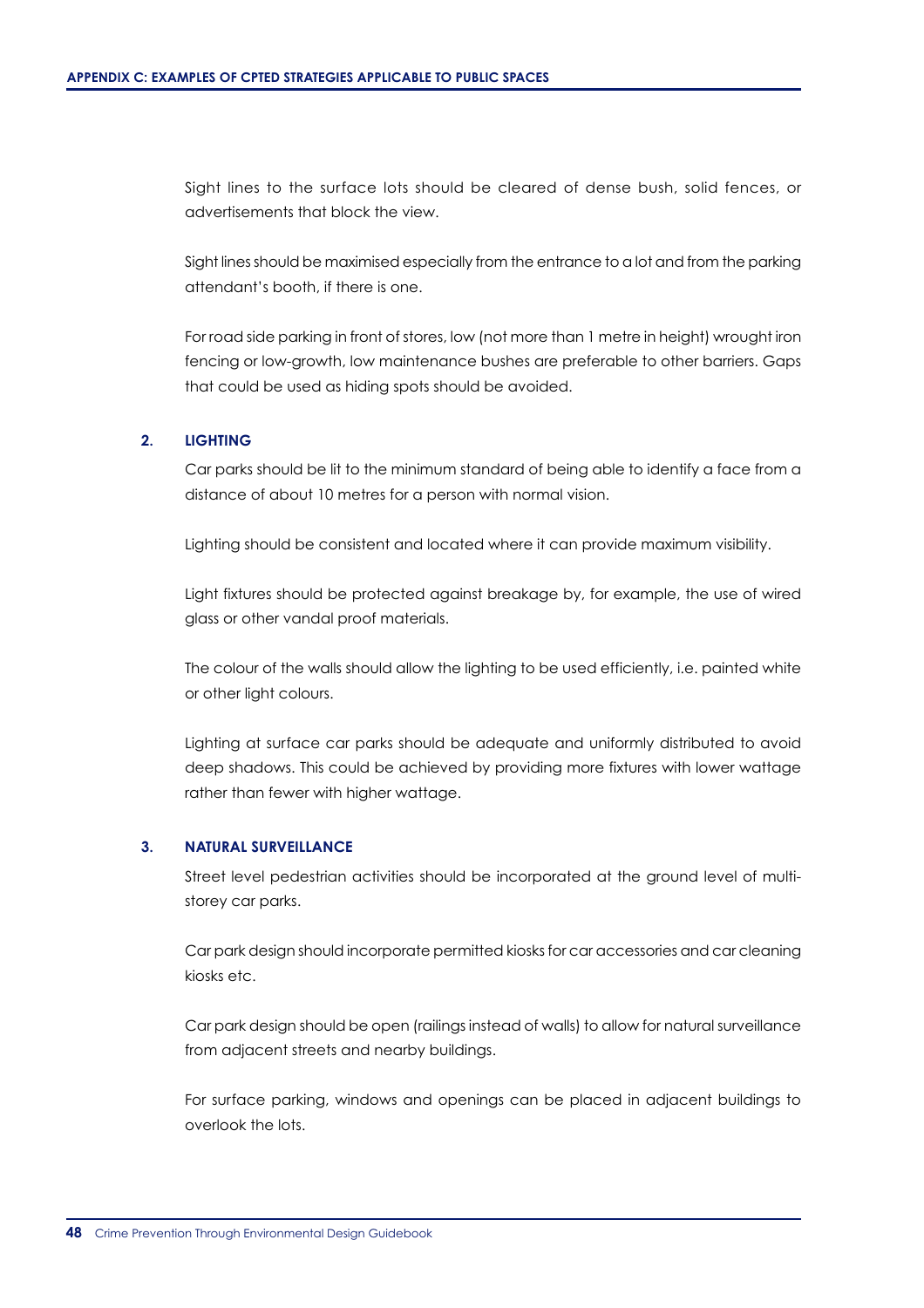Surface parking lots should be located where it can be viewed by shops and residents.

Landscaping foliage should be maintained.

#### **4. ATTENDANTS**

Attendant booths should be located near entrances and predictable routes where there are clear sight lines.

Information and signs should provide guidance on how maintenance problems can be reported to attendants.

There should be attendants at all times who is trained to respond to emergencies in multi-storey car parks that operate into the late hours.

If there is no attendant, there should be several well-lit, clearly marked entrances/ exits, in order to avoid the car park lot becoming an entrapment area.

#### **5. DESIGNATED PARKING LOTS**

Designated lots for people with disabilities should be provided near an attendant if there is one, or otherwise near a safe accessible exit or near areas of natural surveillance.

#### **6. FORMAL SURVEILLANCE**

In larger car parks there should be emergency telephones on each level with illuminated telephone signs.

Additional surveillance measures such as well signed audio links or video cameras should be provided in stairwells, lifts and other isolated areas.

Patrols by security/ maintenance staff should be encouraged.

The repair of broken bulbs and other common maintenance problems should be promptly undertaken by the maintenance staff, who should be trained to respond to or report emergencies.

#### **7. SIGNS AND INFORMATION**

Exits and main routes should be clearly signed using distinctive colours and symbols so that users can easily find their cars.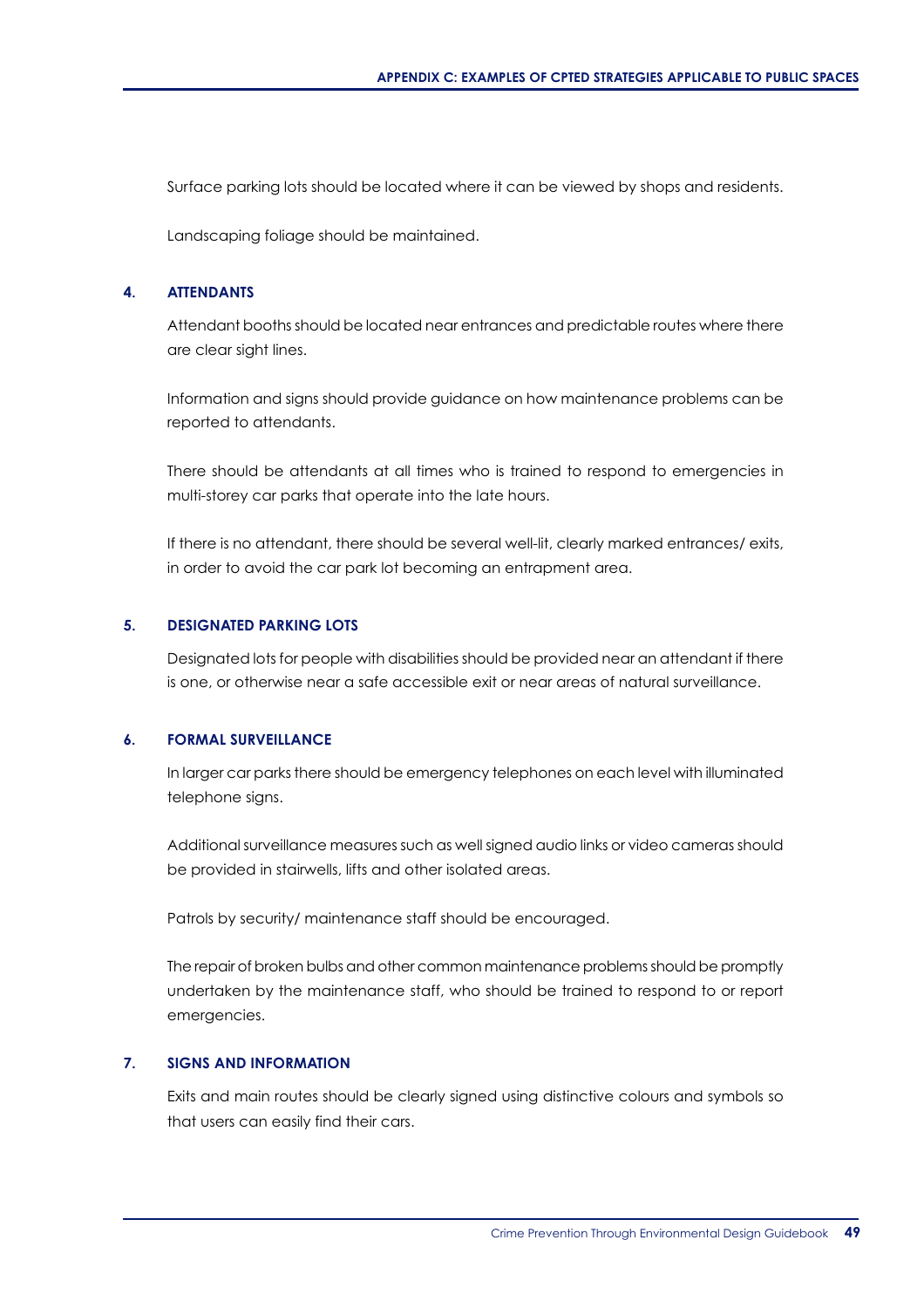Relevant telephone numbers should be displayed prominently so that users can be guided to report security problems.

Location identification signs should be provided.

Emergency telephones, if provided, should be signed with raised illuminated telephone sign.

#### **8. BICYCLE PARKING**

Bicycle parking facilities should be provided close to buildings.

In isolated areas such as parks, bicycle parking may be located adjacent to activity areas.

Secure bicycle racks should be provided.

#### **9. TRAFFIC CALMING DEVICES**

Traffic calming devices such as speed humps should be installed. Landscaping, providing it does not obstruct lines of sight, is a useful psychological influence to slow drivers down.

### **PARKS/ OPEN SPACES/ PLAYGROUNDS**



*Parks and open spaces can be planned and programmed for a range of activities*

#### **1. NATURAL SURVEILLANCE AND SIGHT LINES**

Small parks or play areas should be clearly visible from adjacent streets.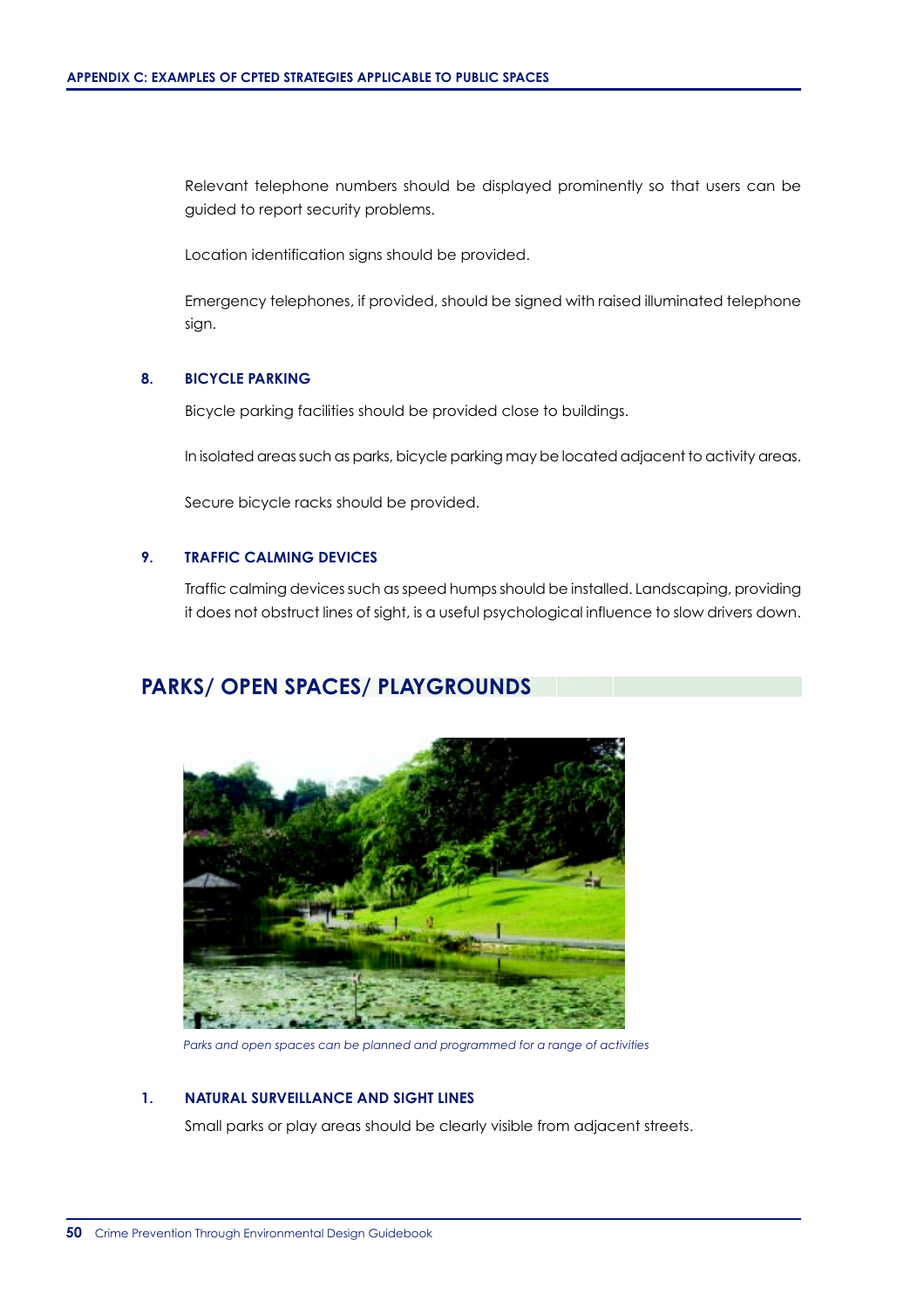Small parks or the edges of larger parks should preferably be overlooked by housing or commercial developments.

Where practical, walkways should have clear sight lines, especially where they curve or change grade.

#### **2. ENTRAPMENT AREAS**

Entrapment areas close to pathways through park design should be avoided.

Pathways may have a border of low-lying vegetation or high-branching vegetation, as opposed to other types of trees and bushes that can easily create entrapment areas and reduced sight lines.

Multiple entry and exit points should be provided in parks or playgrounds.

#### **3. CLUSTERING AND PROGRAMMING FOR A RANGE OF ACTIVITIES**

To increase use and natural surveillance, activity areas may be clustered or programmed for a range of activities. Some examples of leisure activities include community services, cafes, snack bars, community gardens, gardening centres, childcare, adult and senior health programs and travelling libraries.

Parks and open spaces should be planned and programmed for a range of activities, even if they are intended for passive use.

Space for street activities and supervised washrooms are some of the amenities that the public might appreciate.

#### **4. LOCATION OF ACTIVITY GENERATORS**

Park design should allow for the incorporation of activity generators such as food kiosks, information centres or special events.

Activity generators facing the park such as outdoor cafes and restaurants should be encouraged to attract users.

Activities should be located either along the edge of parks close to vehicular traffic or gathered together along pedestrian walkways.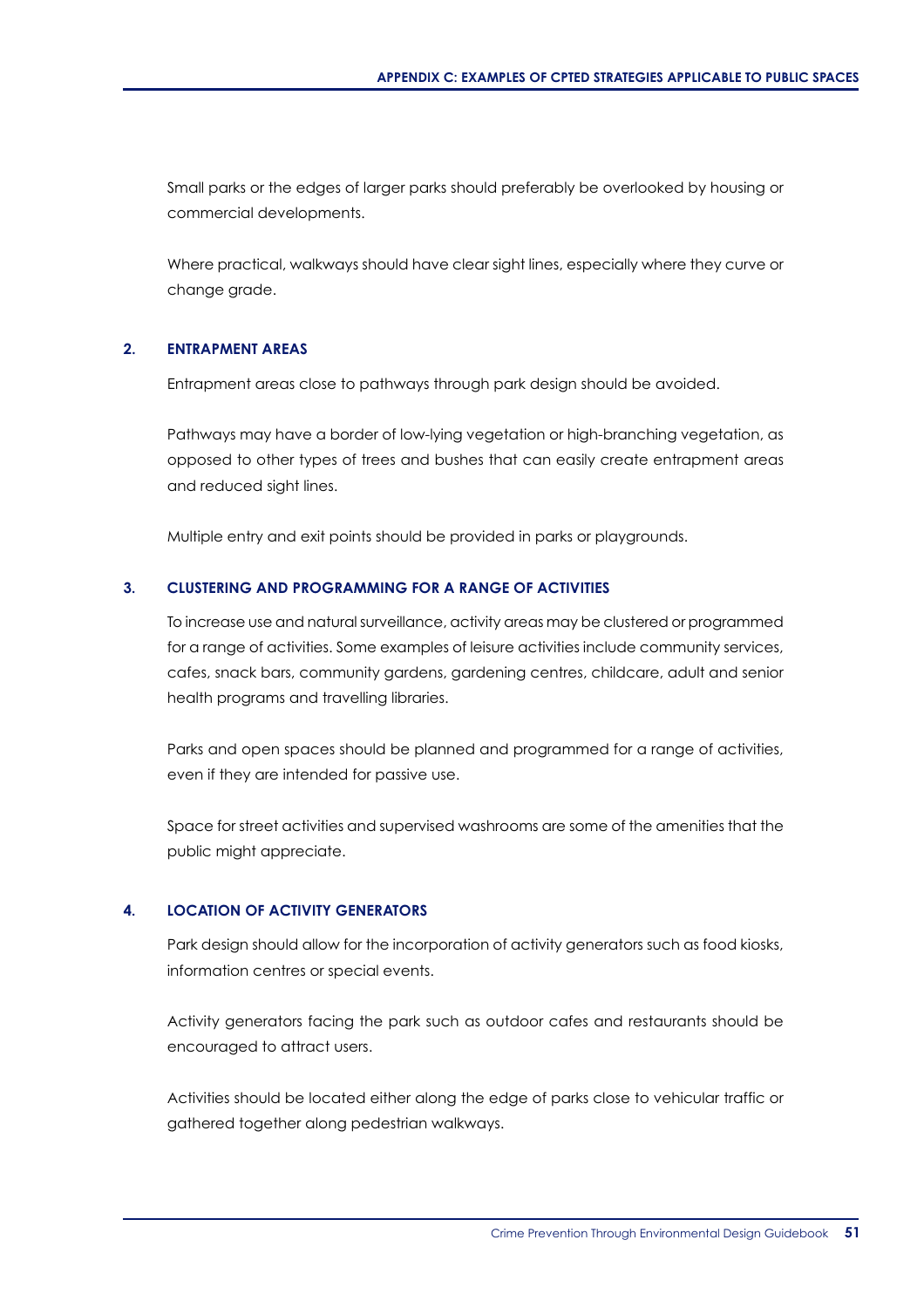To avoid isolation, some benches, fitness trails, tennis or basketball courts and bicycle paths in parks could be located adjacent to the perimeter of parks or along throughroads or combining them with the most used pedestrian paths.

For trails leading to dense vegetation, adequate warning signs should indicate that these trails lead users into isolated areas and suggest alternate routes.

Washrooms should be near children's playgrounds.

Food kiosks may be located near playgrounds where they are visible.

#### **5. NIGHT TIME USE**

The planning and design of the parks should take into account the possibility of night time use such as night tennis or evening walks. Such areas of the parks must be highly visible, properly lit and away from entrapment areas.

#### **6. SIGNS AND INFORMATION**

Signs should clearly indicate, using words, symbols and maps, the location of telephones, washrooms, isolated trails, less isolated alternative routes and any places where people are likely to be at most times while the park is open e.g., tennis courts.

Signs should be located at decision points, such as the intersection of two major paths or the entrance to the park.

Signs should indicate where and how help can be found and where maintenance problems and cases of vandalism can be reported.

The hours of operation should also be posted. Parks and open spaces should be signed for emergency telephone or panic alarm.

#### **7. LIGHTING**

Lighting along paths and areas intended for night use should be provided at the same level as streets.

A clear demarcation in terms of lighting levels should be introduced to differentiate areas that are not likely to be used at night from areas where there is likely to have activities.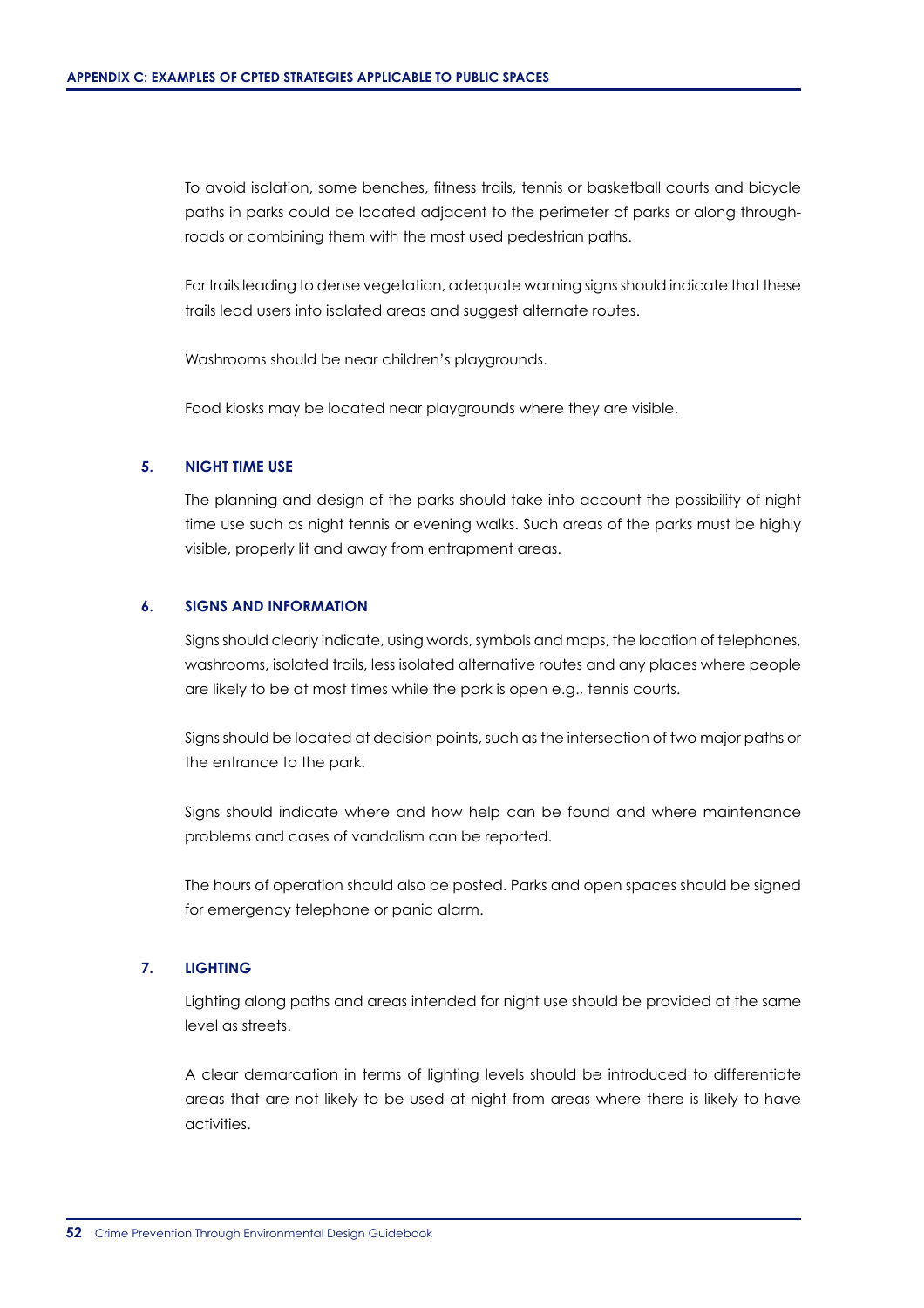Landscaping elements should be chosen and maintained so that they do not block light.

If the parks and open spaces are intended for night use, the paths and potential entrapment areas should be lit at pedestrian scale to street lighting level.

#### **8. FORMAL SURVEILLANCE**

In large parks, formal surveillance should be considered either by police, park attendants or community organised patrols.

Conducting safety audits should help identify safety and security concerns.

Park attendants or organised patrols should know how to respond to emergencies.

#### **9. OPTIMISATION AND LINKAGES**

Parks and open spaces should be improved to provide access to and from populated areas in order to increase the use of the park system.

Parks and open spaces should complement and be integrated with the sidewalk system to develop an open space and pedestrian network that attract more people.

#### **10. MAINTENANCE**

Parks and open spaces should be well maintained. Removing litter and graffiti, and replacing vandalised or burned out bulbs should be a priority.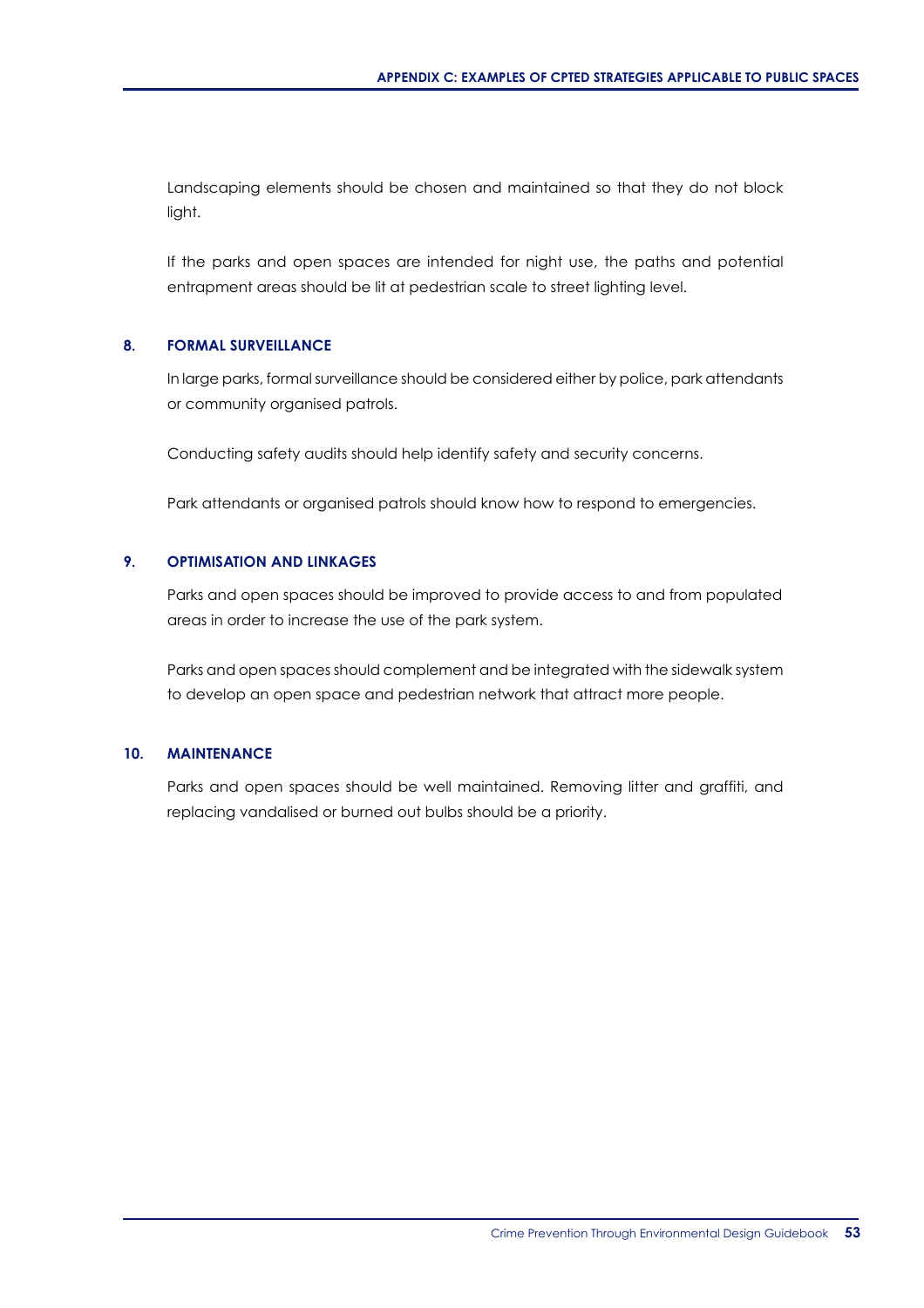### **BACK LANES**



*Back lanes should be well-maintained and free of inappropriate outdoor storage*

#### **1. LIGHTING**

Back lane lighting should be provided.

#### **2. AVOIDING ENTRAPMENT**

Back lanes with dead ends should be avoided.

Dead end spaces should be blocked off with fences or gates.

#### **3. ACCESS TO BACK LANES**

Back lanes should be closed to vehicular traffic as much as possible.

Removable gates or bollards should be placed at the entrances to prevent access of vehicles. If access to vehicles is required, one way traffic can be considered.

#### **4. MAINTENANCE**

Maintenance of back lanes should be carried out regularly.

Inappropriate outdoor storage should be discouraged.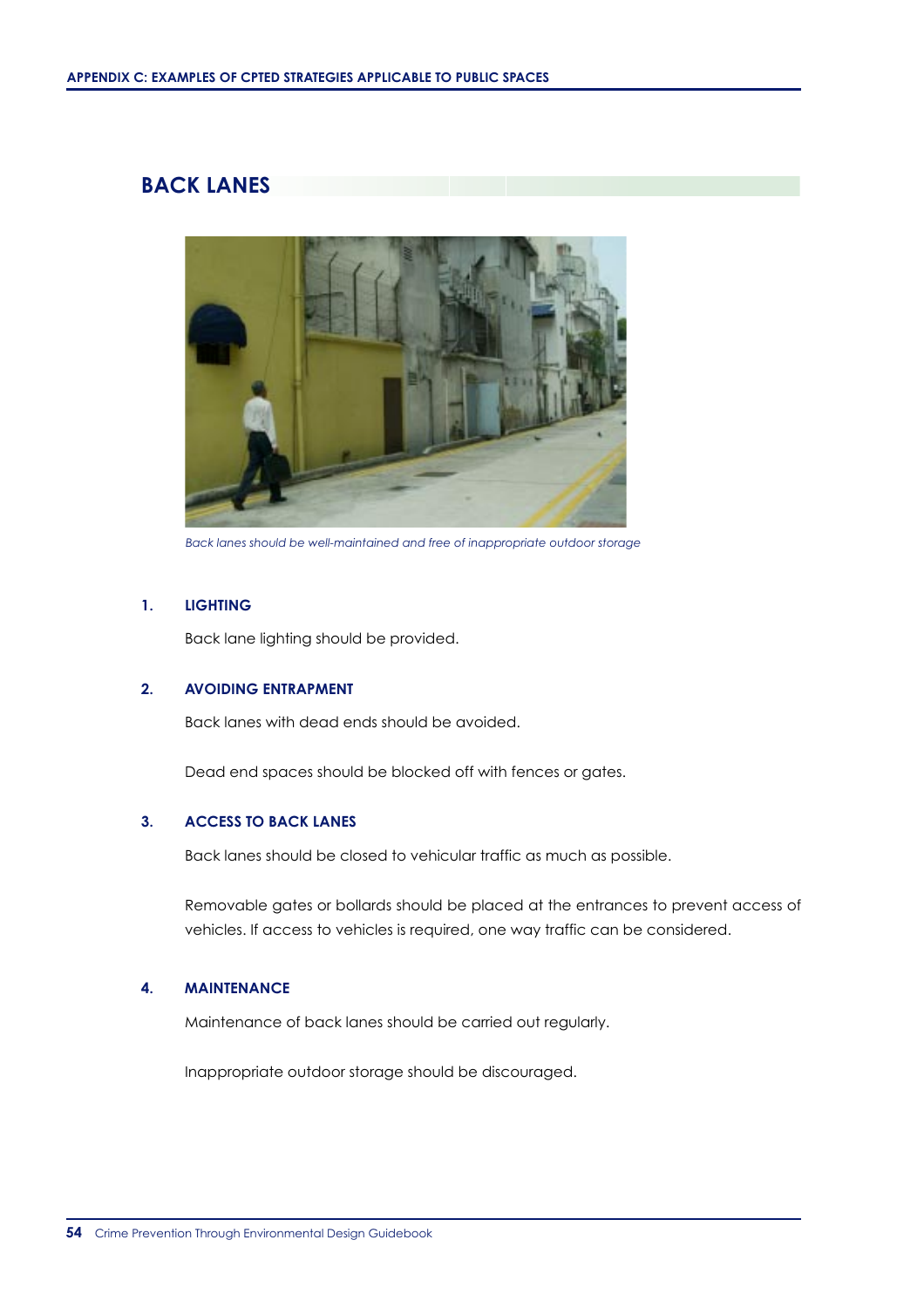#### **PUBLIC WASHROOMS**

![](_page_58_Picture_2.jpeg)

*Approach to washroom entrances should be highly visible*

#### **1. SIGHT LINES/ LOCATION**

Approaches to washroom entrances should be highly visible. Deep, contorted and recessed corridors leading to such facilities should be avoided.

#### **2. ENTRANCES**

For office and commercial buildings, maze entrances should be provided. Avoid placing public telephones near the entrance as potential offenders may monitor the movement in and out of the washroom from the public telephone.

Entrances to washrooms near playgrounds should be visible from the playgrounds as far as possible.

If there is more than one washroom, they should be located close to one another with clear sight lines.

#### **3. MAINTENANCE**

Vandalism and graffiti should be promptly cleaned.

The quality of finish and maintenance are important to a pleasant and safe washroom.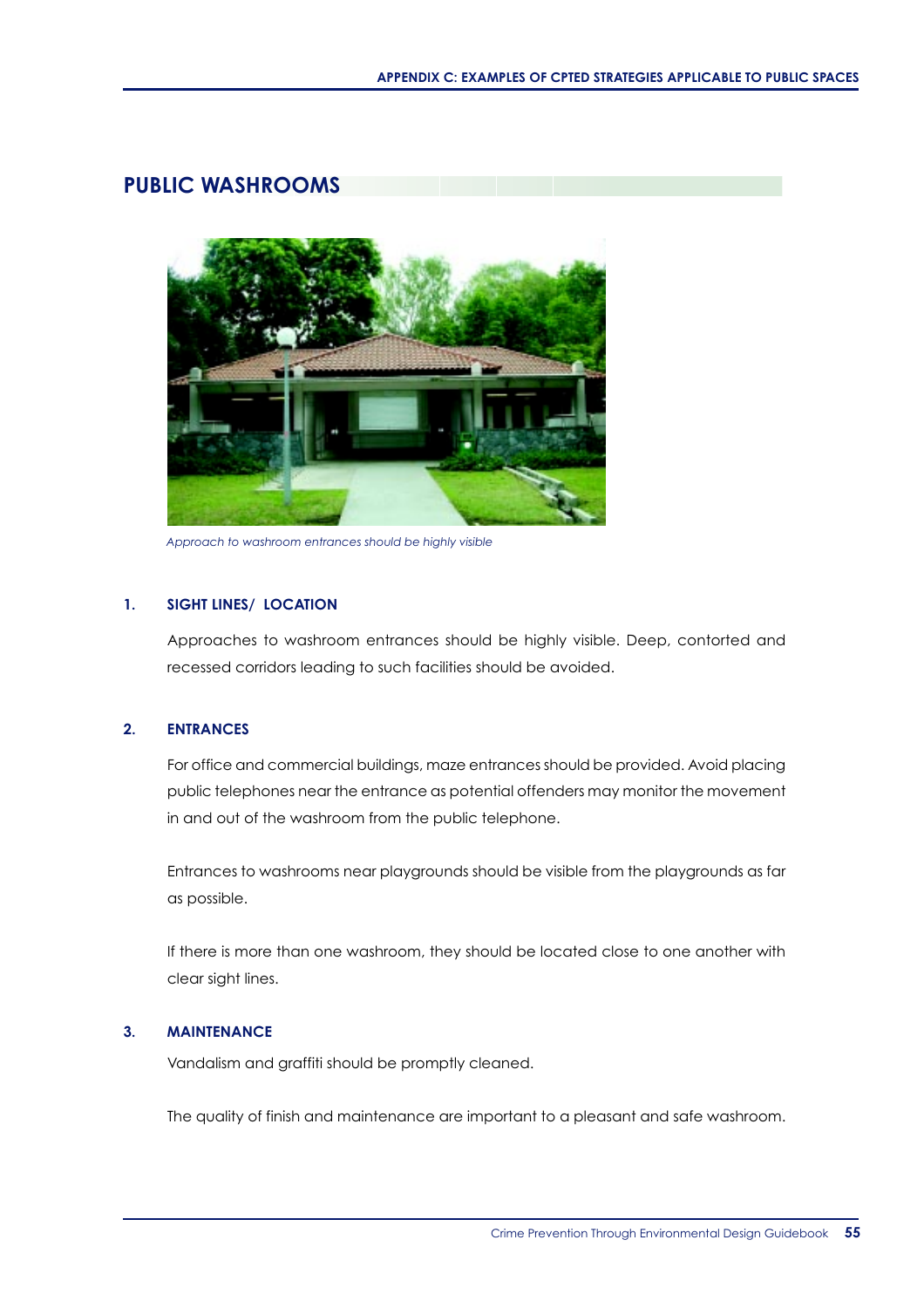#### **4. SIGNS**

Washrooms should have signs alerting users to the location of emergency assistance and providing telephone numbers to report vandalism or maintenance problems.

#### **5. ATTENDANTS**

Attendants may be practical and required for washrooms which are located in remote areas.

#### **6. LOCKS**

Doors should not be lockable without a custodian's key in order to reduce the danger of entrapment.

#### **SIDEWALKS/ WALKWAYS**

![](_page_59_Picture_8.jpeg)

*Walkways should be clean and well maintained*

#### **1. SIGHT LINES AND POTENTIAL ENTRAPMENT AREAS**

Walkways should be designed to allow good visibility around sharp corners. Inset areas along buildings or walls, tall fences, earth berms of overgrown vegetation may restrict visibility and offer potential for entrapment and should be avoided as much as possible.

#### **2. MAINTENANCE AND CLEANLINESS**

Walkways should be regularly maintained and cleaned.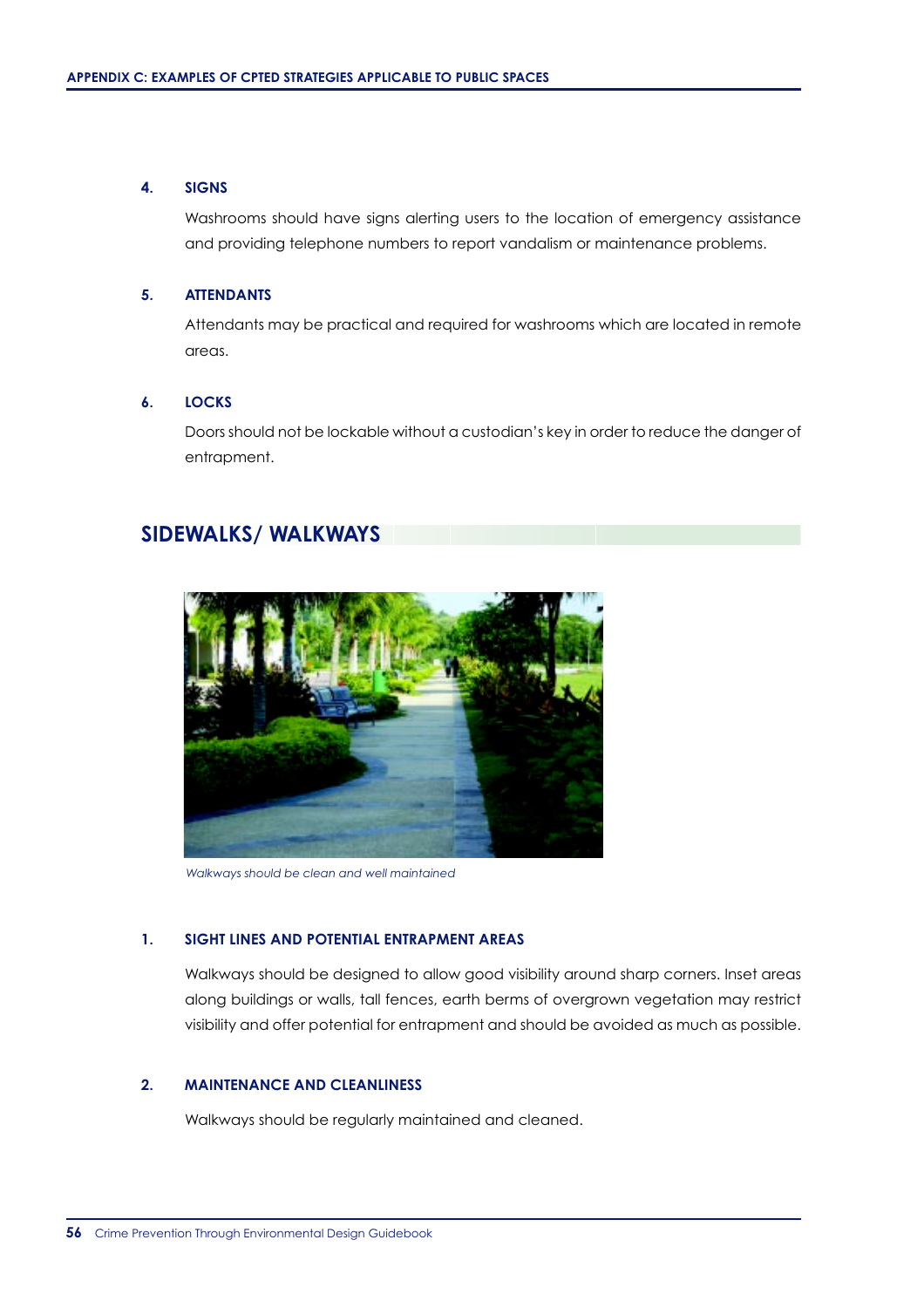#### **3. LIGHTING**

Where regular street lighting is not illuminating the walkways, lighting at pedestrian scale should be provided for the well travelled walkways.

Lighting should be at consistent levels, vandal resistant and at appropriate height.

Lighting intensity should allow a pedestrian to be able to identify a person about 10 metres away.

#### **4. FORMAL SURVEILLANCE THROUGH PATROLS**

Natural surveillance should be encouraged by creating opportunities for pedestrian activities.

Walkways in large isolated park areas may have formal surveillance by police or park patrol.

#### **UNDERPASSES/ PEDESTRIAN OVERHEAD BRIDGES**

![](_page_60_Picture_9.jpeg)

*Pedestrian underpasses can be designed with good visibility and clear sight lines*

#### **1. NECESSITY FOR GRADE SEPARATION**

If the above or below ground pedestrian walkways has to be located in an isolated area with low pedestrian volume, signs should be provided at strategic locations to indicate where it leads to and if any alternate route is available.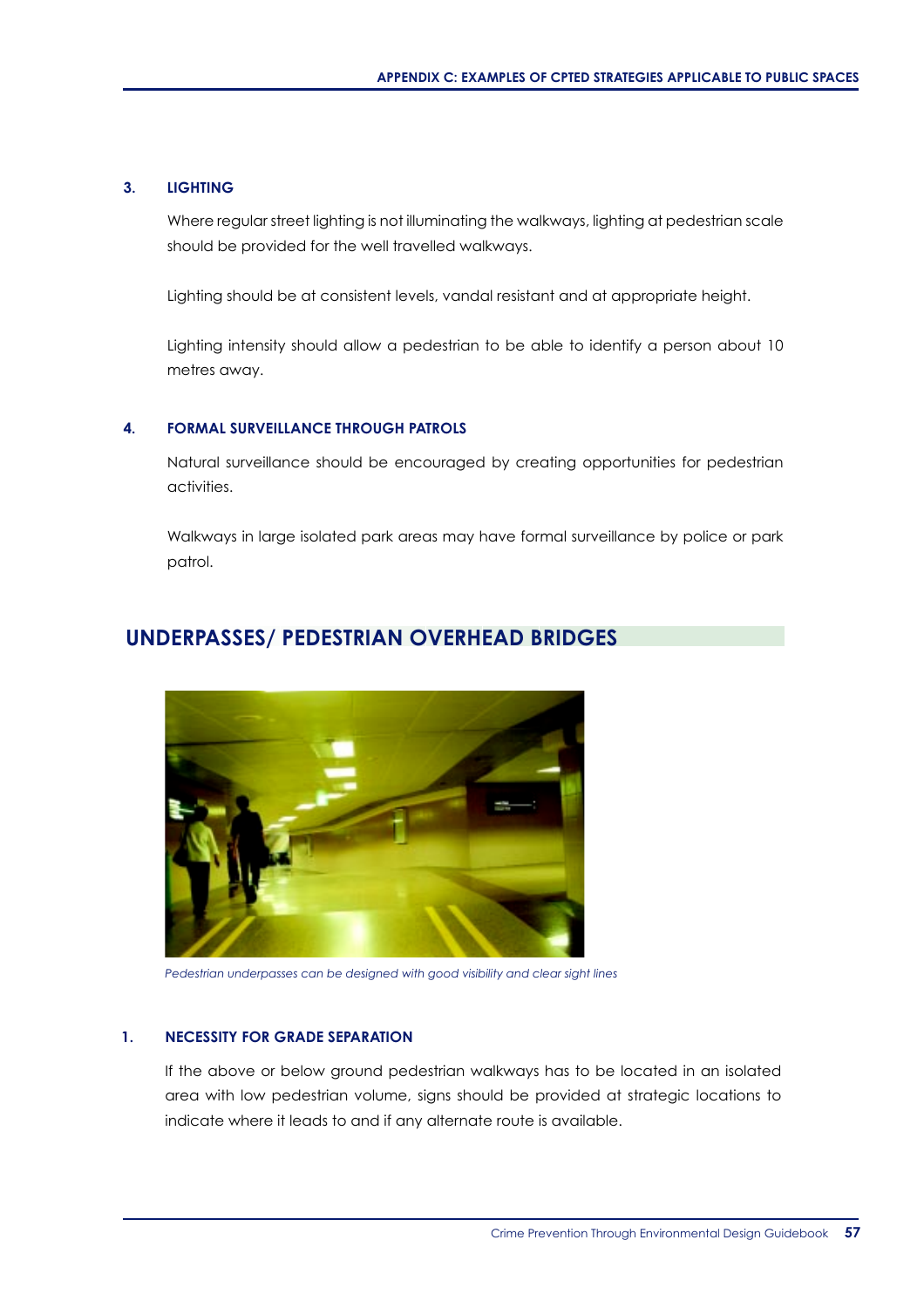#### **2. AVOIDANCE OF HIDDEN SPACES**

Pedestrian walkways should as much as possible, allow for high visibility by incorporating clear sight lines.

Any recessed surfaces or possible areas for hiding should be avoided.

If it is necessary for pedestrian walkways to take a sharp turn of more than 60 degrees, an angled full-length mirror should be placed so that pedestrians can see around the corner.

#### **3. SIGN AND INFORMATION**

Signs should display information such as the pedestrian walkways, hours of operation, alternate routes, location of telephones and panic hardwares.

#### **4. ACTIVITY GENERATORS**

If underpasses are long and well used, supporting activity generators should be encouraged such as a small confectionery or coffee shop/ kiosk.

Activity generators should be encouraged at route intersections to create higher visibility.

#### **5. MAINTENANCE AND CLEANLINESS**

Underpasses should be maintained and cleaned as regularly as possible.

#### **6. VISIBILITY OF BELOW GRADE PEDESTRIAN WAY TRAFFIC**

Access to the underpasses should be highly visible from the streets, adjacent uses, frequent pedestrian traffic areas and activity generators.

#### **7. LIGHTING**

The underpasses should be lit by natural or artificial sources to be able to identify a face from a distance of about 10 metres. Lighting sources should be protected from vandalism or manipulation.

Lighting should be regularly maintained.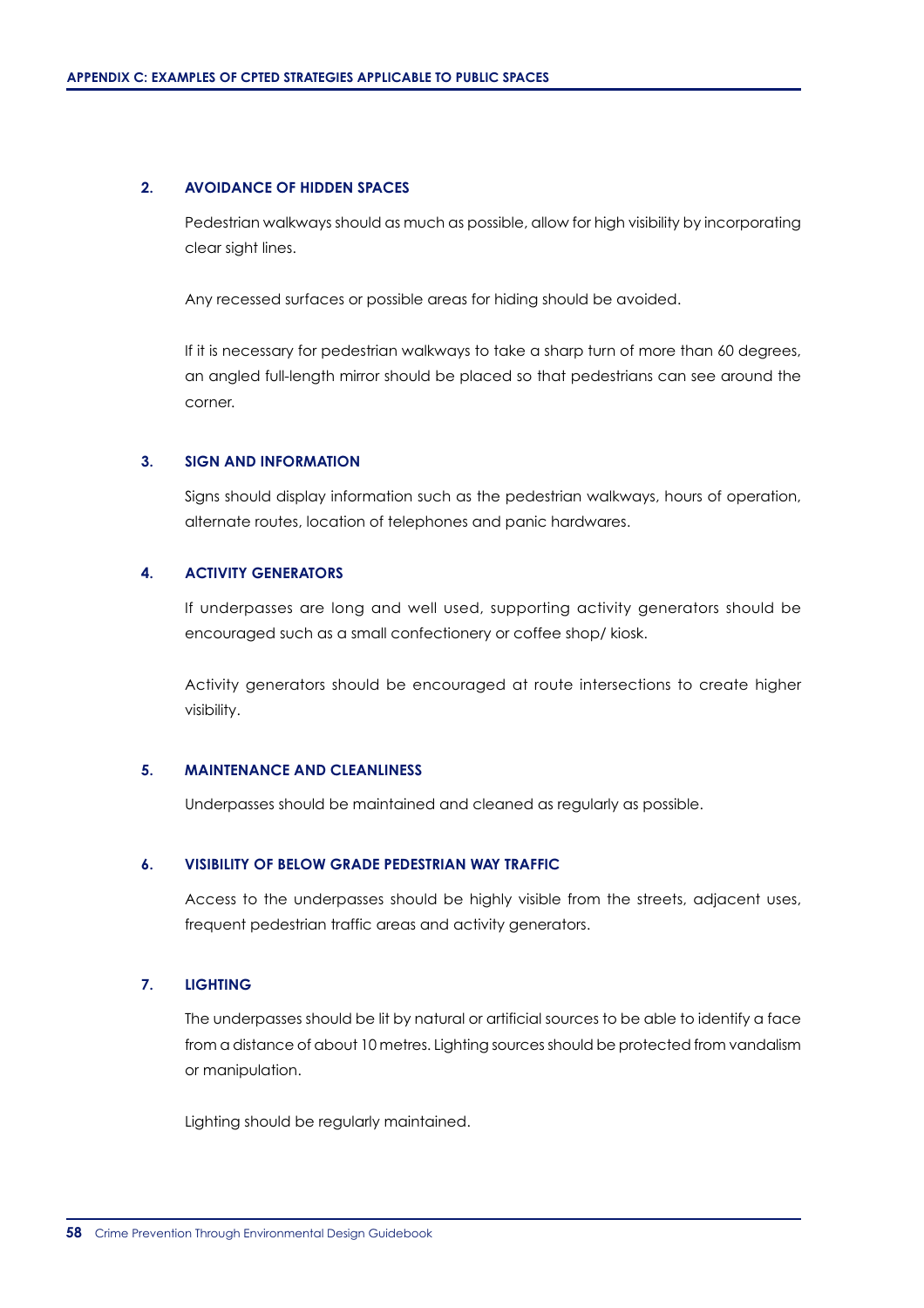#### **8. FORMAL SURVEILLANCE**

If the underpasses are more than 35 metres long, mechanical surveillance of the underpass or alternatively an alarm device or emergency telephone should be made available.

#### **BUS SHELTERS/ TAXI STANDS/ MRT/ LRT STATIONS**

![](_page_62_Picture_4.jpeg)

*Materials and construction details for bus shelters should be vandal resistant*

#### **1. SIGHT LINES**

Commuters at bus shelters, taxi stands and entrances to MRT/ LRT stations should be clearly visible from streets and buildings as far as possible.

Any walls, berms, bushes, power boxes or solid fences that block the view should be eliminated or modified.

Advertisement on bus shelters should be located to ensure visibility of commuters.

#### **2. AVOIDANCE OF ENTRAPMENT AREAS**

Nearby entrapment areas created by landscaping or built form should be eliminated or modified.

#### **3. SIGNS AND INFORMATION**

Passenger information signs should indicate route schedules.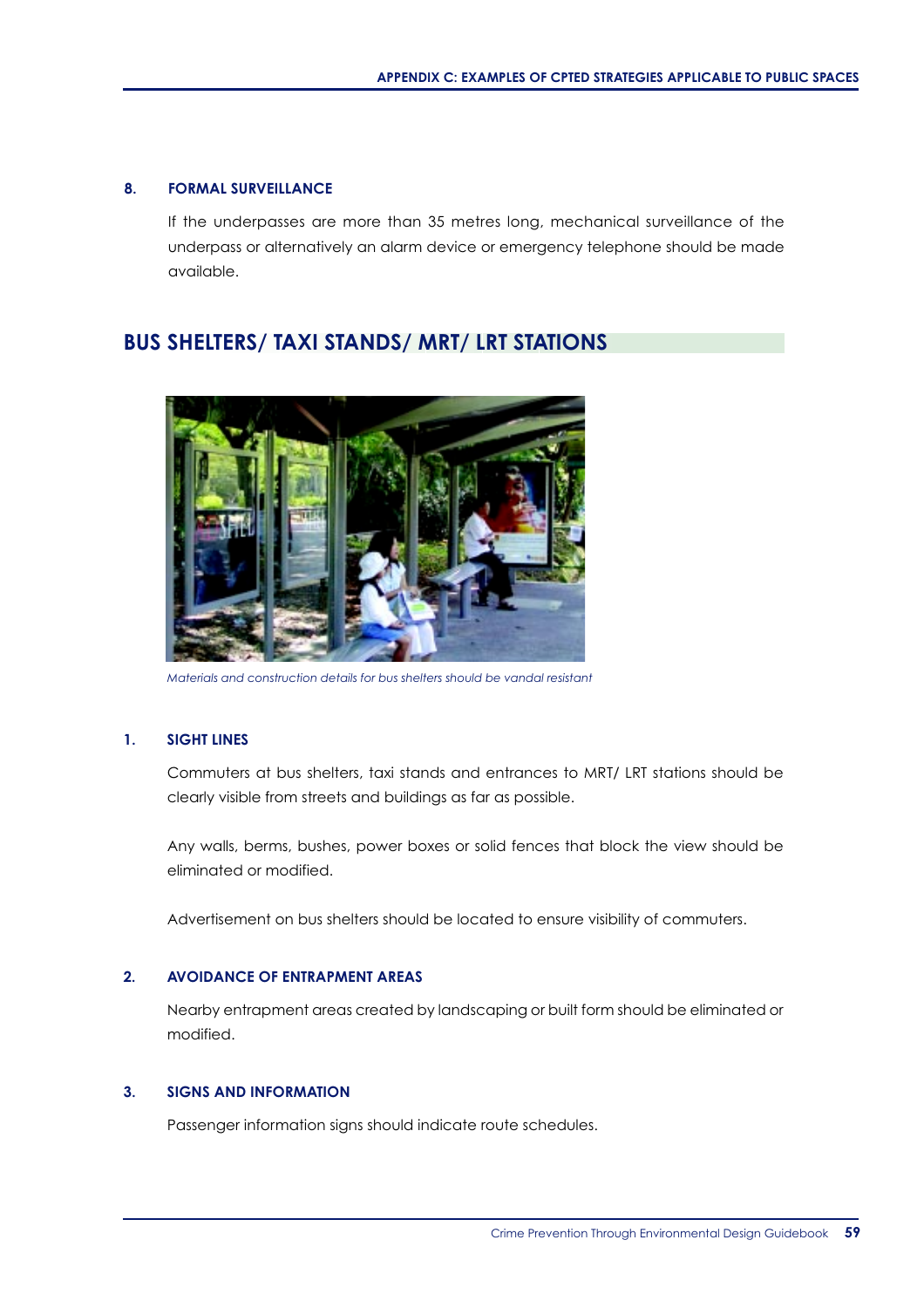#### **4. REDUCE ISOLATION**

Bus shelters or taxi stands near to an isolated area such as a large parking lots, vacant land and, alleys or buildings set far back from the street should be avoided if possible.

#### **5. BUS SHELTER AND TAXI STAND DESIGN**

Bus shelters and taxi stands should be designed to ensure that there is no hiding space in or around the shelter.

Sitting rails instead of benches should be provided so as to prevent people from sleeping in bus shelters or taxi stands.

The materials and construction details for the shelter should be vandal resistant.

#### **6. LIGHTING**

The areas adjacent to bus shelters or taxi stands should be well lit.

#### **7. MAINTENANCE**

Bus shelters and taxi stands should be well maintained as far as possible.

The shelters should be identified by number and preferably a telephone number posted to report maintenance problems.

#### **8. FORMAL SURVEILLANCE**

Measures should be taken to improve drivers ability to respond to dangerous situations, e.g. through two way communications or a panic alert button.

Drivers should be trained to respond to emergencies.

All MRT/ LRT stations should have video and/ or other formal surveillance.

#### **9. PATROLS**

Police should be made aware of problematic MRT/ LRT stations, bus shelters or taxi stands.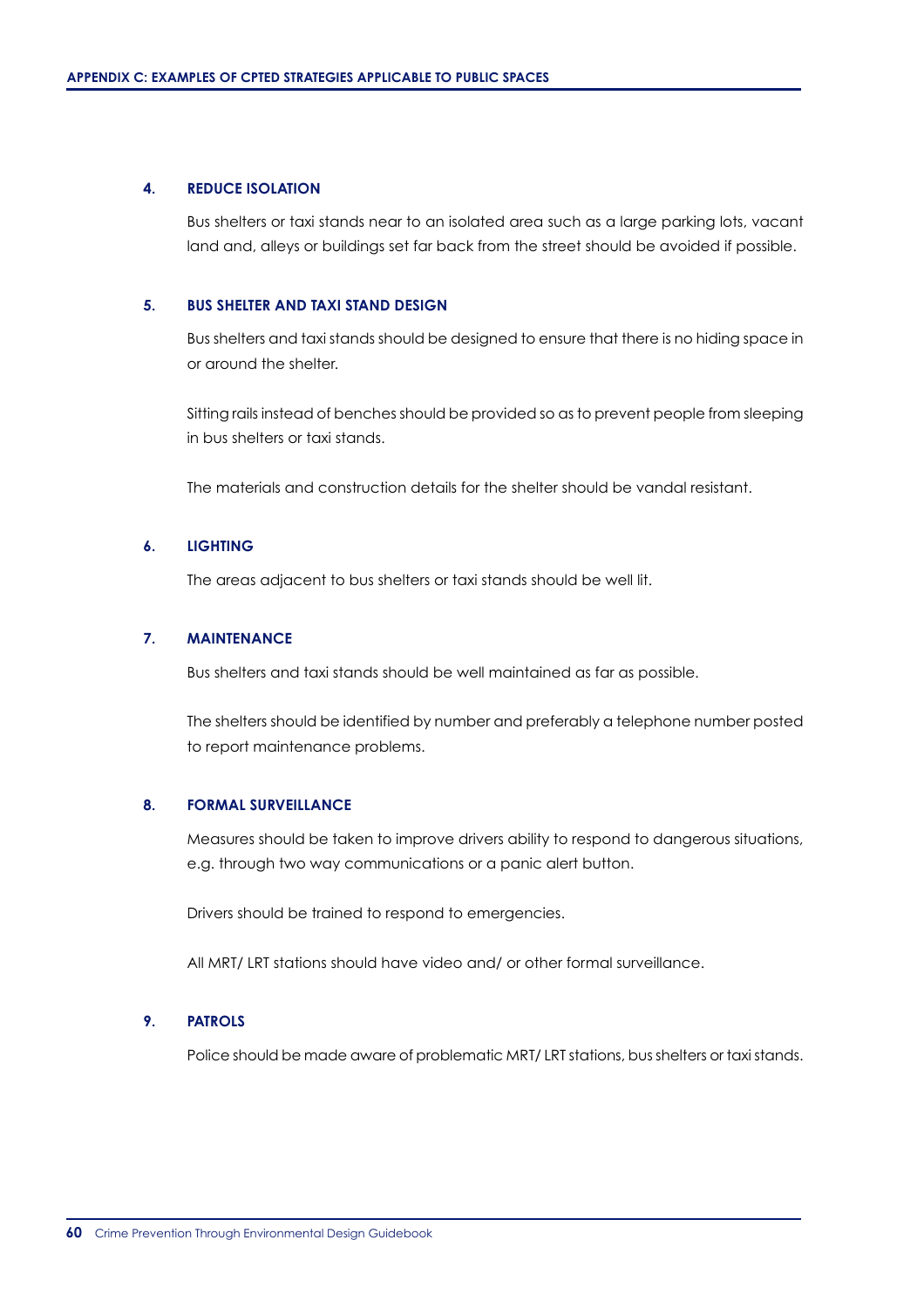### **REFERENCES**

City of Edmonton Planning and Development (1995) Design Guide for a Safer City, Edmonton

City of Tucson, Development Standard No. 2-14.0, Crime Prevention Through Environmental Design

City of Virginia Beach CPTED Committee (2000) CPTED - General Guidelines for Designing Safer Communities. Virginia Beach, Virginia

CPTED: Durham Guide to Creating a Safer Community. Durham County, North Carolina.

Crowe, T. (2000) Crime Prevention Through Environmental Design. Butterworth-Heinemann, Stoneham, **Massachusetts** 

Crowe, T. (2003) Advanced Crime Prevention Through Environmental Design (Seminar notes). American Crime Prevention Institute, Louisville, Kentucky

Geason, S. and Wilson, P.R. (1989) Designing Out Crime. Australian Institute of Criminology, Canberra

Government of South Australia (2002) Crime Prevention Through Environmental Design and Urban Design. Adelaide, Australia

Lismore City Council (2000) Development Control Plan No. 43 - CPTED. Lismore, Australia.

National Crime Prevention Council (U.S.) (1997) Designing Safer Communities - a CPTED Handbook. NCPC (U.S.), Washington D.C.

Office of Planning, Baltimore County (2000) Comprehensive Manual of Development Policies, Division VI, Section H (CPTED). Baltimore County, Maryland

Plaster, S. and Carter, S. (1993) Planning for Prevention: Saratosa, Florida's Approach to CPTED. Florida Criminal justice Executive institute, Tallahassee, Florida.

Smith, M. S. (1996) Crime Prevention Through Environmental Design in Parking Facilities. National Institute of Justice, Washington D.C.

Tempe City Council (1997) CPTED Guidelines. Tempe, Arizona

Wekerle, G. R. et el (1992) A Working Guide for Planning and Designing Safer Urban Environments. Planning and Development Department, Toronto.

The materials in this Crime Prevention Through Environment Design Guidebook may not be reproduced in whole or part without the written consent of the National Crime Prevention Council. Photographs taken by SSSgt Steven Cheong Kong Meng remain property of the Singapore Police Force and National Crime Prevention Council.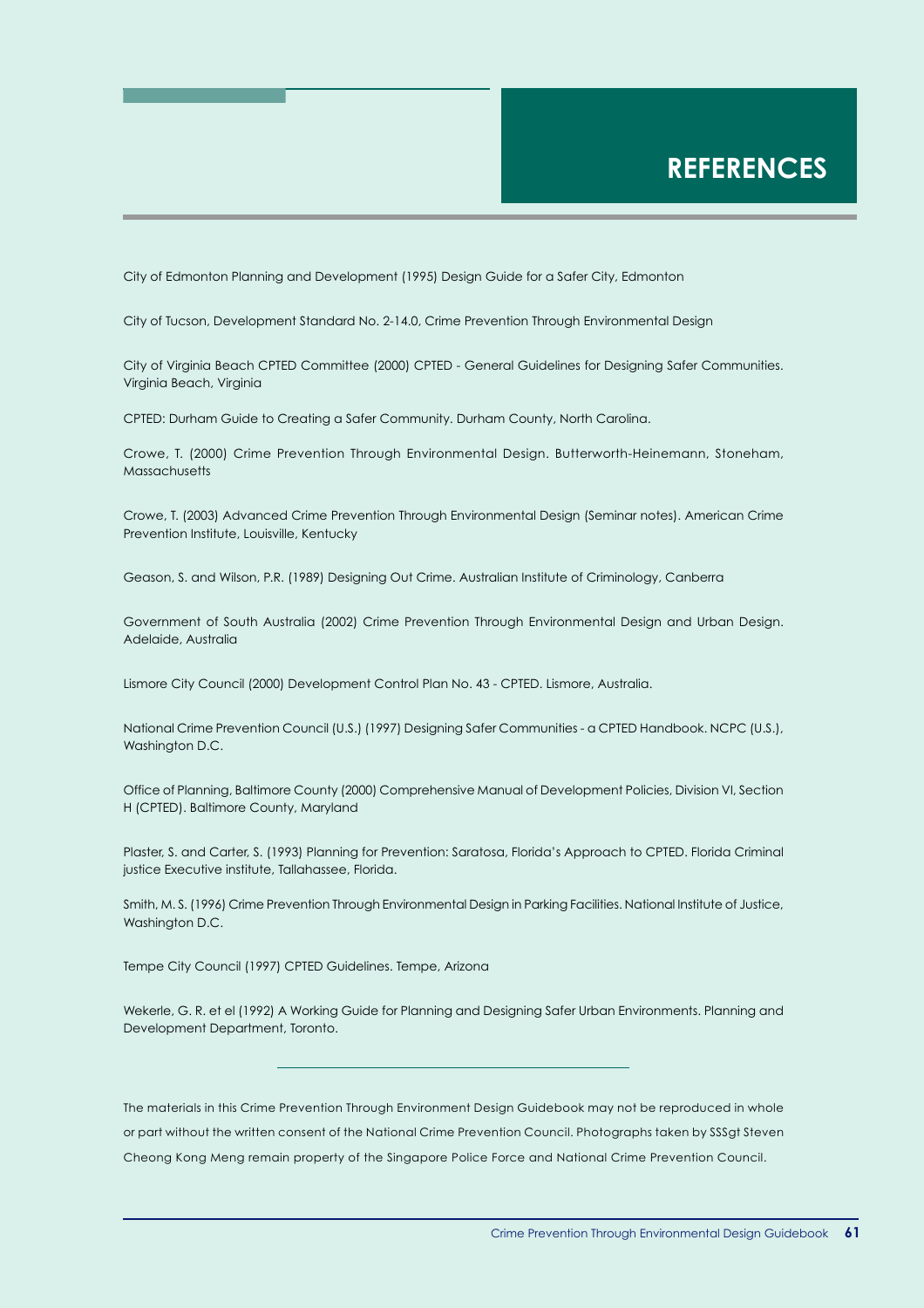### **CREDITS**

#### **CPTED PROJECT COMMITTEE**

Mr Chong Lit Cheong (Chairman) *Chief Executive Officer JTC Corporation*

Mr Benedict Tan (Deputy Chairman) *Deputy Chief Executive Officer Building and Construction Authority*

Dr John Keung *DCEO Housing and Development Board*

Mrs Lee Wai Chin *DCEO National Parks Board*

Mr Ong Geok Soo *ACEO JTC Corporation*

Mr Tan Bing Chui *Member National Crime Prevention Council*

Professor Cheong Hin Fatt *Dean of School of Design & Environment National University of Singapore*

Mr Lim Tow Fok *General Manager, Keppel Land Real Estate Developers' Association of Singapore*

Mr Eugene Yong Kon Yoon *President Singapore Contractors Association Limited*

Mr John Ting *President Singapore Institute of Architects*

Er Dr Lock Kai Sang *President Institution of Engineers Singapore*

Mr Ng Lip Joon Hon. Secretary *Singapore Institute of Landscape Architects* Mr Francisco John Celio *Director, Security Consultancy Department Commercial & Industrial Security Corporation*

#### **ADVISOR**

Mr Timothy D Crowe *Criminologist*

#### **CPTED GUIDEBOOK WORKGROUP**

Mr Lim Tow Fok *General Manager, Keppel Land Real Estate Developers' Association of Singapore*

Mr John Ting *President Singapore Institute of Architects*

Associate Professor Teh Kem Jin *Department of Architecture, School of Design & Environment National University of Singapore*

Mr Cheong Kin Man *Housing and Development Board*

Mr Cheang Tick Kei *JTC Corporation*

Mr Chin Jen Chyi *Building and Construction Authority*

#### **SECRETARIAT**

Mr Chin Jen Chyi *Building and Construction Authority*

Mr Lim Cheng Yong *Building and Construction Authority*

Mr Ng Man Hon *Building and Construction Authority*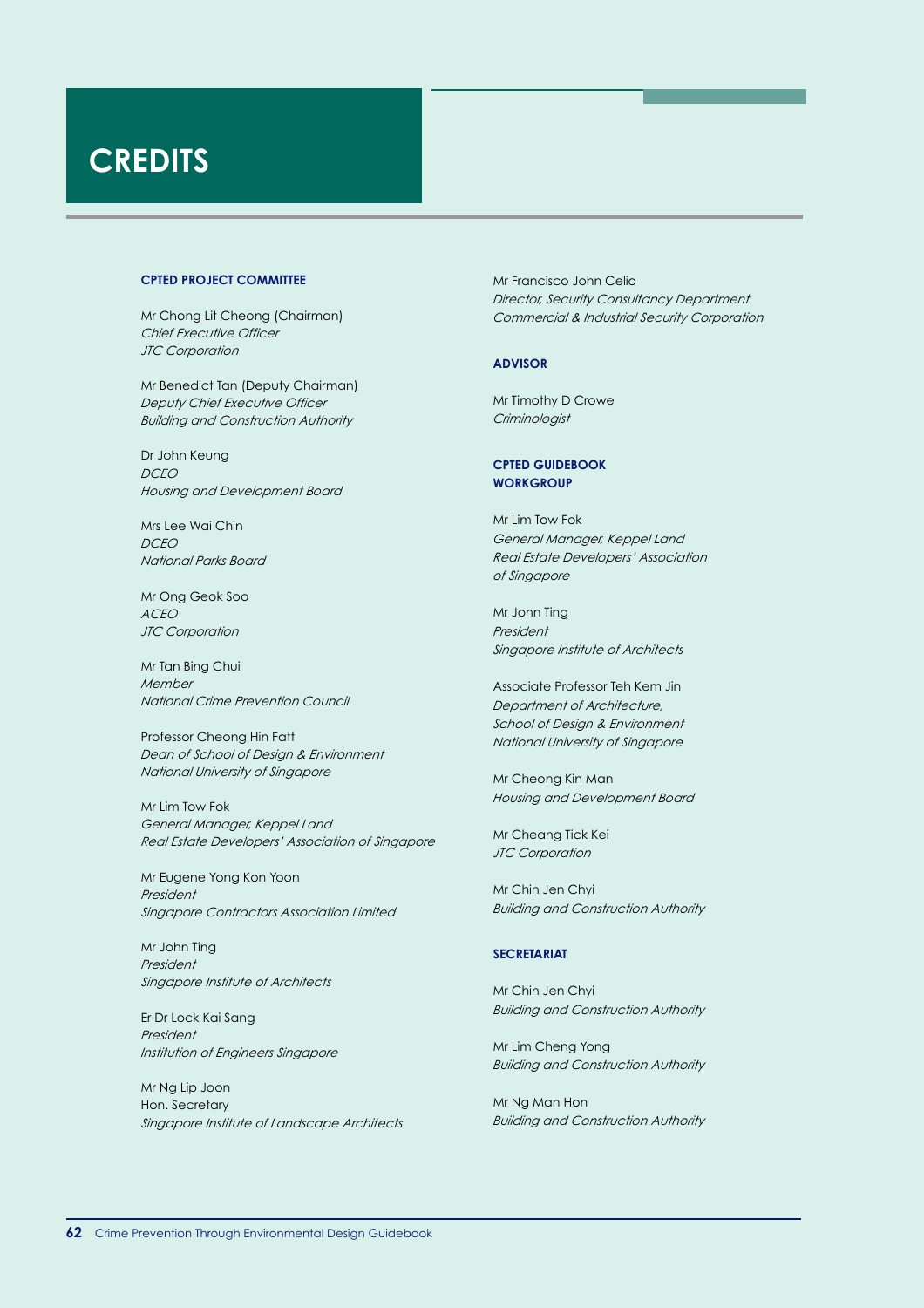*preventive medicine,*

### stop before it starts

![](_page_66_Picture_2.jpeg)

#### *Planning to protect your physical health is second nature.*

But what about your accumulated wealth? At home and at work, buildings, cash and informatiin resources are all at risk. The question is, how to guard yourself against loss without trying yourself in knots? Enter CISCO. For over 29 years we've had the ins and outs of loss prevention covered. From protecting buildings/ premises, cash and valuables, information assets to IT networks and resources. Whatever you value, we keep it safe.

![](_page_66_Picture_5.jpeg)

#### **Best Partner in Total Security**

![](_page_66_Picture_7.jpeg)

![](_page_66_Picture_8.jpeg)

Crime Prevention Through Environmental Design Guidebook **63**

![](_page_66_Picture_9.jpeg)

For an integrated security solution, call (65) 1800 747 28888 or email security @cisco.com.sg. Or visit our web site at www.cisco.com.sg for more information.